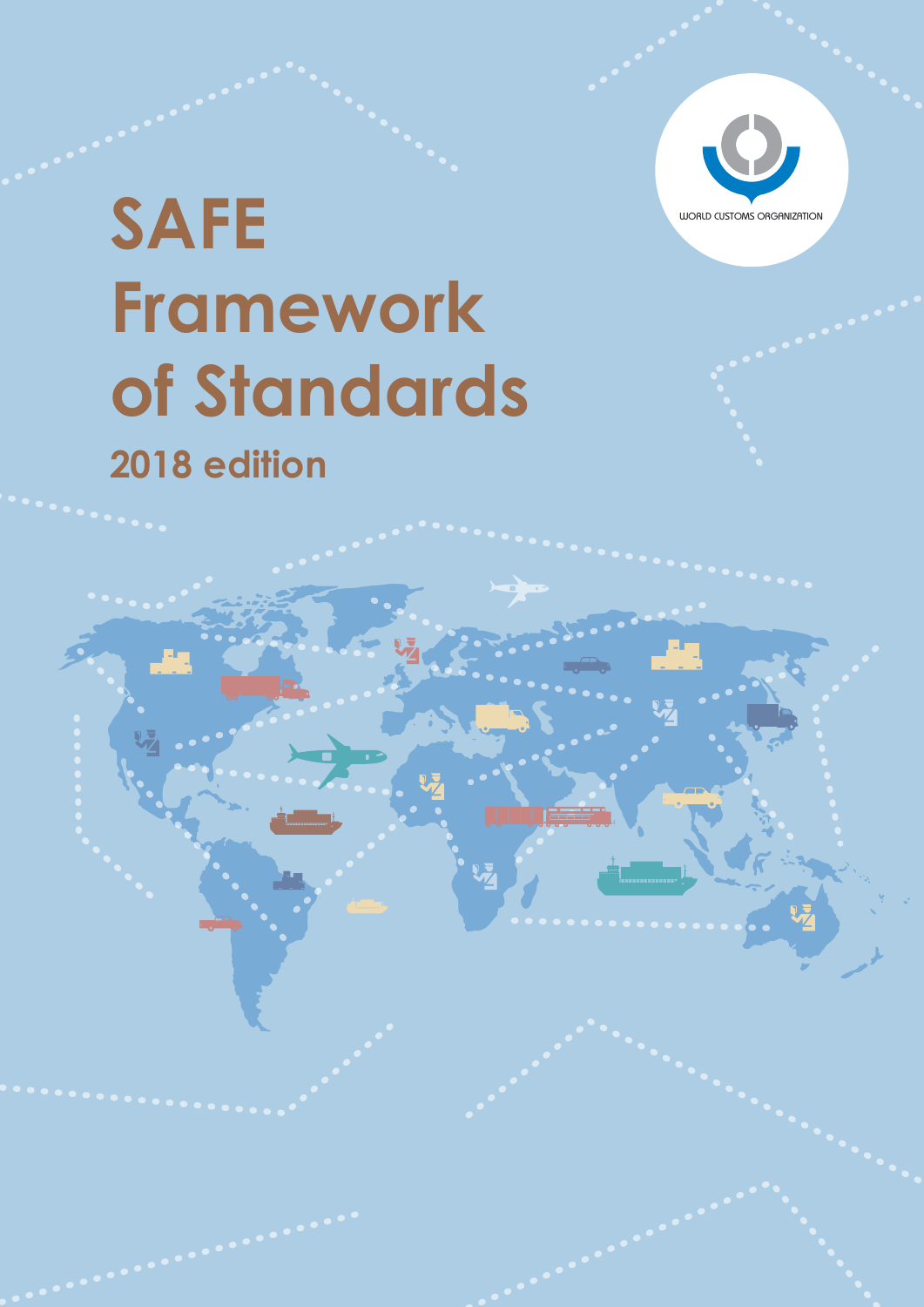## **SAFE FRAMEWORK OF STANDARDS**

At the June 2005 World Customs Organization Council Sessions in Brussels, WCO Members adopted the SAFE Framework of Standards to Secure and Facilitate Global Trade. This unique international instrument ushered in modern supply chain security standards and heralded the beginning of a new approach to the end-to-end management of goods moving across borders while recognizing the significance of a closer partnership between Customs and business.

The Framework has since been regularly updated to effectively address new and emerging developments in the international supply chain. Notable additions were provisions on Authorized Economic Operators (AEO), Coordinated Border Management and Trade Continuity and Resumption, Pillar 3 (Customs-to-Other Government and Inter-Government Agencies), and Preloading Advance Cargo Information (ACI) for air cargo.

The forces of globalization, innovation and technological changes continue driving enormous changes in the global supply chain. To further assist Members and stakeholders in building and enhancing a secure and facilitative international trade environment, the SAFE Framework has again been updated in 2018.

The 2018 version of the SAFE Framework augments the objectives of the SAFE Framework with respect to strengthening co-operation between and among Customs administrations, for example through the exchange of information, mutual recognition of controls, mutual recognition of AEOs, and mutual administrative assistance. In addition, it calls for enhanced cooperation with government agencies entrusted with regulatory authorities over certain goods (e.g. weapons, hazardous materials) and passengers, as well as entities responsible for postal issues. The Framework now also includes certain minimum tangible benefits to AEOs, while providing a comprehensive list of AEO benefits.

The updated SAFE Framework offers new opportunities for Customs, relevant government agencies and economic operators to work towards a common goal of enhancing supply chain security and efficiency, based on mutual trust and transparency.

I am happy to present this new version of the SAFE Framework as an updated dynamic instrument that balances facilitation and control, while promoting the security of the global trade supply chain. This unique instrument will continue to remain a reference point for Customs, other government agencies and economic operators.

As capacity building assistance remains a vital part of the SAFE implementation strategy, the WCO will reinforce its capacity building efforts in meeting the needs of Customs and stakeholders in a structured and ongoing manner that will ensure harmonization and sustainable implementation of the Framework. This will be further supplemented by a number of new and updated tools such as the AEO Validator Guide; the Mutual Recognition Arrangement/Agreement (MRA) Strategy Guide; the MRA Implementation Guidance; the Advance Cargo Information (ACI) Implementation Guidance; the updated Integrated Supply Chain Management Guidelines; the Guidelines on Trader Identification Number (TIN); and the Handbook on data analysis; and the Frequently Asked Questions (FAQ) on linkages between the SAFE AEO Programme and Article 7.7 of the WTO TFA.

I encourage all WCO Members and stakeholders to deepen the implementation the Framework and associated tools in an effective and harmonized manner, leveraging the collective lessons learned thus far and the new opportunities outlined in the 2018 SAFE Framework of Standards.

Kunio Mikuriya Secretary General World Customs Organization June 2018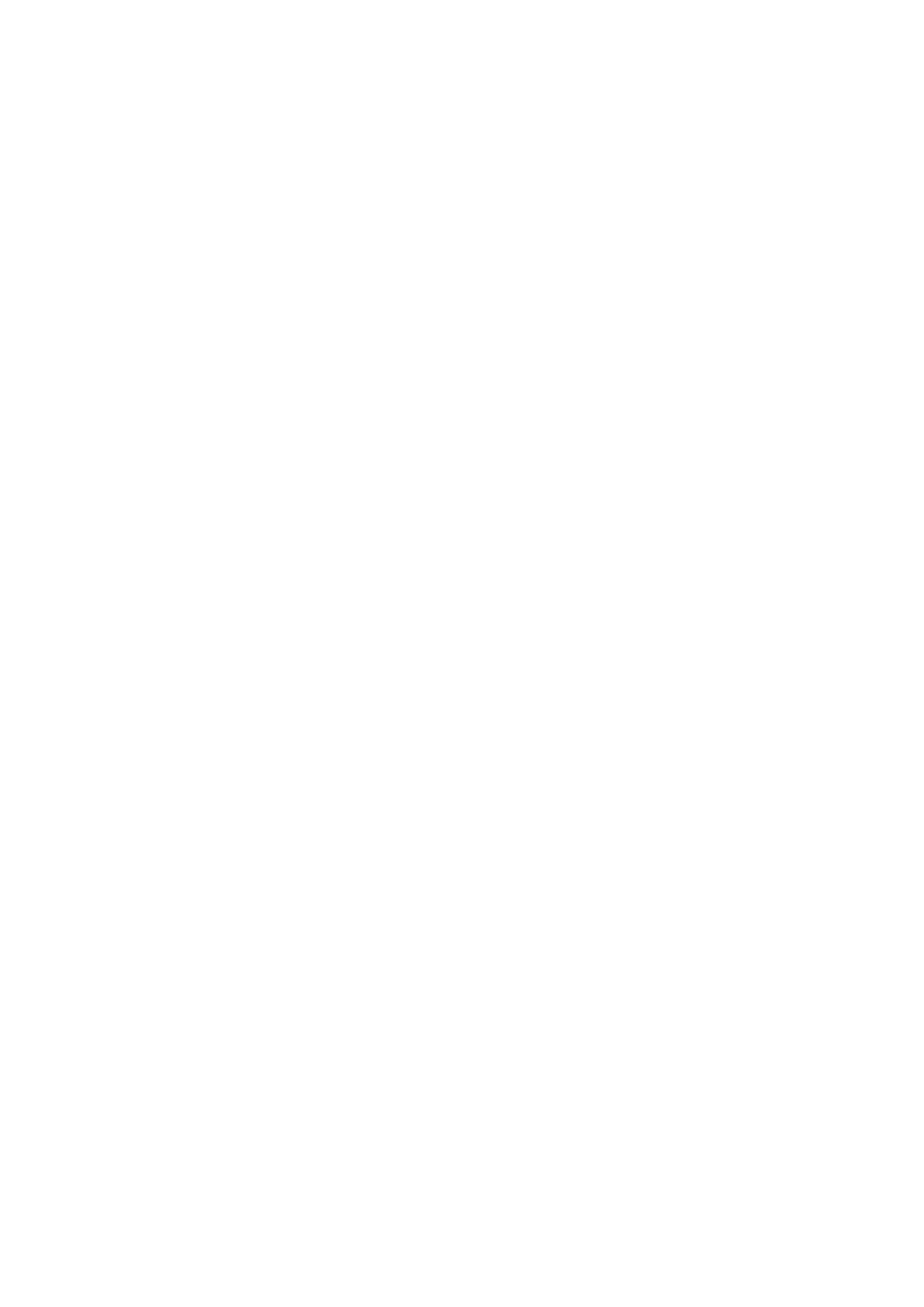

## **WCO SAFE FRAMEWORK OF STANDARDS**

**Copyright © 2018 World Customs Organization. All rights reserved. Requests and inquiries concerning translation, reproduction and adaptation rights should be addressed to [copyright@wcoomd.org](mailto:copyright@wcoomd.org)**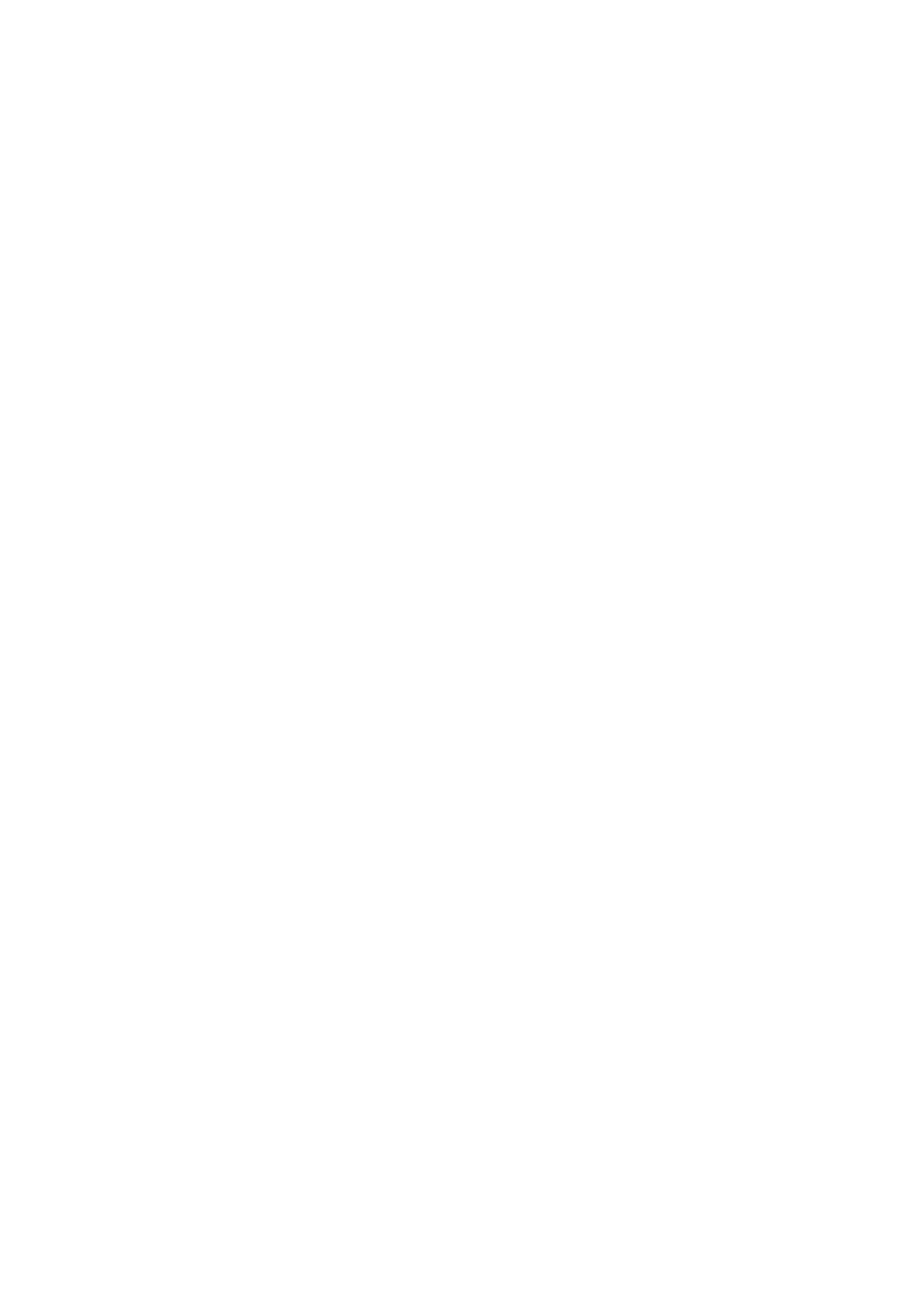### **TABLE OF CONTENTS**

|                                            |               |                                                                     | $\blacktriangleleft$    |
|--------------------------------------------|---------------|---------------------------------------------------------------------|-------------------------|
|                                            | $\mathbf 1$ . | OBJECTIVES AND PRINCIPLES OF THE SAFE FRAMEWORK                     | $\overline{2}$          |
|                                            | 2.            |                                                                     | $\overline{2}$          |
|                                            | 3.            |                                                                     | $\overline{2}$          |
|                                            | $\mathbf{4}$  |                                                                     | 3                       |
|                                            | 5.            |                                                                     | $\overline{\mathbf{3}}$ |
|                                            |               |                                                                     | $\boldsymbol{A}$        |
|                                            | $\mathbf 1$ . |                                                                     | $\overline{\mathbf{4}}$ |
|                                            | 2.            |                                                                     | $\boldsymbol{4}$        |
|                                            | 3.            |                                                                     | 5                       |
| I.<br>Ш.<br>Ш.<br>IV.<br>V.<br>VI.<br>VII. |               |                                                                     | 6                       |
|                                            | $\mathbf 1$ . |                                                                     | 6                       |
|                                            | 2.            | STANDARDS AND TECHNICAL SPECIFICATIONS FOR IMPLEMENTATION           | $\overline{7}$          |
|                                            | 3.            |                                                                     | 19                      |
|                                            |               |                                                                     | 23                      |
|                                            |               |                                                                     | 23                      |
|                                            |               | 2. STANDARDS AND TECHNICAL SPECIFICATIONS FOR IMPLEMENTATION        | 24                      |
|                                            |               | PILLAR 3-CUSTOMS-TO-OTHER GOVERNMENT AND INTER-GOVERNMENT           | 29                      |
|                                            |               |                                                                     | 29                      |
|                                            |               | 2. STANDARDS AND TECHNICAL SPECIFICATIONS FOR IMPLEMENTATION        | 30                      |
|                                            |               |                                                                     | 34                      |
|                                            |               |                                                                     | 35                      |
|                                            |               | <b>ANNEX I : DEFINITIONS</b>                                        |                         |
|                                            |               | <b>ANNEX II: DATA ELEMENTS</b>                                      |                         |
|                                            |               | ANNEX III : PRE-LOADING ADVANCE CARGO SECURITY DATA                 |                         |
|                                            |               | <b>ANNEX IV : AEO CONDITIONS, REQUIREMENTS AND BENEFITS</b>         |                         |
|                                            |               | ANNEX V : RESOLUTION OF THE CUSTOMS CO-OPERATION COUNCIL ON THE     |                         |
|                                            |               | <b>FRAMEWORK OF STANDARDS TO SECURE AND FACILITATE GLOBAL TRADE</b> |                         |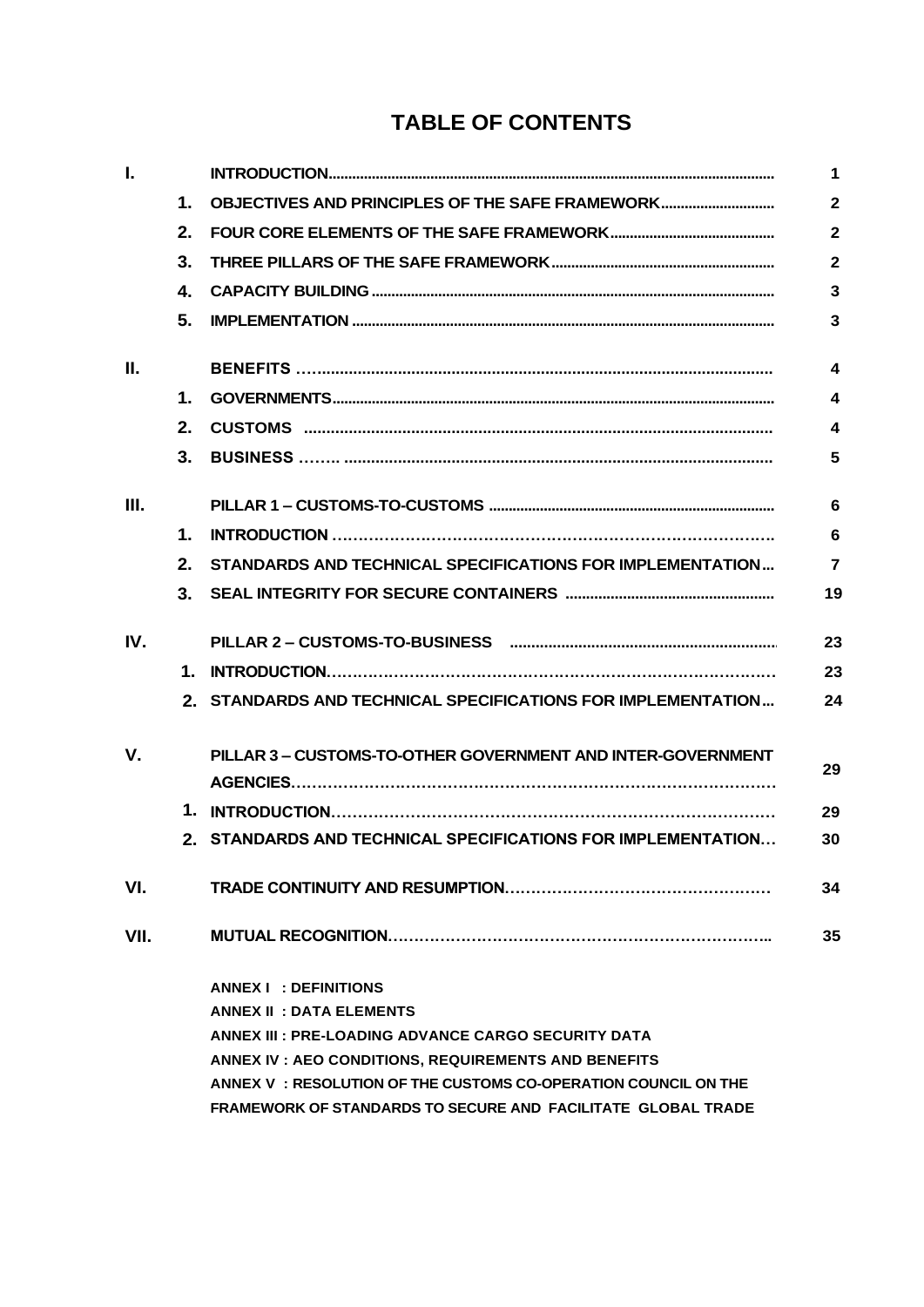

#### **I. Introduction**

Legitimate international trade is an essential driver for economic prosperity. The global trading system is vulnerable to terrorist exploitation that would severely damage the entire global economy and social well-being of nations. As government organizations that control and administer the international movement of goods, Customs administrations are in a unique position to provide increased security to the global supply chain and to contribute to socio-economic development through revenue collection and trade facilitation.

There is a need for a World Customs Organization (WCO) endorsed strategy to secure the movement of global trade in a way that does not impede but, on the contrary, facilitates the movement of that trade. Securing the international trade supply chain is only one step in the overall process of strengthening and preparing Customs administrations for the  $21<sup>st</sup>$  Century. Accordingly, to strengthen and go beyond existing programmes and practices, WCO Members have developed a regime that will enhance the security and facilitation of international trade. This is the WCO SAFE Framework of Standards to secure and facilitate global trade (hereafter referred to as the "SAFE Framework"). The SAFE Framework sets forth the principles and the standards and presents them for adoption as a minimal threshold of what should be done by WCO Members.

The reason that the WCO is the appropriate platform for this initiative is readily apparent. The WCO has the membership and thus the participation of Customs administrations representing 99 percent of global trade. Customs administrations have important powers that exist nowhere else in government - the authority to inspect cargo and goods shipped into, through and out of a country. Customs also have the authority to refuse entry or exit and the authority to expedite entry. Customs administrations require information about goods being imported, and often require information about goods exported. They can, with appropriate legislation, require that information to be provided in advance and electronically. Given the unique authorities and expertise, Customs can and should play a central role in the security<sup>1</sup> and facilitation of global trade. However, a holistic approach is required to optimize the securing of the international trade supply chain while ensuring continued improvements in trade facilitation. Customs should, therefore, be encouraged to develop co-operative arrangements with other government agencies.

It is an unacceptable and an unnecessary burden to inspect every shipment. In fact, doing so would bring global trade to a halt. Consequently, modernized Customs administrations use automated systems to risk manage for a variety of issues. In this environment, Customs administrations should not burden the international trade community with different sets of requirements to secure and facilitate commerce, and there should be recognition of other international standards. There should be one set of international Customs standards developed by the WCO that do not duplicate or contradict other intergovernmental requirements.

-

<sup>1</sup> Punta Cana Resolution on the Role of Customs in the Security Context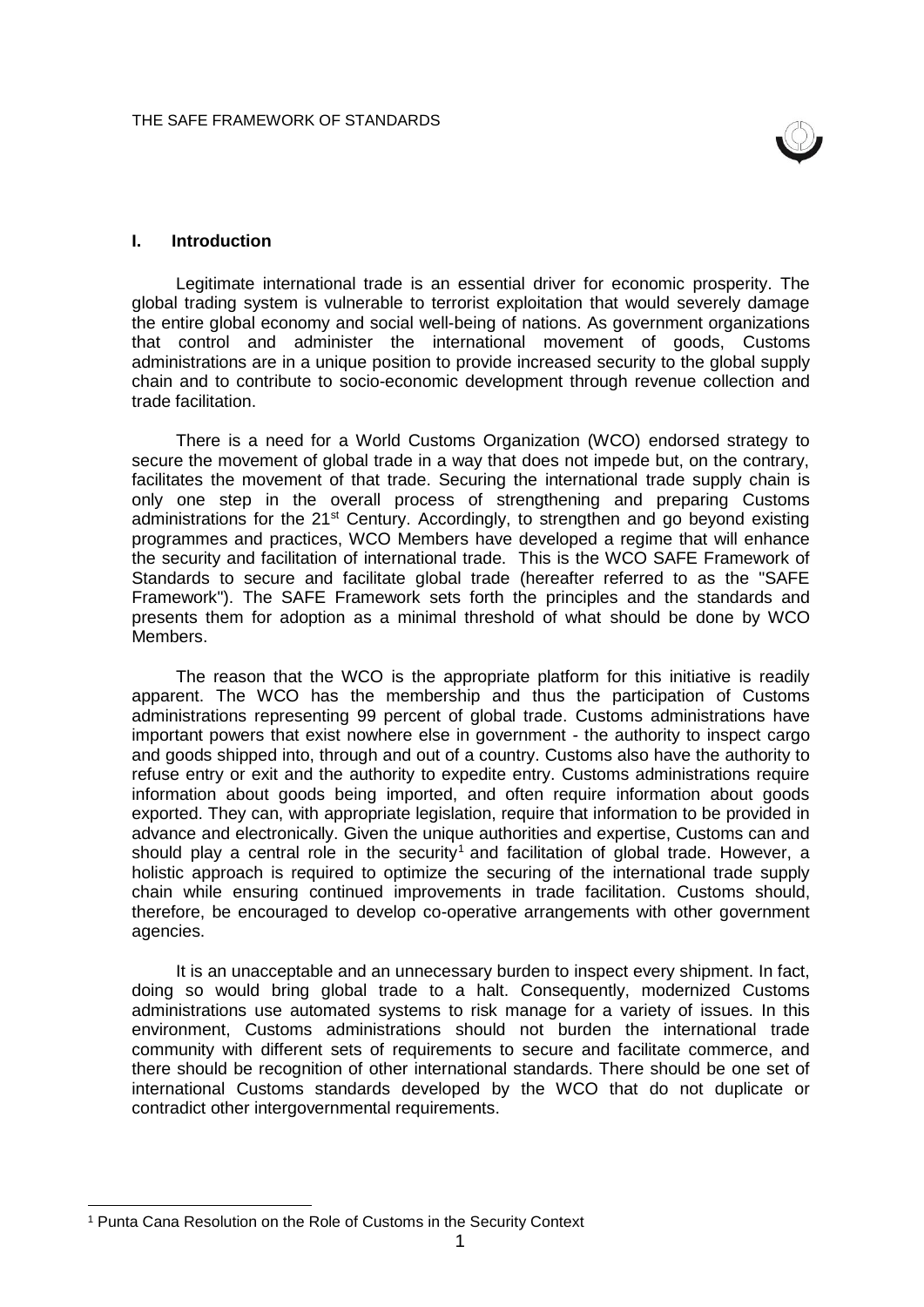

The SAFE Framework also considers the critical elements of capacity building and requisite legislative authority. While certain aspects of this instrument can be implemented without capacity building, it is recognized that many administrations will need assistance to implement the standards. The SAFE Framework contemplates appropriate assistance with capacity building for those Customs administrations that adopt it.

#### **1. Objectives and principles of the SAFE Framework**

The SAFE Framework aims to:

- $\checkmark$  Establish standards that provide supply chain security and facilitation at a global level to promote certainty and predictability.
- $\checkmark$  Enable integrated and harmonized supply chain management for all modes of transport.
- $\checkmark$  Enhance the role, functions and capabilities of Customs to meet the challenges and opportunities of the 21st Century.
- $\checkmark$  Strengthen co-operation between Customs administrations to improve their capability to detect high-risk consignments.
- $\checkmark$  Strengthen co-operation between Customs administrations, for example through exchange of information, mutual recognition of controls, mutual recognition of Authorized Economic Operators (AEOs)<sup>2</sup>, and mutual administrative assistance.
- $\checkmark$  Strengthen co-operation between Customs administrations and other Government agencies involved in international trade and security such as through Single Window.
- $\checkmark$  Strengthen Customs/Business co-operation.
- $\checkmark$  Promote the seamless movement of goods through secure international trade supply chains.

#### **2. Four Core Elements of the SAFE Framework**

The SAFE Framework consists of four core elements. *First*, it harmonizes the advance electronic cargo information requirements on inbound, outbound and transit shipments. *Second*, each country that joins the SAFE Framework commits to employing a consistent risk management approach to address security threats. *Third*, it requires that at the reasonable request of the receiving nation, based upon a comparable risk targeting methodology, the sending nation's Customs administration will perform an outbound inspection of high-risk cargo and/or transport conveyances, preferably using non-intrusive detection equipment such as large-scale X-ray machines and radiation detectors. *Fourth*, the SAFE Framework suggests benefits that Customs will provide to businesses that meet minimal supply chain security standards and best practices.

#### **3. Three Pillars of the SAFE Framework**

The SAFE Framework, based on the previously described four core elements, rests on the three pillars of Customs-to-Customs network arrangements, Customs-to-Business

-

<sup>2</sup> Defined in Annex 1.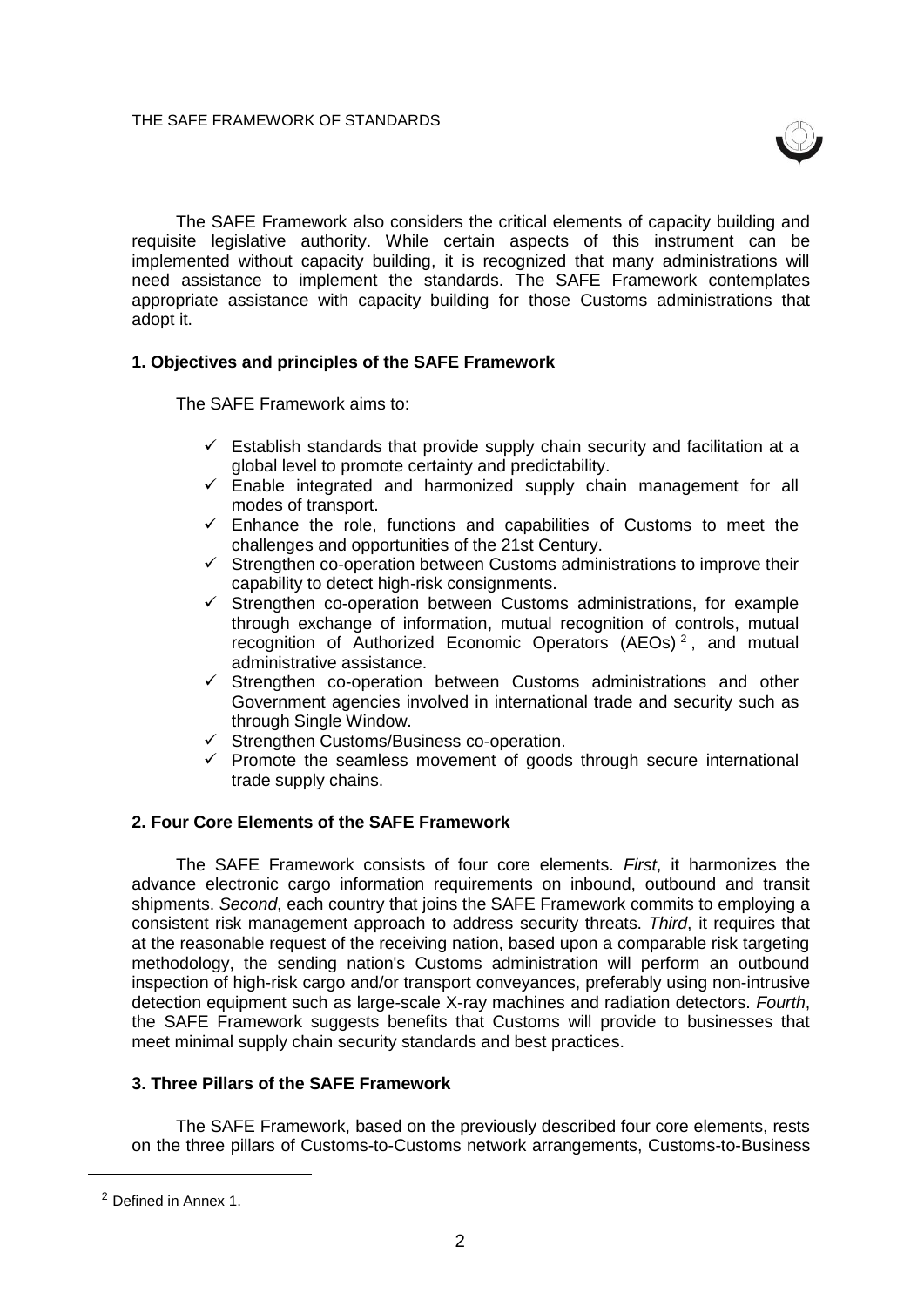

partnerships and Customs-to-other Government Agencies co-operation. The three-pillar strategy has many advantages. The pillars involve a set of standards that are consolidated to guarantee ease of understanding and rapid international implementation.

Moreover, this instrument draws directly from existing WCO security and facilitation measures and programmes developed by Member administrations.

#### **4. Capacity Building**

Effective capacity building is an important element to ensure widespread adoption and implementation of the SAFE Framework. However, it is also recognized that parts of the instrument can be implemented immediately. To this end, strategies are required to enhance the capacity building provided to Members to enable implementation of the SAFE Framework. For capacity building to be successful, a foundation of political will and integrity must already exist. Thus, countries that demonstrate a commitment to implement the SAFE Framework and the necessary political will should be assisted by the WCO and a consortium of Members and other co-operating partners.

#### **5. Implementation**

In order for this instrument to be implemented, not only will capacity building be necessary, but also an understanding that a phased approach will be required. It is unreasonable to expect that every administration will be able to implement the SAFE Framework immediately. While the SAFE Framework is considered a minimum set of standards, it will be implemented at various stages in accordance with each administration's capacity and the necessary legislative authority. Further development of Implementation Plan will proceed as directed by the WCO Council.

> \* \* \*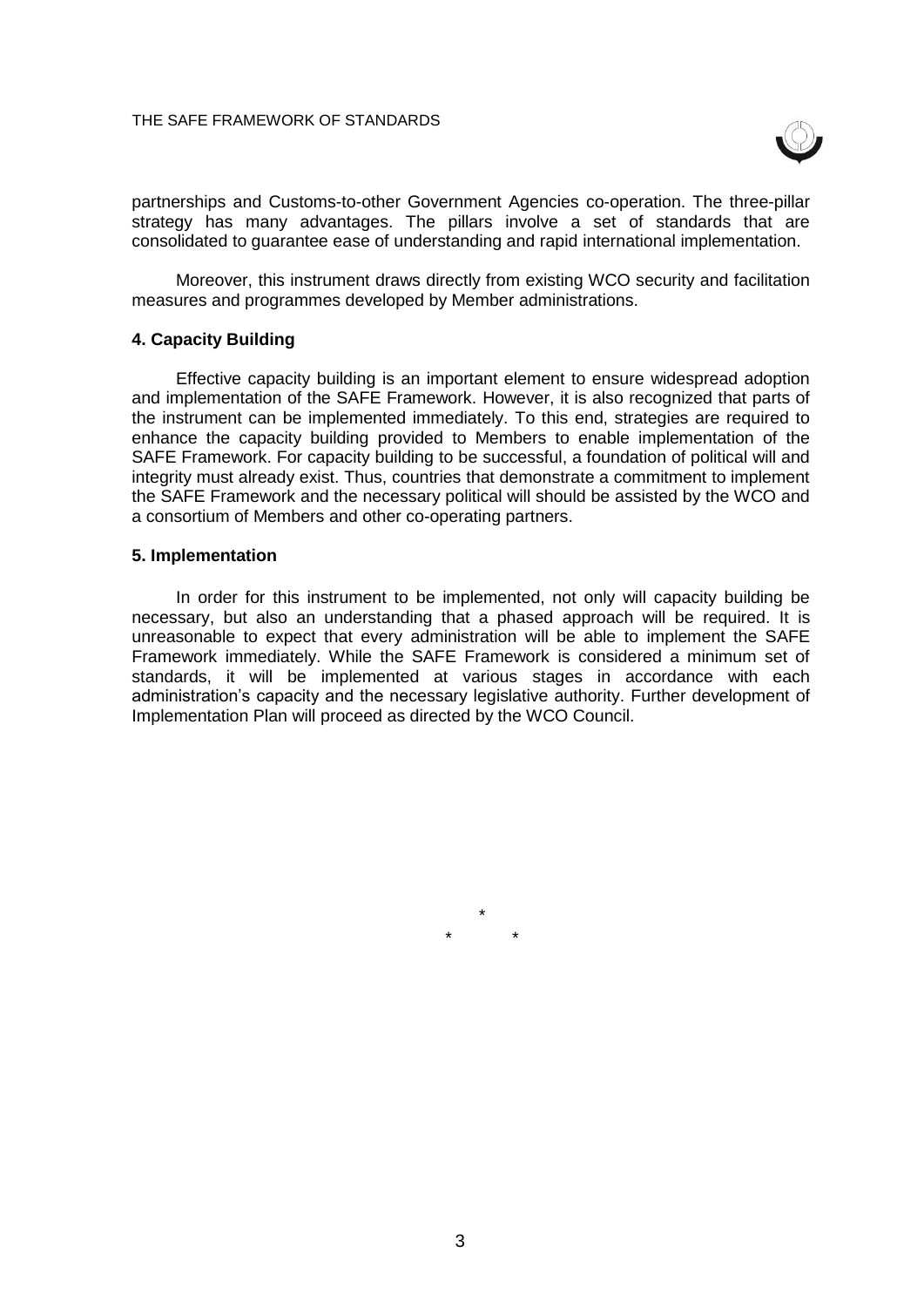

#### **II. Benefits**

This SAFE Framework provides a consolidated platform which will enhance world trade, ensure better security against terrorism and other forms of transnational crime, and increase the contribution of Customs and trade partners to the economic and social wellbeing of nations. It will improve the ability of Customs to detect and deal with high-risk consignments and increase efficiencies in the administration of goods, thereby expediting the clearance and release of goods.

Adoption of the SAFE Framework brings the above mentioned benefits to governments, Customs administrations and the business community alike.

#### **1. Governments**

One of the main objectives of the SAFE Framework is to secure and facilitate global trade. This will enable international trade to contribute to economic growth and development. This will help to secure trade against the threat of global terrorism and, other forms of transnational crime at the same time, the SAFE Framework will enable Customs administrations to facilitate the movement of legitimate trade and improve and modernize Customs operations. This will, in turn, improve revenue collection and also the proper application of national laws and regulations. This instrument, therefore, supports economic and social protection, and will enable foreign direct investment.

The SAFE Framework also encourages the establishment of co-operative arrangements between Customs and other government agencies. There should be recognition of other already existing international standards. This will assist governments to ensure coordinated border management and control. By putting the necessary measures in place, the SAFE Framework also empowers governments to expand the mandate and responsibilities of Customs administrations in this area.

#### **2. Customs**

One of the main thrusts of the SAFE Framework is to establish and enhance Customs-to-Customs network arrangements to promote the seamless movement of goods through secure international trade supply chains. These network arrangements will result, inter alia, in the exchange of timely and accurate information that will place Customs administrations in the position of managing risk on a more effective basis. Not only will this improve the ability of Customs to detect high-risk consignments, it will also enable Customs administrations to improve their controls along the international trade supply chain and make for better and more efficient allocation of Customs resources. The Customs-to-Customs network arrangements will strengthen co-operation between Customs administrations and enable administrations to carry out controls earlier in the supply chain, e.g. where the administration of an importing country requests the administration of the exporting country to undertake an examination on its behalf.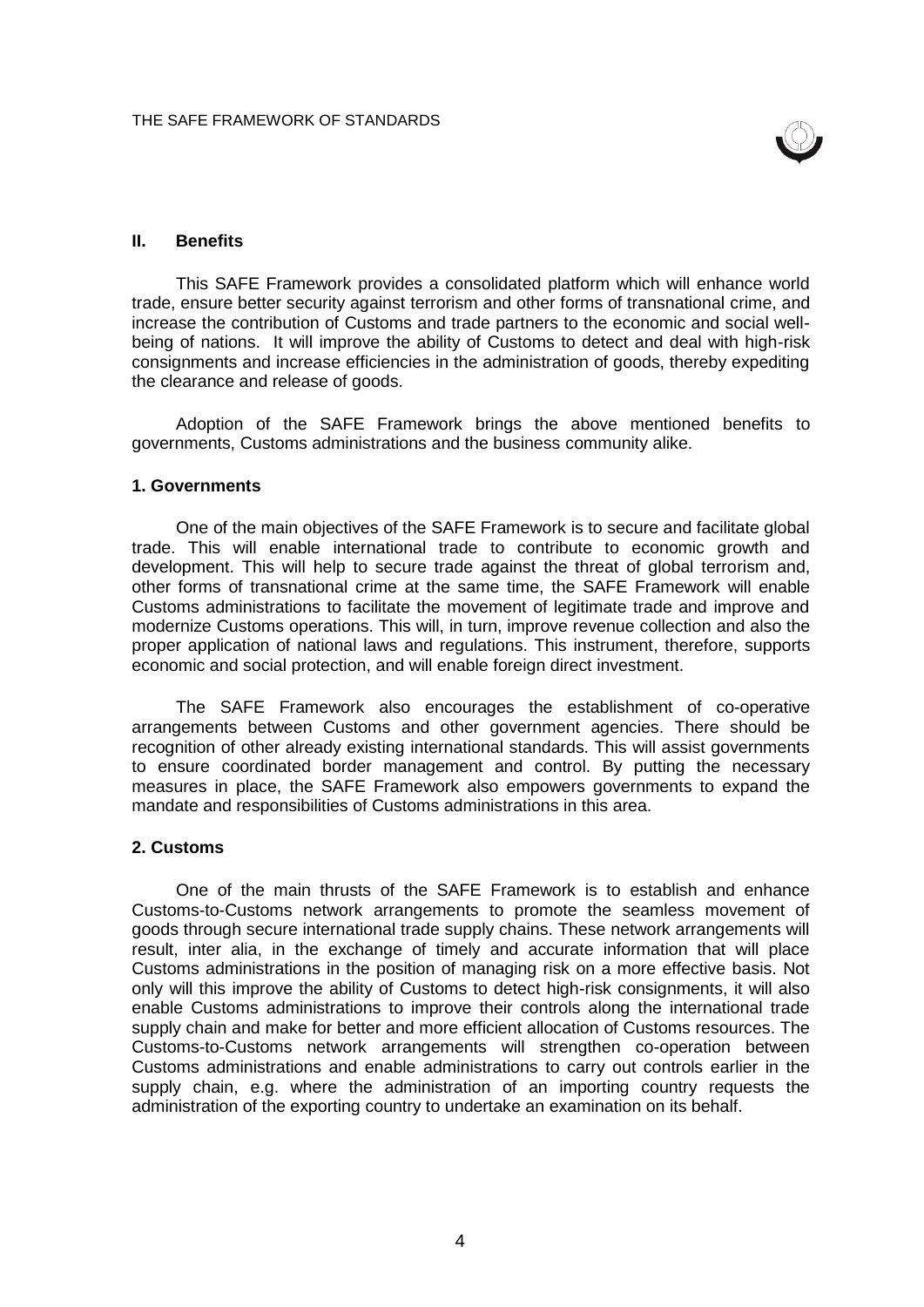

The SAFE Framework also provides for the mutual recognition of controls under certain circumstances. The application of this instrument will enable Customs administrations to adopt a broader and more comprehensive view of the global supply chain and create the opportunity to eliminate duplication and multiple reporting requirements.

As stated above, the SAFE Framework will enable Customs administrations to cope with the challenges of the new international trading environment by putting the building blocks in place to undertake Customs reform and modernization. The SAFE Framework has also been structured in a flexible manner to enable Customs administrations to move at different speeds. This will enable Customs administrations to implement it in line with their own unique levels of development, conditions and requirements.

#### **3. Business**

The SAFE Framework creates, amongst other things, the conditions for securing international trade, but also facilitates and promotes international trade. This encourages and makes it easier for buyers and sellers to move goods across borders. The SAFE Framework takes account of, and is based on, modern international production and distribution models.

Authorized Economic Operators will reap benefits, such as faster processing of goods by Customs, e.g. through reduced examination rates. This, in turn, translates into savings in time and costs. One of the main tenets of the SAFE Framework is to create one set of international standards, and this establishes uniformity and predictability. It also reduces multiple and complex reporting requirements.

These processes will ensure that AEOs see a benefit to their investment in good security systems and practices, including reduced risk-targeting assessments and inspections, and expedited processing of their goods.

> \* \* \*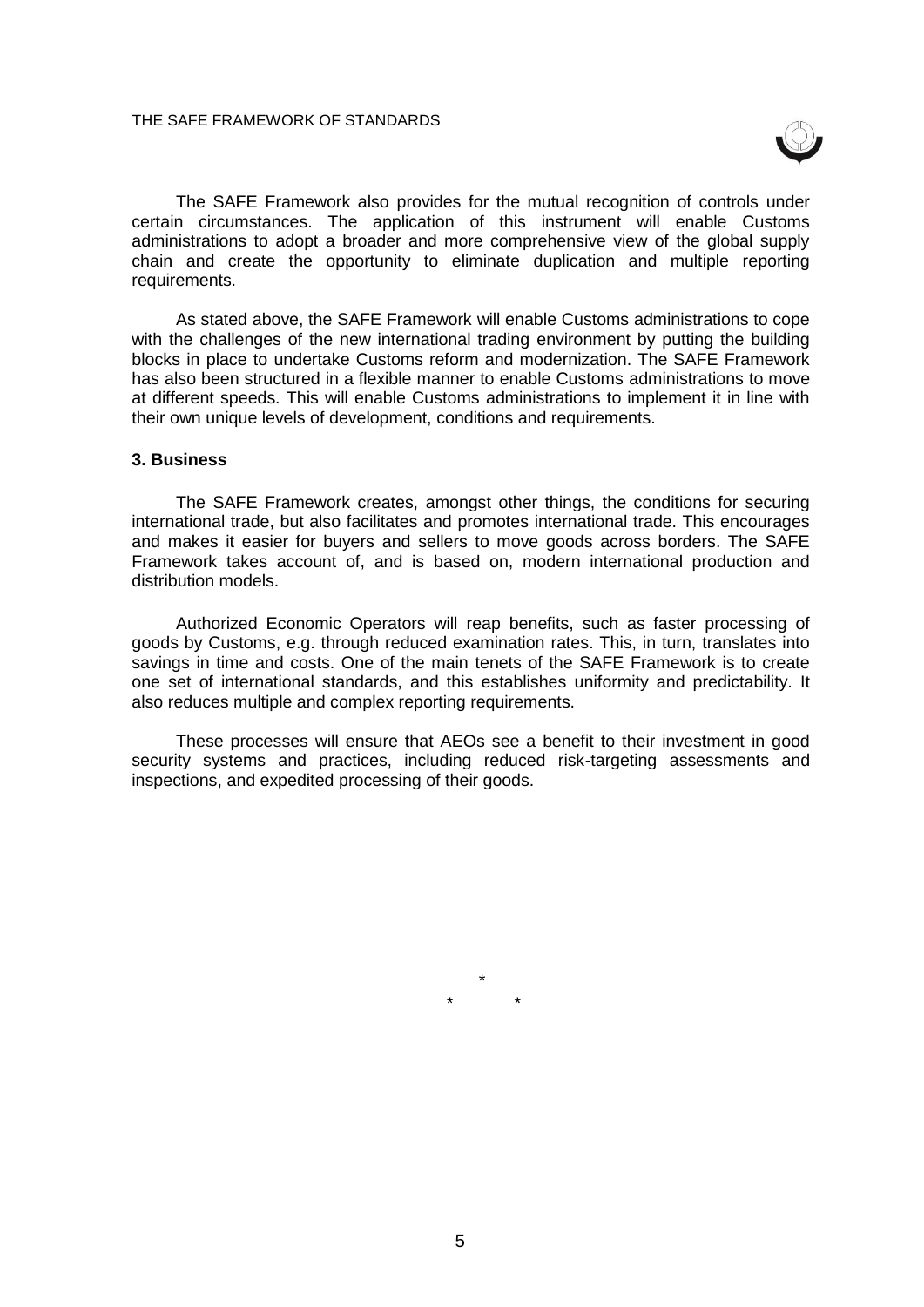

#### **III. Pillar 1 – Customs-to-Customs**

#### **1. Introduction**

-

Customs administrations must work co-operatively with common and accepted standards to maximize the security and facilitation of the international trade supply chain as cargo shipments and transport conveyances move along the nodes of the global trading system. The Customs-to-Customs Pillar achieves this objective. It provides an effective mechanism for securing the international trade supply chain against the effects of terrorism and other forms of transnational crime.

Traditionally, Customs administrations inspect cargo and transport conveyances once it has arrived at their domestic ports. Today, there must be an ability to inspect and screen cargo and transport conveyances before it arrives. In view of their unique authority and expertise, Customs administrations contribute to both securing and facilitating global trade.

The central tenet of this pillar is the use of advance electronic information to identify high-risk cargo and transport convevances. Using automated targeting tools, Customs administrations identify shipments that are high-risk as early as possible in the supply chain, at or before the port of departure.

Provision should be made for the automated exchange of information. Systems should therefore be based on harmonized messages and be interoperable.

To be effective and to ensure that the process does not slow down the movement of trade, Customs administrations should use modern technology to inspect high-risk shipments. This technology includes, but is not limited to, large-scale X-ray and gamma-ray machines and radiation detection devices. Maintaining cargo and container integrity by facilitating the use of modern technology is also a vital component of this pillar.

Drawing from, inter alia, the Revised Kyoto Convention, the Integrated Supply Chain Management (ISCM) Guidelines, and national programmes  $3<sub>1</sub>$  Customs administrations joining the SAFE Framework will standardize Pillar 1<sup>4</sup>.

In relation to trade continuity and resumption measures involving Customs cooperation, Customs administrations should work co-operatively with their international counterparts to develop mechanisms, plans and processes aimed towards maximizing the continuity and resumption of trade in the event of a disruption within the international supply chain, including the development of a plan of action and establishment of an effective communication mechanism<sup>5</sup>.

<sup>&</sup>lt;sup>3</sup> In many cases the SAFE Framework, and in particular the technical specifications, are taken directly from these sources.

<sup>&</sup>lt;sup>4</sup> The technical specifications for the Pillar 1 of the SAFE Framework are presented in para 2 of Section III of this instrument.

<sup>5</sup> The details of trade continuity and resumption are presented in Section VI of this instrument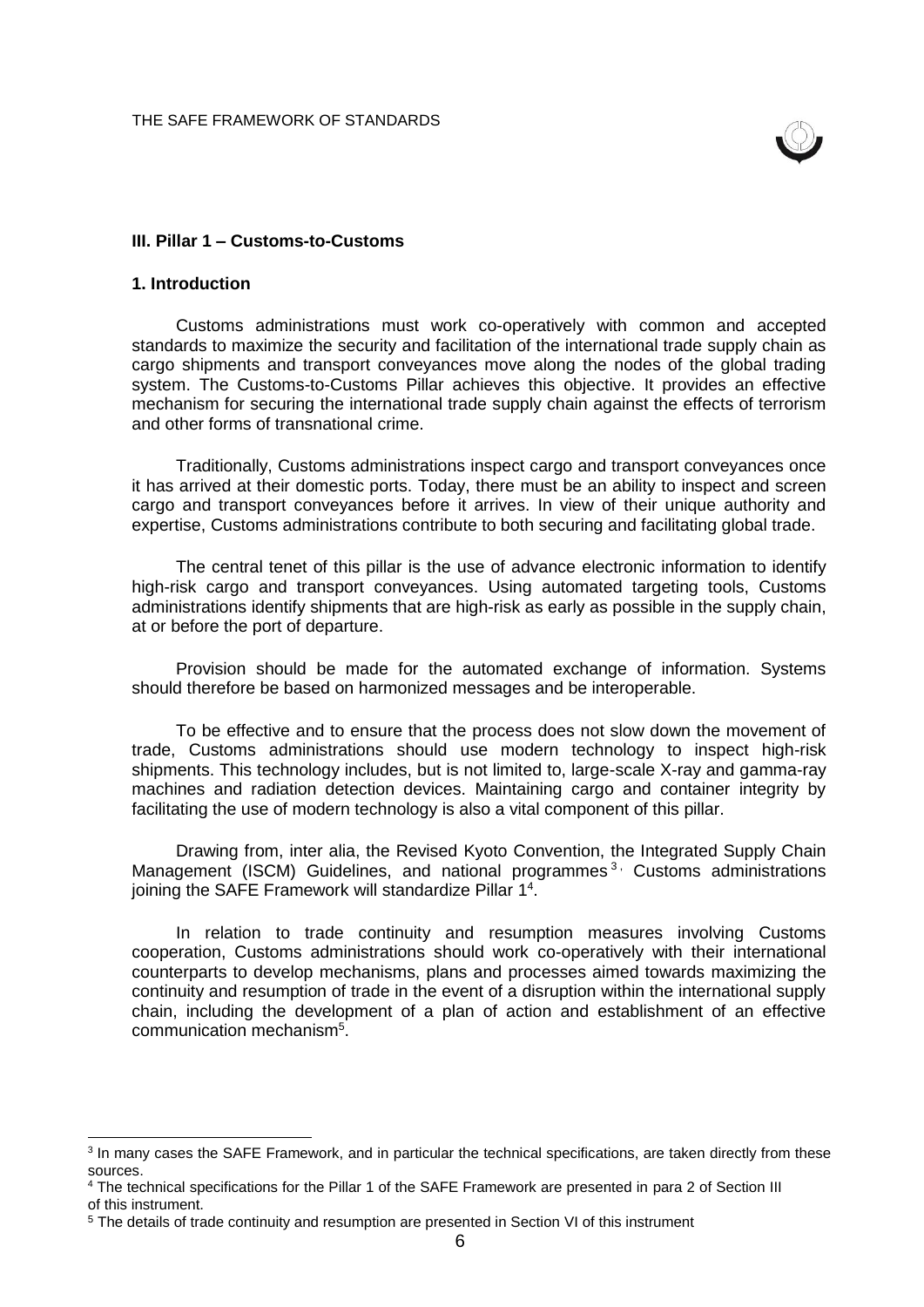

#### **2. Standards and Technical Specifications for Implementation**

#### **2.1 Standard 1 – Integrated Supply Chain Management**

#### **The Customs administration should follow integrated Customs control procedures as outlined in the World Customs Organization's (WCO) Customs Guidelines on Integrated Supply Chain Management (ISCM Guidelines).**

#### 2.1.1. Scope

The implementation of the integrated Customs control procedures requires appropriate legal authority that will allow Customs administrations to request the advance electronic submission to Customs of data from the exporter and by the carrier (see Annex II) for security risk-assessment purposes. In addition, the integrated Customs control procedures involve cross-border co-operation between Customs administrations on risk assessment and Customs controls, to enhance the overall security and the release process, that require a legal basis.

Both of these requirements are supported by WCO-developed instruments: Guidelines for the Development of National Laws for the Collection and Transmission of Customs Information; the Model Bilateral Agreement; and the International Convention on Mutual Administrative Assistance in Customs Matters (Johannesburg Convention). As part of this co-operation, Customs administrations should agree on mutual recognition of control/inspection results and AEO programmes.

#### 2.1.2. General control measures

#### i. Customs control

The Revised Kyoto Convention provides in the General Annex (Standard 6.1) that all goods, including means of transport, which enter or leave the Customs territory, shall be subject to Customs control. For the purpose of Standard 1, the integrity of the consignment has to be ensured from the time the goods are loaded into the container, or if not containerized, onto the means of transport until they have been released from Customs control at destination.

In case of goods to or from landlocked countries, Customs involved should encourage the implementation of transit measures within their remit that enable the facilitation of trade flows without compromising the supply chain security from origin to destination.

#### ii. Risk assessment

In the integrated Customs control chain, Customs control and risk assessment for security purposes is an ongoing and shared process commencing at the time when goods are being prepared for export by the exporter and, through ongoing verification of consignment integrity, avoiding unnecessary duplication of controls. To enable such mutual recognition of controls, Customs should agree on consistent control and risk management standards, the sharing of intelligence and risk profiles as well as the exchange of Customs data, taking into account the work which has been carried out within the context of the WCO Global Information and Intelligence Strategy (GIIS). Such agreements should foresee the possibility of joint monitoring or quality control procedures to oversee the adherence to the standards.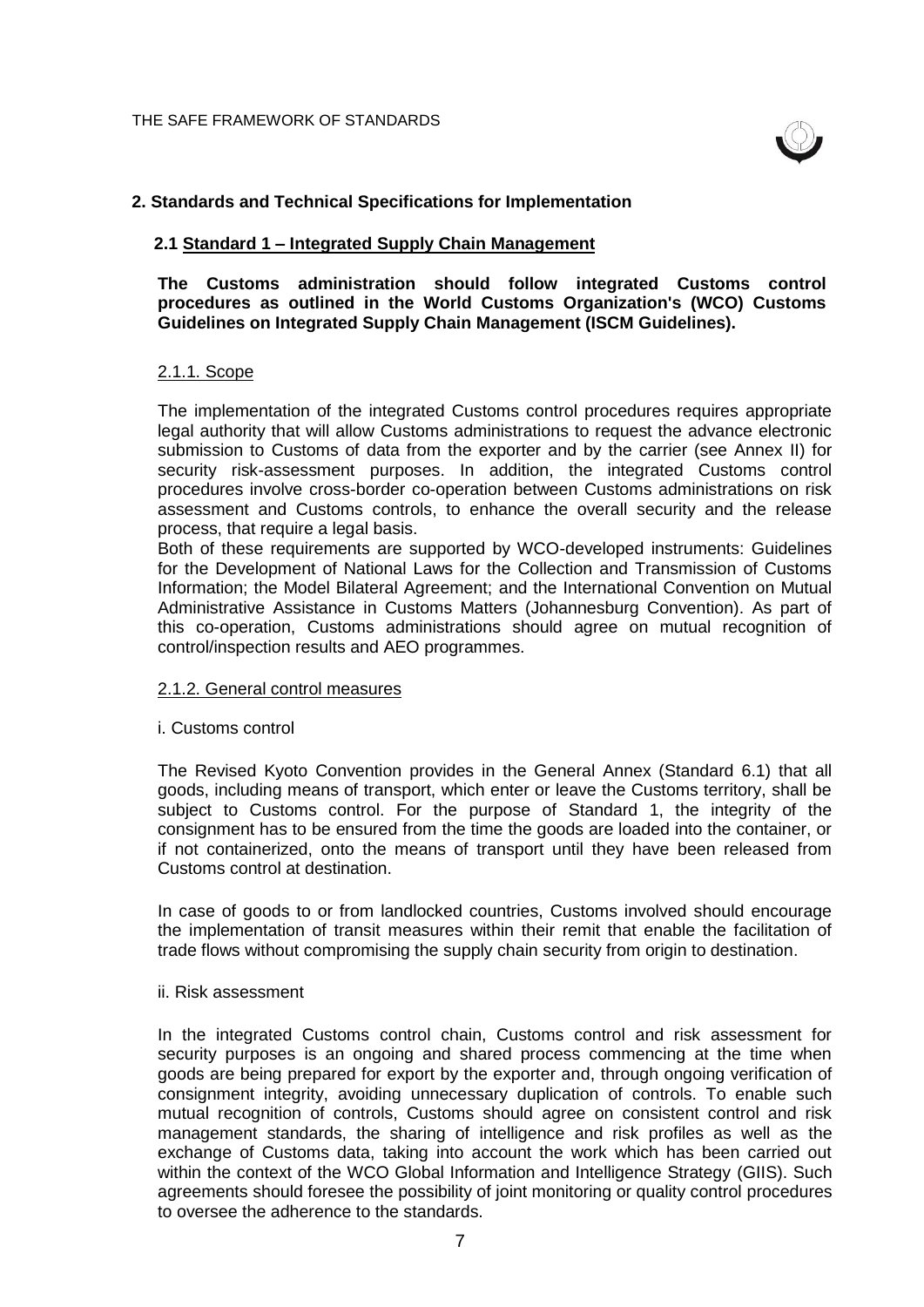

#### iii. Controls at departure

The Customs office of departure must take all necessary action to enable the identification of the consignment and the detection of any unauthorized interference along the supply chain. In respect of maritime containerized consignments, any such screening or further action should be based on risk management principles and should be taken prior to loading the container onto the ship. The ISPS Code (b1 630- 37) outlines in broad terms the measures which should be taken by the port facility. In addition, the Customs administrations along the supply chain should agree to use an electronic messaging system to exchange Customs data, control results and arrival notifications, in particular for high-risk consignments. If necessary, Customs administrations should modify their enabling statutory authority, so that they can fully screen high-risk cargo.

#### iv. Sealing

In the interest of supply chain security and the integrated Customs control chain, in particular to ensure a fully secure movement from stuffing of the container to release from Customs control at destination, Customs should apply a seal integrity programme as detailed in the revised Guidelines to Chapter 6 of the General Annex to the Revised Kyoto Convention (see 3.3.). Such seal integrity programmes, based on the use of a high-security mechanical seal as prescribed in ISO 17712 at the point of stuffing, include procedures for recording the affixing, changing and verification of seal integrity at key points, such as modal change.

Additionally, Customs should facilitate the voluntary use of technologies to assist in ensuring the monitoring and/or integrity of the container along the supply chain.

In this respect the WCO Council Recommendation Concerning Customs Formalities in Connection with the Temporary Admission of Container Security Devices; reproduced in the SAFE Package, provides the basis for facilitation of the temporary admission of these devices

#### v. Unique Consignment Reference (UCR)

Customs administrations should apply the WCO Recommendation on the UCR and its accompanying Guidelines

#### 2.1.3. Submission of data

#### i. Export Goods declaration

The exporter or his/her agent should submit an advance electronic export Goods declaration to the Customs at export prior to the goods being loaded onto the means of transport or into the container being used for their exportation.

For security purposes, the Customs should not require the advance export Goods declaration to contain more than the details listed in the Annex II.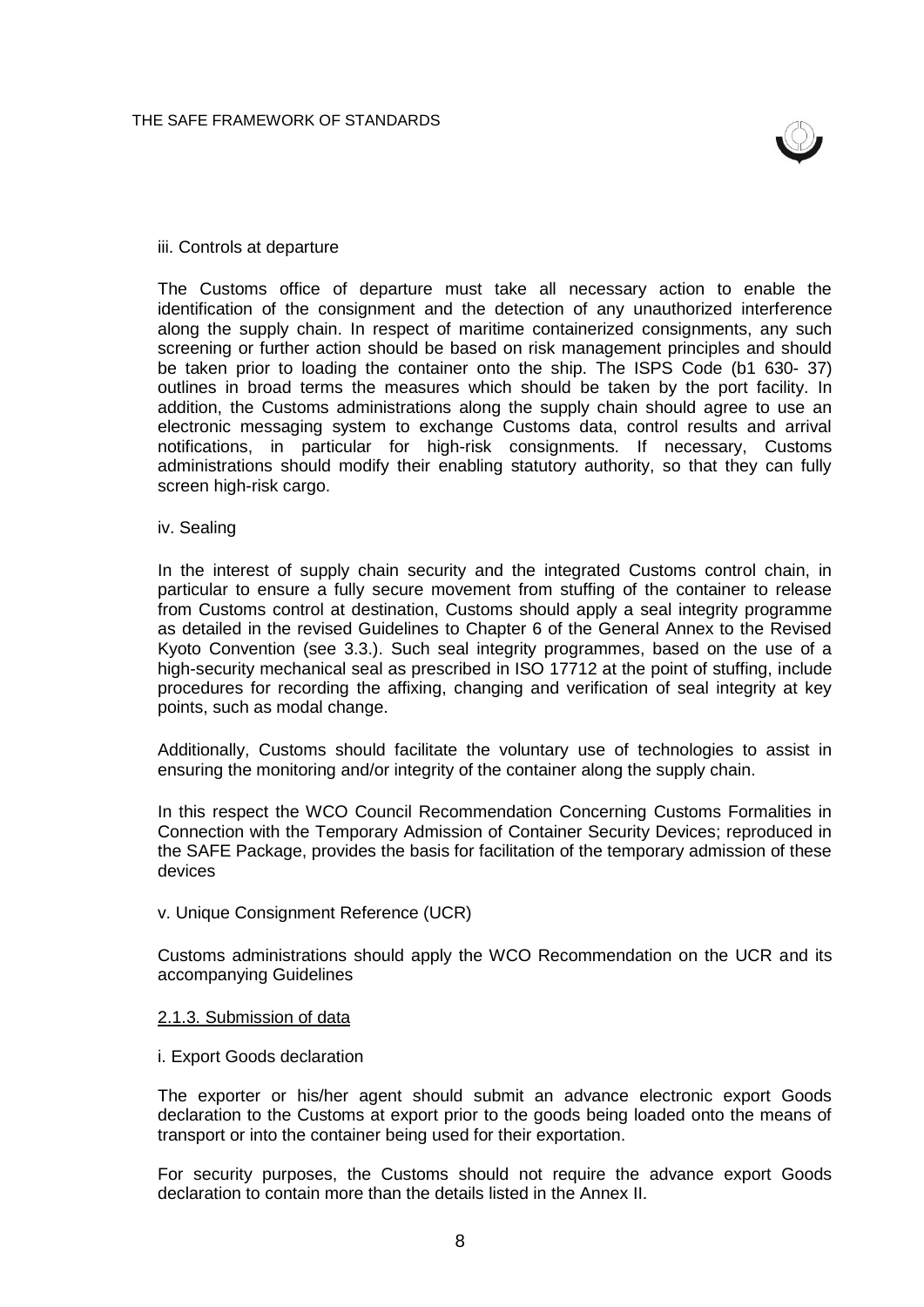

The exporters have to confirm to the carrier in writing, preferably electronically, that they have submitted an advance export Goods declaration to Customs. Where the export Goods declaration was an incomplete or simplified declaration, it may have to be followed up by a supplementary declaration for other purposes such as the collection of trade statistics at a later stage as stipulated by national law.

ii. Import Goods declaration

The importer or his/her agent should submit an advance electronic import Goods declaration to the Customs at import prior to arrival of the means of transport at the first Customs office or, for maritime container shipments, prior to loading. For security purposes, Customs should not require more than the details listed in the Annex II. Where the import Goods declaration was an incomplete or simplified declaration, it may have to be followed up by a supplementary declaration for other purposes such as duty calculation or the collection of trade statistics at a later stage as stipulated by national law. The Authorized Supply Chain (see 2.1.6) provides the possibility to integrate the export and import information flows into one single declaration for export and import purposes, which is being shared between the Customs administrations concerned.

iii. Cargo declaration

The carrier or his/her agent should submit an advance electronic cargo declaration to the Customs at export and/or at import. For maritime containerized shipments, the advance electronic cargo declaration should be lodged prior to the goods/container being loaded onto the vessel. For all other modes and shipments, it should be lodged prior to the arrival of the means of transport at the Customs office at export and/or import. For security purposes, Customs should not require more than the details listed in the Annex II.

The advance cargo declaration may have to be followed by a supplementary cargo declaration as stipulated by national law.

iv. Pre–loading data submission for air cargo security

Customs in cooperation with other appropriate authorities may apply an additional layer of security risk assessment for air cargo and postal item by requiring an entity in the air cargo supply chain such as, but not limited to, the carrier, freight forwarder, integrator, postal operator or their agent to submit a pre-loading data set as specified in Annex III.

The provision of the data and the communication of the resulting risk assessment should be provided as early as possible to minimize any unnecessary disruption of normal trading practices including the process of loading an aircraft

v. Advance data submission on postal items

Customs administrations should consult with postal operators to ensure that electronic information on postal items will be submitted to Customs administrations in advance of the arrival/pre-loading of the items.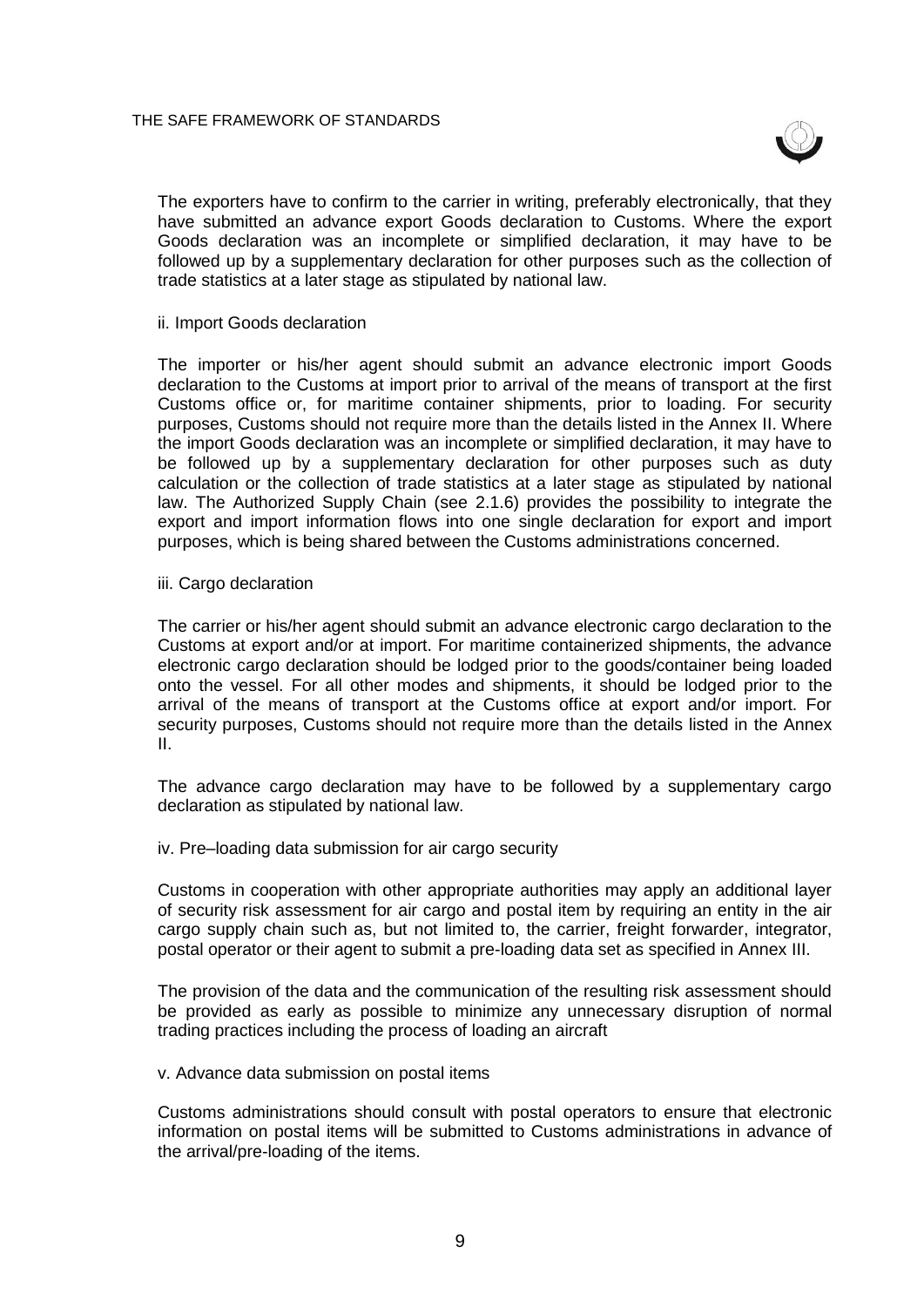

#### vi. Data quality

Data quality remains a challenge for both Customs administrations and the private sector. Improvement of data quality in the context of SAFE, underpins the concept of balancing improved supply chain security and greater trade facilitation. Automation is one of the fundamental keys to improving data quality and its implementation should be a priority goal for all stakeholders. Additionally, the WCO Council has adopted a Recommendation on the Guiding Principles for Data Quality (June 2015)<sup>6</sup>. The WCO has also developed a list of acceptable and unacceptable goods descriptions that provides consistent language which can help to improve data quality."

#### vii. Vessel Stow Plan

Customs administrations may require the vessel operator, or "carrier", to submit via electronic data exchange system advance vessel stow plans (VSPs) to the Customs at import prior to the arrival of the means of transport at the first Customs office. Vessels that are not transporting containers are exempt from providing a VSP. Since VSPs apply only to the maritime mode, the advance stow plans should be received via electronic data exchange system by the Customs office at import no later than 48 hours after the carrier's departure from the last foreign port. For voyages less than 48 hours in duration, the VSP should be submitted prior to the vessel's arrival at the first Customs office.

#### viii. Container Status Messages

Customs administrations, for maritime transport, may require the carrier to submit container status messages (CSM) to report terminal container movements and to report changes in the status of the containers. The CSM are required for all containers, including empty containers, destined to arrive within the limits of the Customs office at import no later than 24 hours after the message has been entered into the carrier's system. There is no requirement that carriers create or collect any CSM that the carrier does not otherwise create or collect on its own and maintain in its electronic equipment tracking system. Of note, carriers are exempt from the CSM requirement for bulk and break bulk cargo.

#### ix. Air cargo security risk mitigation

-

To mitigate risk to aviation security, Customs in cooperation with civil aviation authorities and other appropriate authorities should establish a system to communicate in a timely manner a requirement to address high risk in the following way where applicable:

- Requirement to submit additional information
- Requirement for confirmation of screening as defined in Annex 17 of the Convention on International Civil Aviation also known as Chicago Convention<sup>7</sup>
- Requirement to apply specific additional screening, and

<sup>6</sup> [http://www.wcoomd.org/-/media/wco/public/global/pdf/about-us/legal](http://www.wcoomd.org/-/media/wco/public/global/pdf/about-us/legal-instruments/recommendations/facilitation/transport/recommendation-data-quality-en.pdf?la=en)[instruments/recommendations/facilitation/transport/recommendation-data-quality-en.pdf?la=en](http://www.wcoomd.org/-/media/wco/public/global/pdf/about-us/legal-instruments/recommendations/facilitation/transport/recommendation-data-quality-en.pdf?la=en)

<sup>&</sup>lt;sup>7</sup> Screening means the application of technical or other means which are intended to identify and/or detect weapons, explosives or other dangerous devices, articles, or substances which may be used to commit an act of unlawful interference.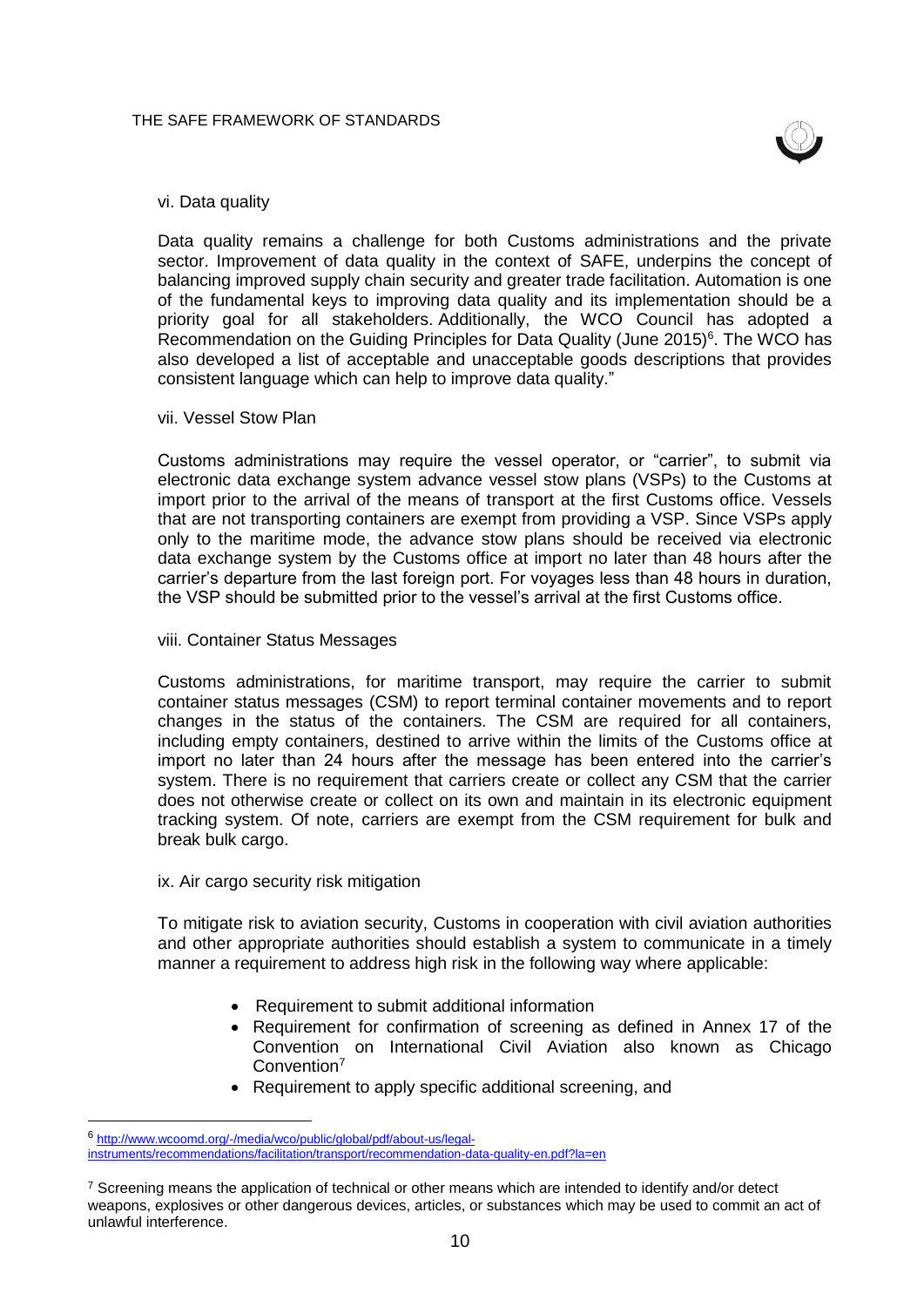

"Do Not Load" (DNL) notification in case of imminent threat

#### x. "Do Not Load" (DNL) notification

Customs should establish a system whereby notifications not duplicative of those in para vii above will be issued only for those consignments which cannot be loaded. Such notifications should be issued within a specified time following the submission of data required for risk assessment.

#### xi. Time limit

The exact time at which the Goods and Cargo declarations have to be lodged with the Customs administration at either export or import should be defined by national law after careful analysis of the geographical situation and the business processes applicable for the different modes of transport, and after consultation with the business sector and other Customs administrations concerned. Customs should provide equal access to simplified arrangements to AEOs regardless of the mode of transport. However, in order to ensure a minimum level of consistency and without prejudice to specific situations, Customs should not require the advance declarations to be submitted more than:

#### *Maritime*

- - Containerized cargo: 24 hours before loading at port of departure.
- -Bulk/Break bulk: 24 hours before arrival at first port in the country of destination.

#### *Air*

- -Short haul: At time of "Wheels Up" of aircraft.
- -Long haul: 4 hours prior to arrival at the first port in the country of destination.

#### *Rail*

-2 hours prior to arrival at the first port in the country of destination.

#### *Road*

- -1 hour prior to arrival at the first port in the country of destination.
- xii. Time Limit for Pre-loading air cargo

In case of pre-loading data submission as specified in para iv, the data should be submitted as soon as the information becomes available but no later than prior to loading onto the aircraft.

#### 2.1.4. Exchange of information for high-risk consignments

As part of the integrated Customs control chain, Customs administrations along the supply chain must consider Customs-to-Customs data exchange, in particular for highrisk consignments, to support risk assessment and facilitate release. Such an electronic messaging system could include the exchange of notifications about the export transaction, including the control results, as well as a corresponding arrival notification.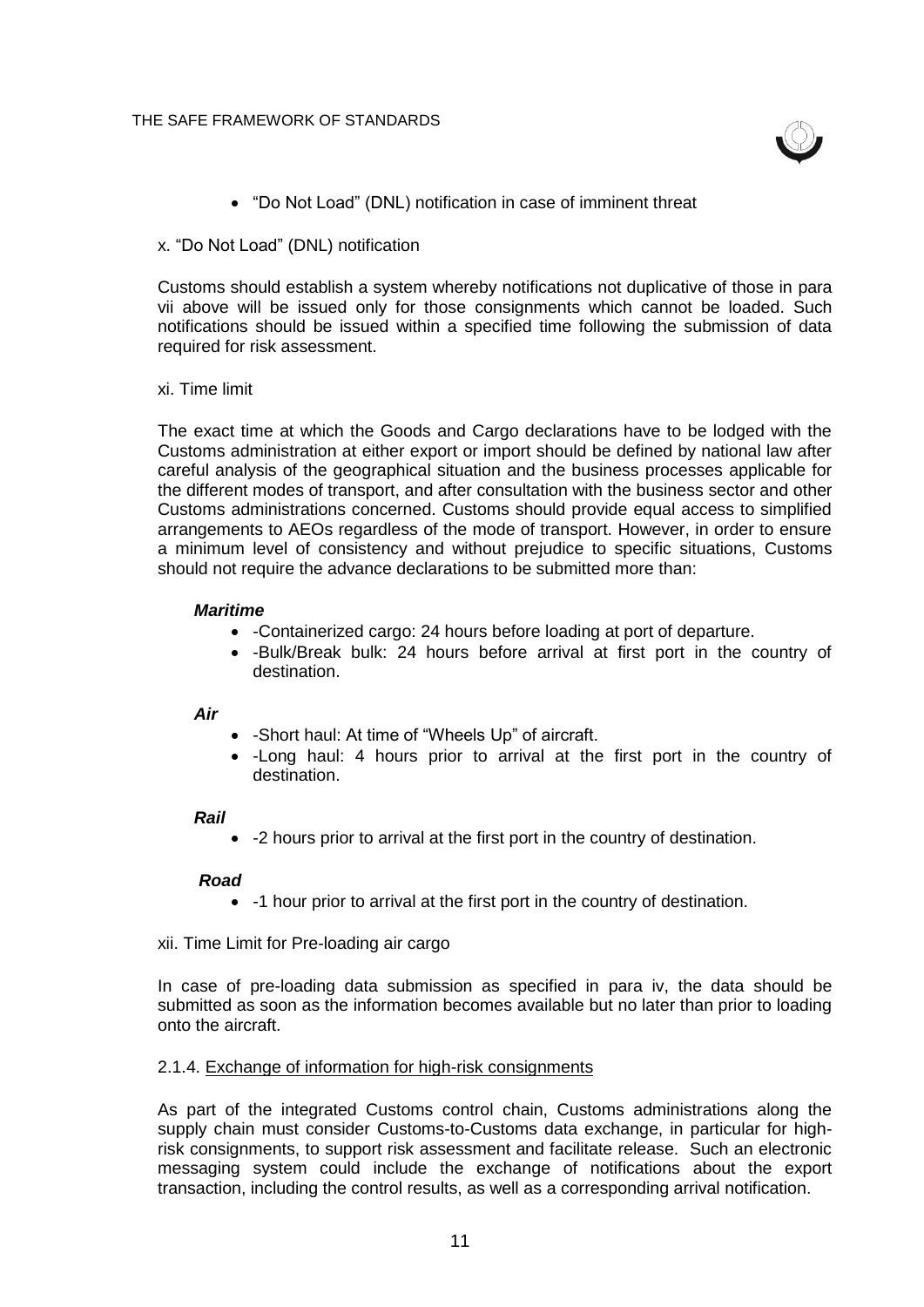

National legislation must contain provisions to allow Customs to transmit the information they collect for their purposes to other Customs administrations. If not, such provisions must be developed and enabled.

The Guidelines for the Development of National Laws for the Collection and Transmission of Customs Information may be used as a basis to develop these provisions. In addition, existing WCO tools such as the Johannesburg Convention and the Model Bilateral Agreement may serve as a basis to exchange information on highrisk goods.

#### 2.1.5. WCO Data Model

Customs administrations should ensure that their respective IT systems are interoperable and are based on open standards. To this end, Customs should use the WCO Data Model, which defines a maximum set of data for the accomplishment of export and import formalities. The Data Model also defines the electronic message formats for relevant Cargo and Goods declarations. The WCO Data Model includes all the data elements listed in the Annex II that may be required by way of advance information for security purposes.

#### 2.1.6. Authorized Supply Chain

#### i. Authorized Economic Operators

AEOs who meet criteria specified by the Customs (see Annex IV) should reasonably expect to participate in simplified and rapid release procedures on the provision of minimum information. The criteria include having an appropriate record of compliance with Customs requirements, a demonstrated commitment to supply chain security by being a participant in a Customs-Business partnership programme, a satisfactory system for managing their commercial records and financial viability. In order to enhance supply chain security and harmonization of Customs procedures, Customs administrations should seek mutual recognition of AEO status between or among programmes.

#### ii. Authorized Supply Chain

The Authorized Supply Chain is a concept under which all participants in an international trade transaction are approved by Customs as observing specified standards in the secure handling of goods and relevant information. Consignments passing from origin to destination entirely within such a chain would benefit from an integrated cross-border simplified procedure, where only one simplified declaration with minimum information would be required for both export and import purposes.

#### **2.2 Standard 2 – Cargo Inspection Authority**

The Customs administration should have the authority to inspect cargo originating, exiting, transiting (including remaining on board), or being transhipped through a country.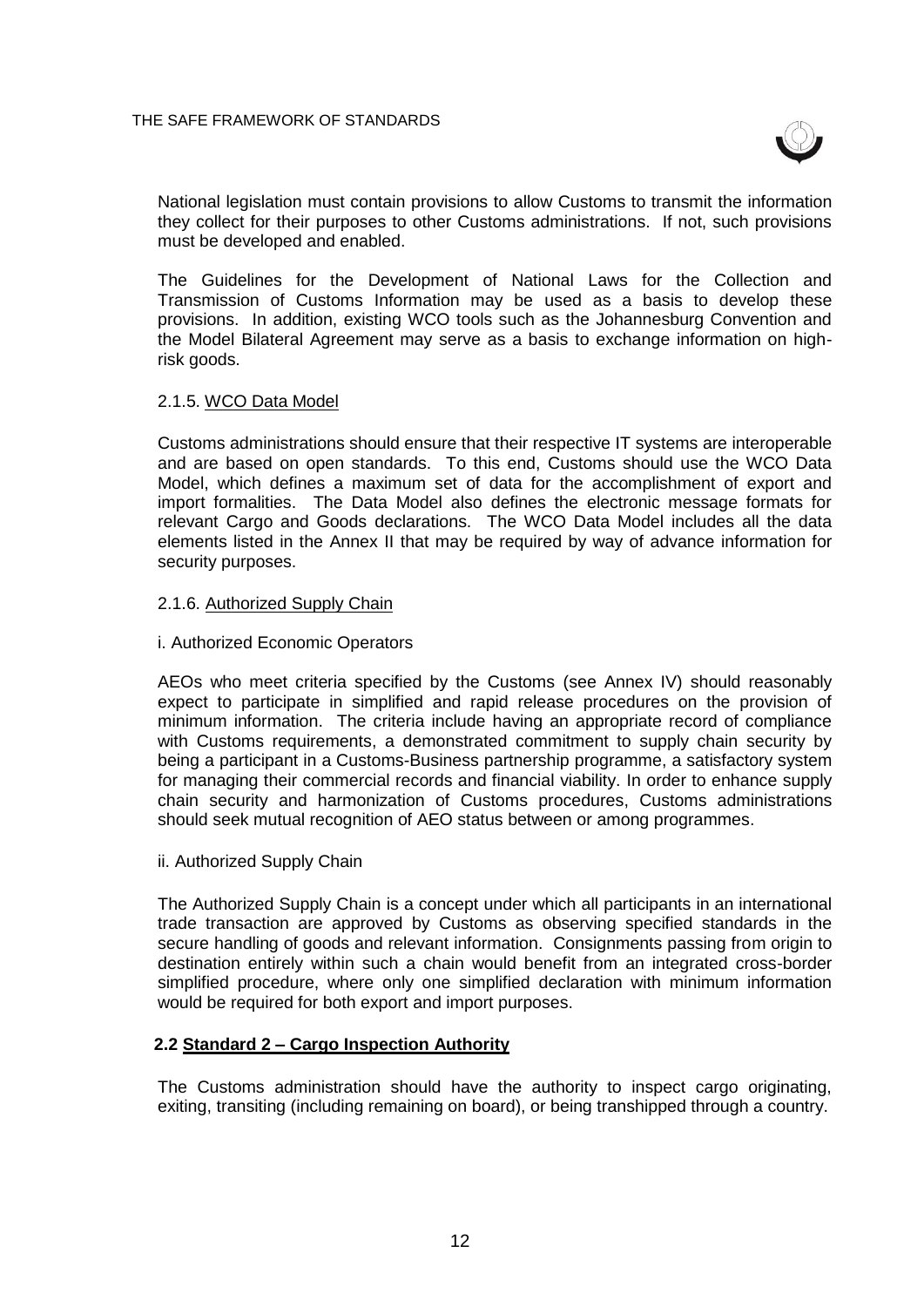

#### **2.3 Standard 3 – Modern Technology in Inspection Equipment**

Non-intrusive inspection equipment and radiation detection equipment should be available and used for conducting inspections, where available and in accordance with risk assessment. This equipment is necessary to inspect high-risk cargo and/or transport conveyances quickly, without disrupting the flow of legitimate trade.

#### 2.3.1. Modern technology

To assist its Members, the WCO has launched the Technology Network (TeN) and has produced detailed Guidelines for the Purchase and Deployment of Scanning/NII equipment in the SAFE Package<sup>8</sup>.

#### **2.4 Standard 4 – Risk-Management Systems**

**The Customs administration should establish a risk-management system to identify potentially high-risk cargo and/or transport conveyances and automate that system. This management system should include a mechanism for validating threat assessments and targeting decisions and implementing best practices.**

#### 2.4.1. Automated selectivity systems

-

Customs administrations should develop automated systems based on international best practice that use risk management to identify cargo and/or transport conveyances that pose a potential risk to security and safety based on advance information and strategic intelligence. For containerized maritime cargo shipments, that ability should be applied uniformly before vessel loading. Usage of automated selectivity systems in relation to cargo shipments by all types of transport which is necessary due to geographic location of the trading country should be applied during the whole route of cargo from the point of departure to the point of destination.

#### 2.4.2. WCO Customs Risk Management Compendium

The Compendium is comprised of two separate but interlinked volumes. Volume 1 deals with organizational aspects of risk management. It describes the different building blocks of an organizational risk management framework. Embedding risk management as an organizational culture and building risk management capacity in gradual steps are also included in Volume 1.

Volume 2 deals with operational risk management. It includes "enforcement sensitive" material for "Customs only" purposes, including numerous practical guides and templates for assessing risks in relation to the movement of goods, people, conveyances, economic operators and other parties to international trade. The topics covered in Volume 2 can be categorized into four broad clusters: risk assessment, profiling and targeting; risk indicators; analysis; and information and intelligence.

<sup>&</sup>lt;sup>8</sup>. SAFE Package incorporates all guidance material to facilitate the implementation of the SAFE Framework of **Standards**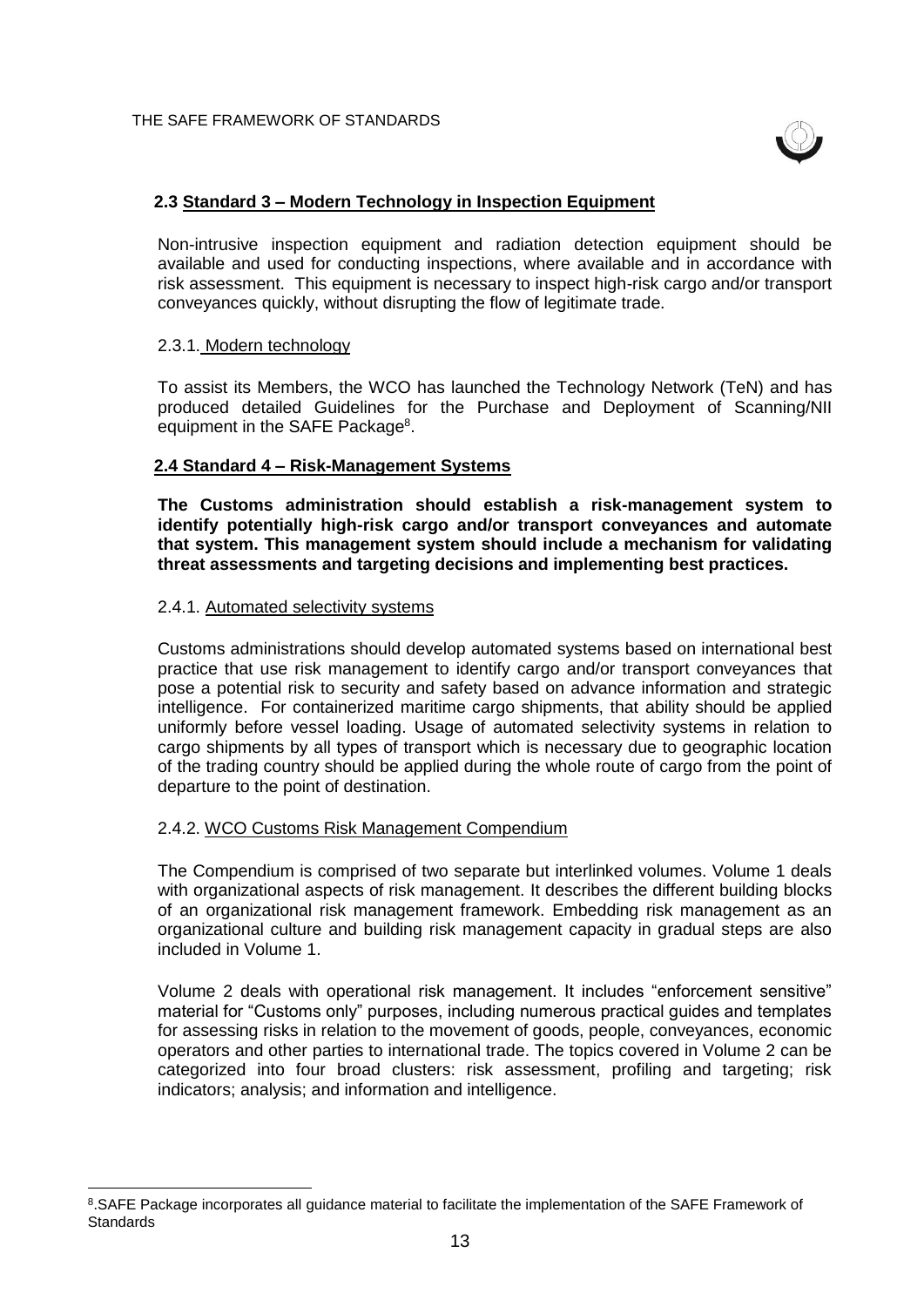

The Compendium is a living document and will be continually updated to reflect the latest developments regarding risk management practices in today's constantly changing Customs operating environment.

#### 2.4.3. References

Volume 2 of the WCO Customs Risk Management Compendium includes several documents (e.g. General High-Risk Indicators, risk indicators and manuals based on international trade logistical phases as pre-arrival, arrival and post-arrival) which are useful references for risk management (and assessment).

#### **2.5 Standard 5 - Selectivity, profiling and targeting**

**Customs should use sophisticated methods to identify and target potentially highrisk cargo, including - but not limited to - advance electronic information about cargo shipments to and from a country before they depart or arrive; strategic intelligence; automated trade data; anomaly analysis; and the relative security of a trader's supply chain. For example, the Customs-Business Pillar certification and validation of point-of-origin security reduces the risk, and, therefore, the targeting score.**

#### **2.6 Standard 6 – Advance Electronic Information**

**The Customs administration should require advance electronic information in time for adequate risk assessment to take place.**

#### 2.6.1. Need for computerization

The advance electronic transmission of information to Customs requires the use of computerized Customs systems, including the use of electronic exchange of information at export and at import.

#### 2.6.2. Revised Kyoto Convention ICT Guidelines

Standards 7.1, 6.9, 3.21 and 3.18 of the General Annex to the Revised Kyoto Convention require Customs to apply Information and Communication Technologies (ICT) for Customs operations, including the use of e-commerce technologies. For this purpose, the WCO has prepared detailed Guidelines for the application of automation for Customs. These Kyoto ICT Guidelines should be referred to for the development of new, or enhancement of existing, Customs ICT systems. In addition, Customs administrations are recommended to refer to the WCO Customs Compendium on Customs Computerization.

#### 2.6.3. Use of economic operators' systems

The ICT Guidelines also recommend the possibility to use economic operators' commercial systems and to audit them to satisfy Customs' requirements. In particular in the context of the Authorized Supply Chain, the possibility for Customs to have online access to the commercial systems of the parties involved, once any confidentiality or legal issues have been resolved, would provide enhanced access to authentic information and offer the possibility for far-reaching simplified procedures. Another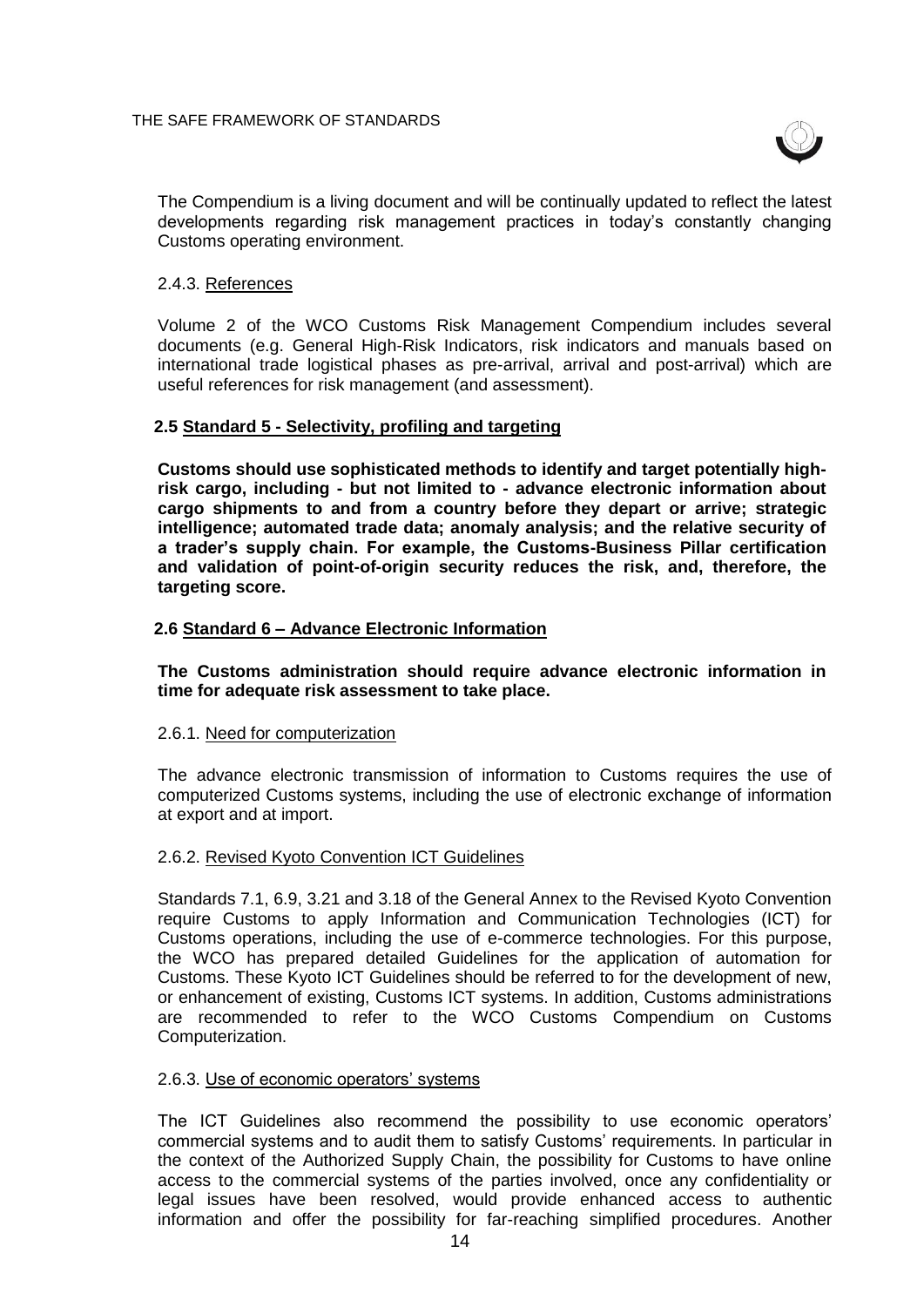

example is Cargo Community Systems (CCS) where in ports or airports all parties involved in the transport chain have established an electronic system by which they exchange all relevant cargo and transport related data. Provided that these systems contain the necessary particulars for Customs purposes, Customs shall consider participating in such systems and extracting the data required for their purposes.

#### 2.6.4. Electronic data-exchange standards

The Kyoto Convention ICT Guidelines recommend to Customs to offer more than one solution for the electronic exchange of information. While EDI using the international standard UN/EDIFACT is still one of the preferred interchange options, Customs shall also look at other options such as XML. Depending on the risks, expected volumes of transactions and types of business involved, even the use of e-mail and telefax could provide a suitable solution.

#### 2.6.5. WCO Data Model

Economic operators required to submit Cargo and Goods declarations to Customs based on the data sets of the WCO Data Model should use the electronic message specifications of the WCO Data Model.

#### 2.6.6. ICT Security

The use of ICT in general and electronic exchange of information over open networks in particular, requires a detailed ICT security strategy. ICT security therefore has to be seen as an integral part of any Customs supply chain security strategy. To arrive at an effective and efficient IT security strategy, Customs have to undertake risk assessment. The Kyoto ICT Guidelines outline ways in which a comprehensive ICT security strategy can ensure the availability, integrity and confidentiality of the information and of IT systems and the information they handle, including, for example, the avoidance of repudiation at origin or receipt. There are many ways to implement ICT security, for which purpose reference is made to the Kyoto ICT Guidelines.

#### 2.6.7. Digital signatures

One essential ICT security element for a supply chain security strategy is related to digital signatures. Digital signatures, or Public Key Infrastructure arrangements, can play an important role in securing the electronic exchange of information. The integrated Customs control chain includes the possibility that traders can submit their declarations in advance to both the Customs administration at export and to the Customs administration at import. It would be beneficial if economic operators would also benefit from mutual recognition of digital certificates. This would allow the economic operator to sign all electronic messages to those Customs administrations having accepted to recognize this certificate. This cross-border recognition of digital certificates can help increase security but, at the same time, provide significant facilitation and simplification for the trader. For this purpose, Customs administrations are encouraged to apply the WCO Recommendation concerning the electronic transmission and authentication of Customs and other relevant regulatory information.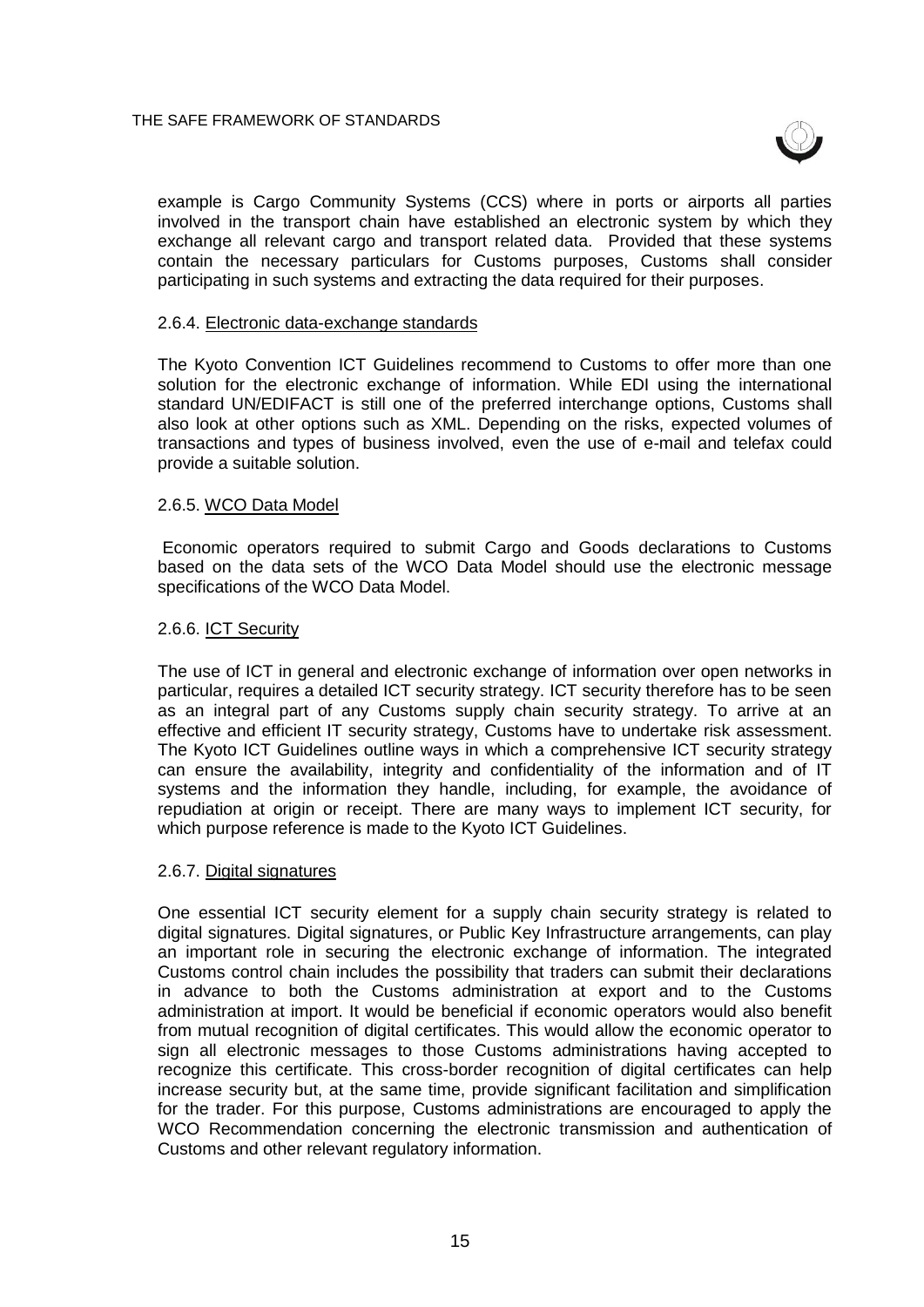

#### 2.6.8. Capacity building

Customs administrations requesting assistance in developing or acquiring the requisite automated systems will have to have the political will to implement the SAFE Framework.

#### 2.6.9. Data privacy and data protection

The exchange of data either among Customs administrations or with the private sector as requested by Customs should be initiated only after consultation between the government entities concerned about the necessary data privacy and data protection. Data privacy and data protection legislation is enacted in order to protect the individual's right to privacy, trade confidentiality and to allow individuals to have access to their personal data held to verify its accuracy.

In this respect, national legislation must contain provisions that specify that any data collected and or transmitted by Customs must be treated confidentially and securely and be sufficiently protected, and it must grant certain rights to natural or legal persons to whom the information pertains.

Similarly, data protection and confidentiality are addressed in existing WCO tools such as the Johannesburg Convention and the Model Bilateral Agreement.

#### **2.7 Standard 7 – Targeting and Communication**

**Customs administrations should provide for joint targeting and screening, the use of standardized sets of targeting criteria, and compatible communication and/or information exchange mechanisms; these elements will assist in the future development of a system of mutual recognition of controls.**

#### 2.7.1. WCO Customs Risk Management Compendium

Volume 2 of the WCO Customs Risk Management Compendium has provisions for standardized risk assessments including standardized sets of targeting criteria.

#### 2.7.2. Legal considerations

Joint targeting and screening are activities that can be carried out by Customs administrations to increase their effectiveness in ensuring the security of shipments and in combating trans-border organized crime. Rules and conditions for such joint efforts are normally established between Customs administrations. WCO tools such as the Johannesburg Convention and the Model Bilateral Agreement contain provisions that support such international or bilateral co-operation.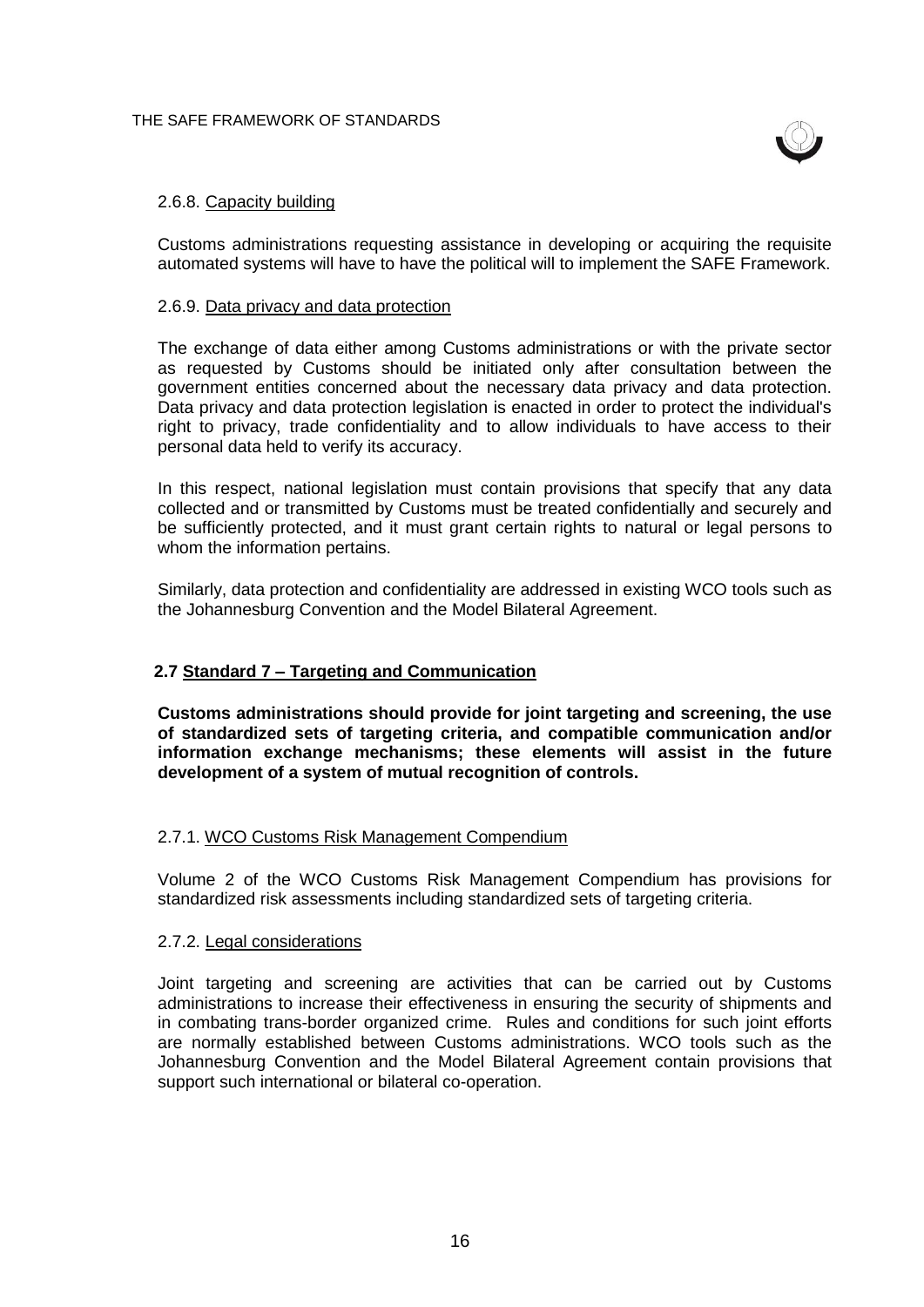

#### **2.8 Standard 8 – Performance Measures**

**The Customs administration should maintain statistical reports that contain performance measures including, but not limited to, the number of shipments reviewed, the subset of high-risk shipments, examinations of high-risk shipments conducted, examinations of high-risk shipments by Non-intrusive inspection technology, examinations of high-risk shipments by Non-intrusive inspection and physical means, examinations of high-risk shipments by physical means only, Customs clearance times and positive and negative results. Those reports should be consolidated by the WCO.**

#### 2.8.1. Collection of data

Customs administrations will collect and apply data to performance measures to evaluate the impact and effectiveness of their adherence to the SAFE Framework. For this purpose, the WCO Time Release Study (TRS) is an appropriate instrument.

#### **2.9 Standard 9 – Security Assessments**

**The Customs administration should work with other competent authorities to conduct security assessments involving the movement of goods in the international supply chain and to commit to resolving identified gaps expeditiously.**

#### **2.10 Standard 10 – Employee Integrity**

**The Customs administration and other competent authorities should establish programmes to prevent lapses in employee integrity and to identify and combat breaches in integrity to the extent possible.**

#### 2.10.1. WCO Revised Arusha Declaration

The WCO Revised Arusha Declaration is the pre-eminent source of guidance for Customs administrations to install anti-corruption systems.

#### 2.10.2. Training

Security and facilitation along the global supply chain require highly trained and motivated staff in the Customs administration, as well as in all other parties involved in the supply chain. Customs have to ensure that all levels of staff are regularly provided with the necessary training to build up and maintain the skills required to perform effective and efficient Customs controls and to operate in an electronic environment.

#### **2.11 Standard 11 – Outbound Security Inspections**

**The Customs administration should conduct outbound security inspection of highrisk cargo and/or transport conveyances at the reasonable request of the importing country.**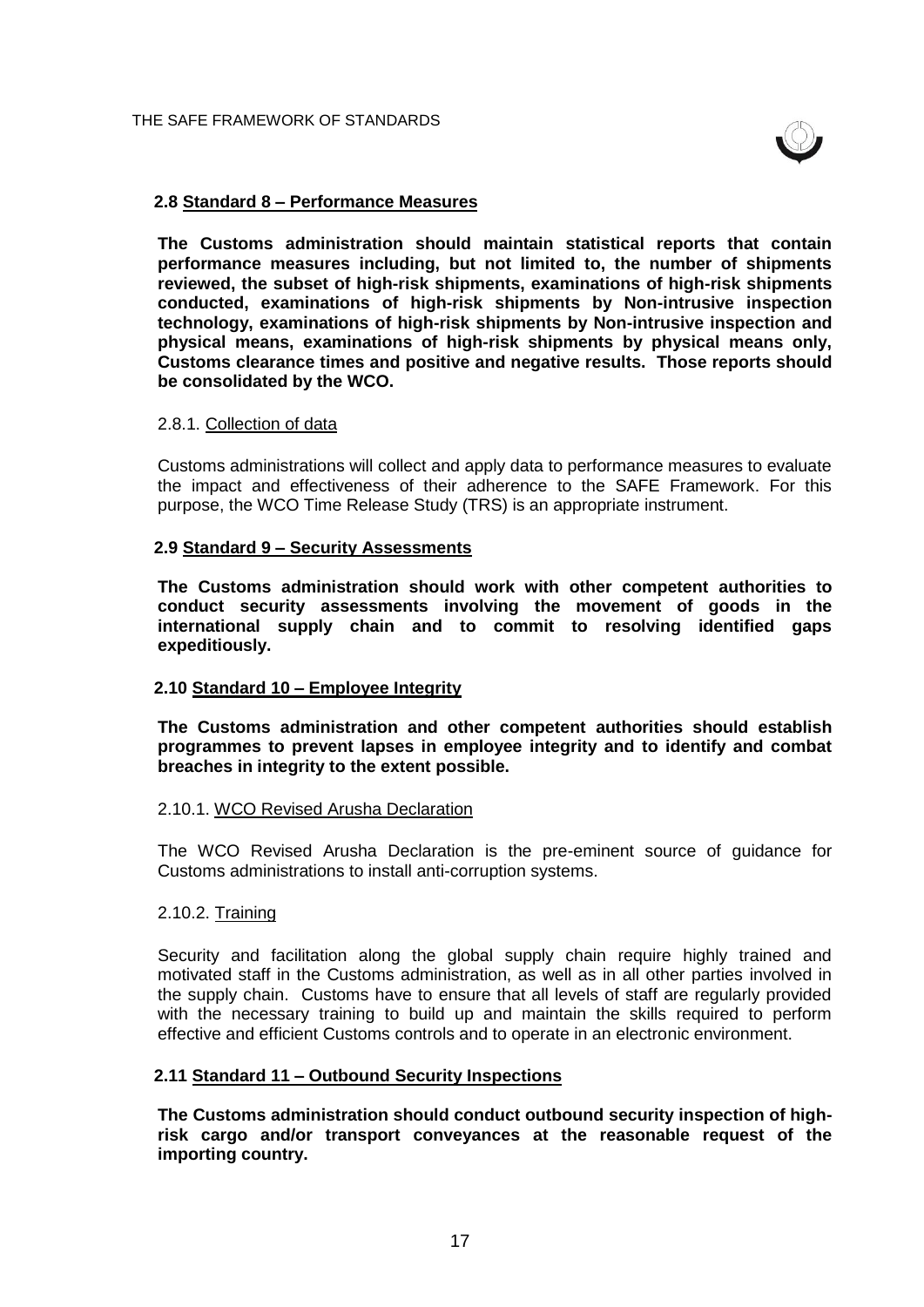

#### 2.11.1. Examination on request

When a Customs administration, in applying risk assessment, has reason to believe that cargo and/or transport conveyances destined to any of its ports of entry may represent high risk, it can request the Customs administration of the outbound country to conduct an examination, preferably prior to loading (see 2.4.1.).

#### 2.11.2. Legal considerations

Among other administrative arrangements, WCO tools such as the Johannesburg Convention and the Model Bilateral Agreement make it possible for a Customs administration to request another Customs administration to carry out such an activity.

> \* \* \*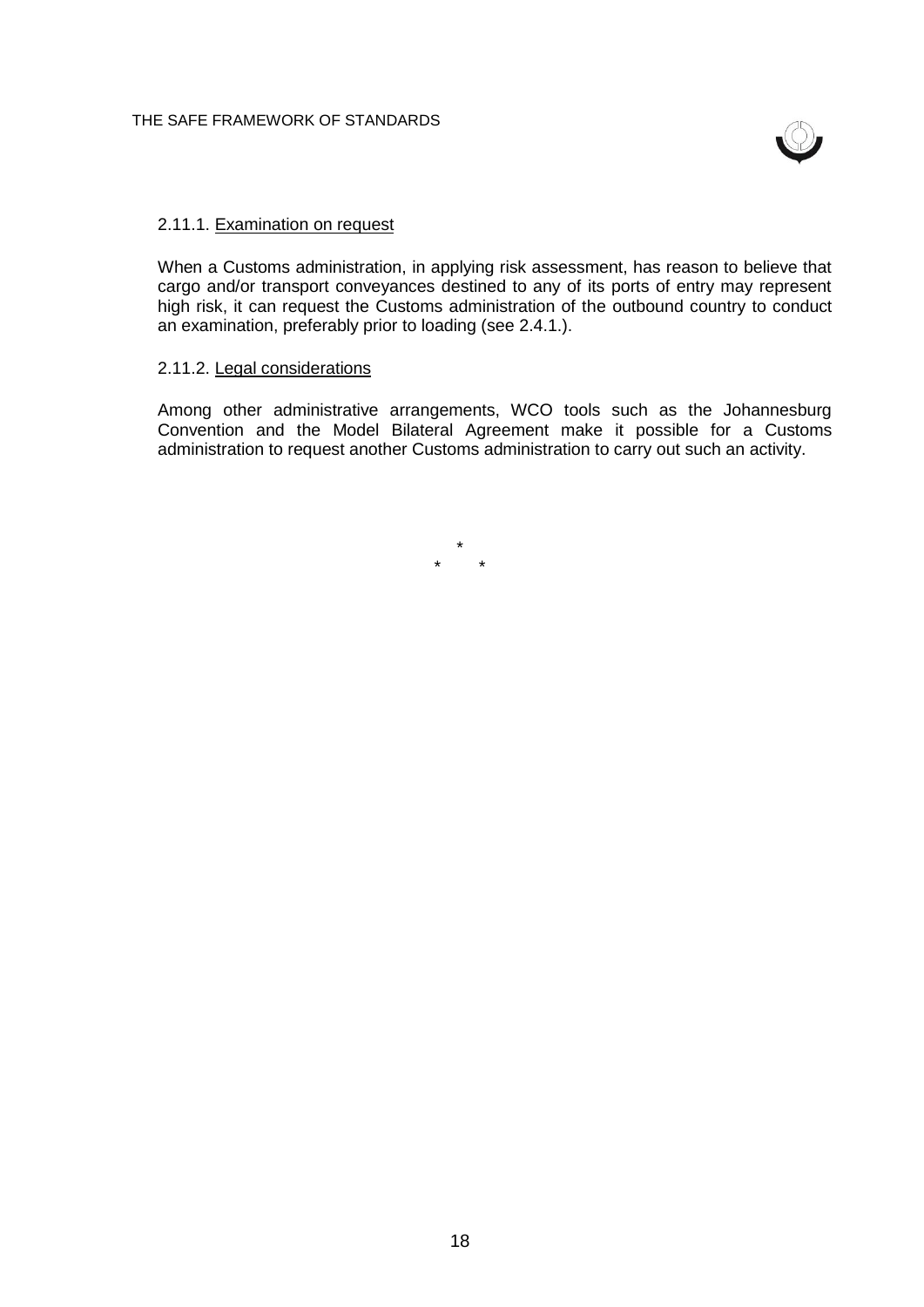

#### **3. Seal Integrity for Secure Containers**

#### **3.1. Importance of specifying security relationships**

Greater clarity and consensus about the relationships among the parties in the movement of secure containerized goods, coupled with consistent application and enforcement of those relationships, will provide multiple benefits to all of those parties. These benefits include:

- Improved security against acts of terrorism that exploit the global trade in goods.
- Reduced risk of economic hardship caused by disruptions to or closures of trade in response to terrorist acts.
- Improved security against theft and diversion of cargo, with consequent reductions in direct losses and indirect costs, such as insurance.
- Improved security against illegal transport of materials such as narcotics and weapons, and of persons.
- Improved security against the illegal movement of "black market" and "grey" market" trade goods.
- Reduced risk of evasion of duties and taxes.
- Increased confidence in international trading systems by current and potential shippers of goods.
- Facilitation dividends, such as a reduced number of examinations (reduced border times) and access to simplified procedures.

#### **3.2. Responsibilities along the chain of custody**

#### **A. Cross-cutting responsibilities**

There are responsibilities and principles that apply throughout the life cycle of a containerized shipment of goods. The emphasis is on the relationships among parties upon changes in the custody or possession of the container. That emphasis does not reduce and should not obscure the fundamental responsibility of the shipper for the safe and secure stuffing and sealing of the container. Each party in possession of the container has security responsibilities while cargo is entrusted to them, whether at rest at a node or while moving between nodes. Each party with data that needs to be filed with the government for Customs and security screening purposes has responsibilities. Those responsibilities include:

- Protecting the physical goods from tampering, theft, and damage.
- Providing appropriate information to government authorities in a timely and accurate manner for security screening purposes.
- Protecting the information related to the goods from tampering and unauthorized access. This responsibility applies equally to times before, during and after having custody of the goods.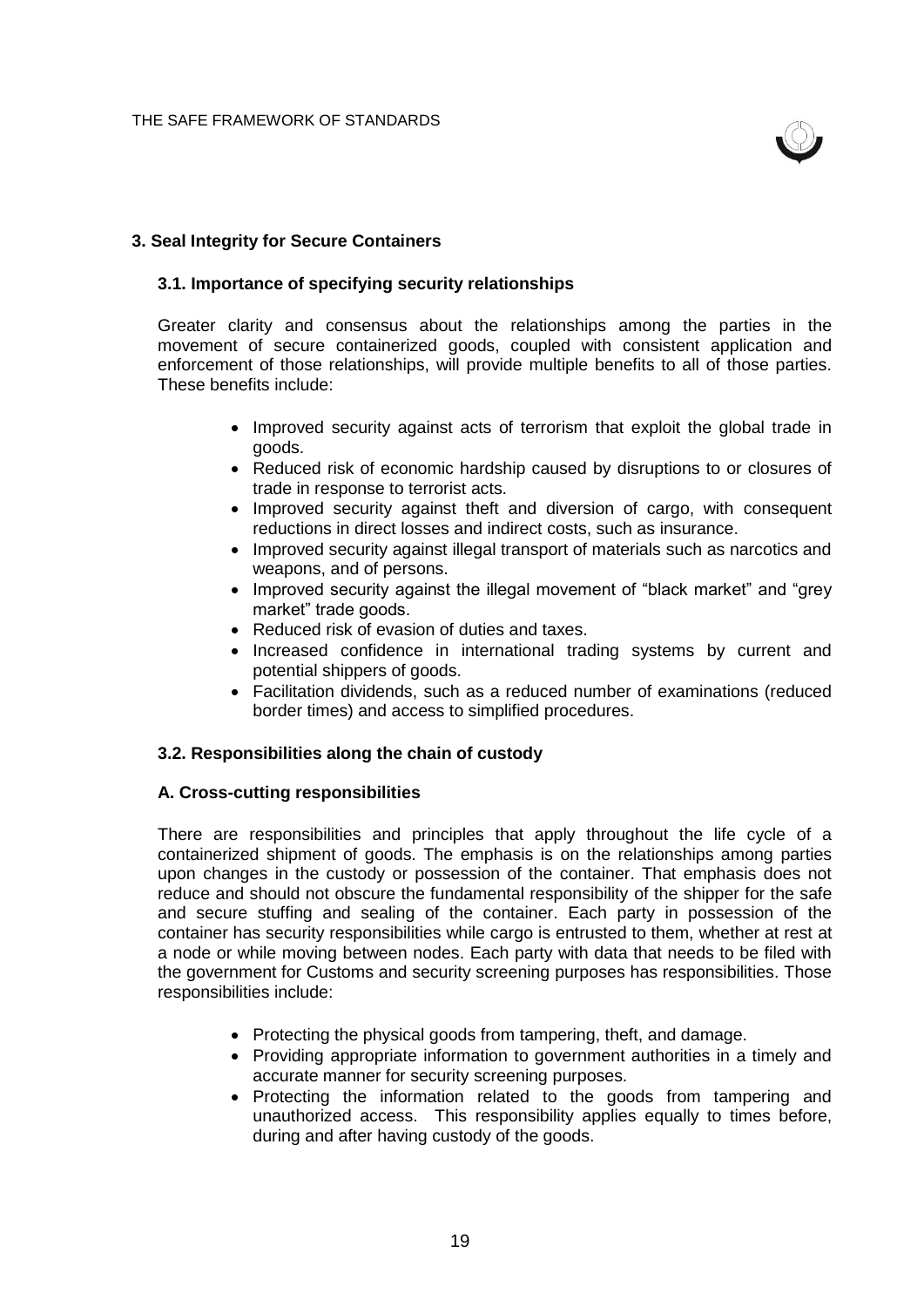

Security seals are an integral part of the chain of custody. The proper grade and application of the security seal is addressed below. Security seals should be inspected by the receiving party at each change of custody for a cargo-laden container. Inspecting a seal requires a visual check for signs of tampering, comparison of the seal's identification number with the cargo documentation, and noting the inspection in the appropriate documentation. If the seal is missing, or shows signs of tampering, or shows a different identification number than the cargo documentation, then a number of actions are necessary:

The receiving party must bring the discrepancy to the attention of the party tendering the container and the shipper. The receiving party must note the discrepancy on the cargo documentation. The receiving party should notify Customs or law enforcement agencies, in accordance with national legislation. Where no such notification requirements exist, the receiving party shall refuse custody of the container pending communication with the party tendering the container and until such discrepancies can be resolved. Once discrepancies have been resolved, the receiving party shall affix a security seal to the container and note the particulars, including the new seal number, on all pertinent cargo documentation.

Security seals may be changed on a container for legitimate reasons. Examples include inspections by an exporting Customs administration to verify compliance with export regulations; by a carrier to ensure safe blocking and bracing of the lading; by an importing Customs administration to confirm cargo declarations; and by law enforcement officials concerned with other regulatory or criminal issues.

If public or private officials should remove a security seal to inspect the lading, they will install a replacement in a manner that meets the requirements specified below, and note the particulars of the action, including the new seal number, on the cargo documentation.

#### **B. Stuffing site**

The shipper/consignor is responsible for securely stuffing the container and for the accurate and complete description of the cargo. The shipper is also responsible for affixing the cargo security seal immediately upon the conclusion of the stuffing process, and for preparing documentation for the shipment, including the seal number.

The cargo security seal should be compliant with the definition of high-security mechanical seals in ISO 17712. The seal should be applied to the container in a manner that avoids the vulnerability of the traditional container door handle seal location to surreptitious tampering. Among the acceptable ways to do this are alternative seal locations that prevent swiveling of an outer door locking cam or the use of equivalent tamper evident measures, such as cable seals across the door locking bars.

The land transport operator picks up the load. The transport operator receives the documentation, inspects the seal and notes the condition on the documentation, and departs with the load.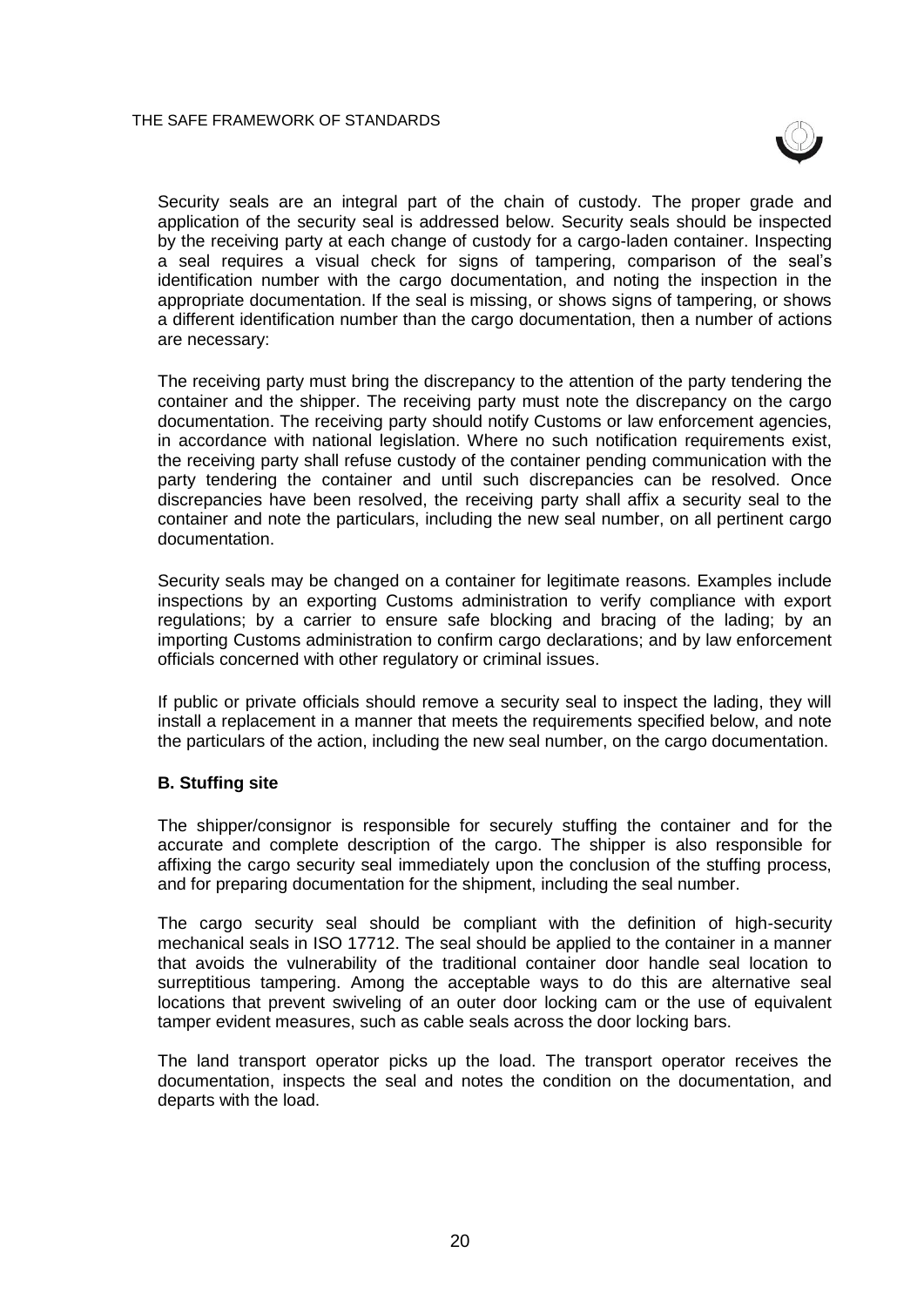

#### **C. Intermediate terminal**

If the container movement is via an intermediate terminal, then the land transport operator transfers custody of the container to the terminal operator. The terminal operator receives the documentation, inspects the seal and notes the condition on the documentation. Normally, the terminal operator sends an electronic notification of receipt (status report) to other private parties to the shipment. The terminal operator prepares or stages the container for its next movement, which could be by road, rail or barge. Similar verification and documentation processes take place upon pickup or departure of the container from the intermediate terminal. It is rare that public sector agencies are involved in or informed about intermodal transfers at intermediate terminals.

#### **D. Loading ocean terminal**

Upon arrival at the loading ocean terminal, the land transport operator transfers custody of the container to the terminal operator. The terminal operator receives the documentation and normally sends an electronic notification of receipt (status report) to other private parties to the shipment. The terminal operator prepares or stages the container for loading upon the ocean vessel.

The carrier or the ocean terminal as agent for the carrier inspects the condition of the seal, and notes it accordingly; this may be done at the ocean terminal gate or after entry into the terminal but before the container is loaded on the ship. Public agencies in the exporting nation review export documentation and undertake necessary export control and provide safety certifications. The Customs administrations that require advance information receive that information, review it, and either approve the container for loading (explicitly or tacitly) or issue "do not load" messages for containers that cannot be loaded pending further screening, including possible inspection.

For those countries that have an export declaration and screening requirements, the carrier should require from the shipper documentation that the shipper has complied with the relevant requirements before loading the cargo for export. (The shipper/consignor is, however, responsible for compliance with all prevailing documentation and other pertinent export requirements.) Where applicable, the ocean carrier must file its manifest information to those importing Customs agencies that require such information. Shipments for which "do-not-load" messages have been issued should not be loaded onboard the vessel pending further screening.

#### **E. Transhipment terminal**

The transhipment terminal operator shall inspect the security seal between the offloading and re-loading of the container. This requirement may be waived for transhipment terminals which have security plans that conform to the International Ship and Port Facility Security Code (ISPS Code produced by the International Maritime Organization).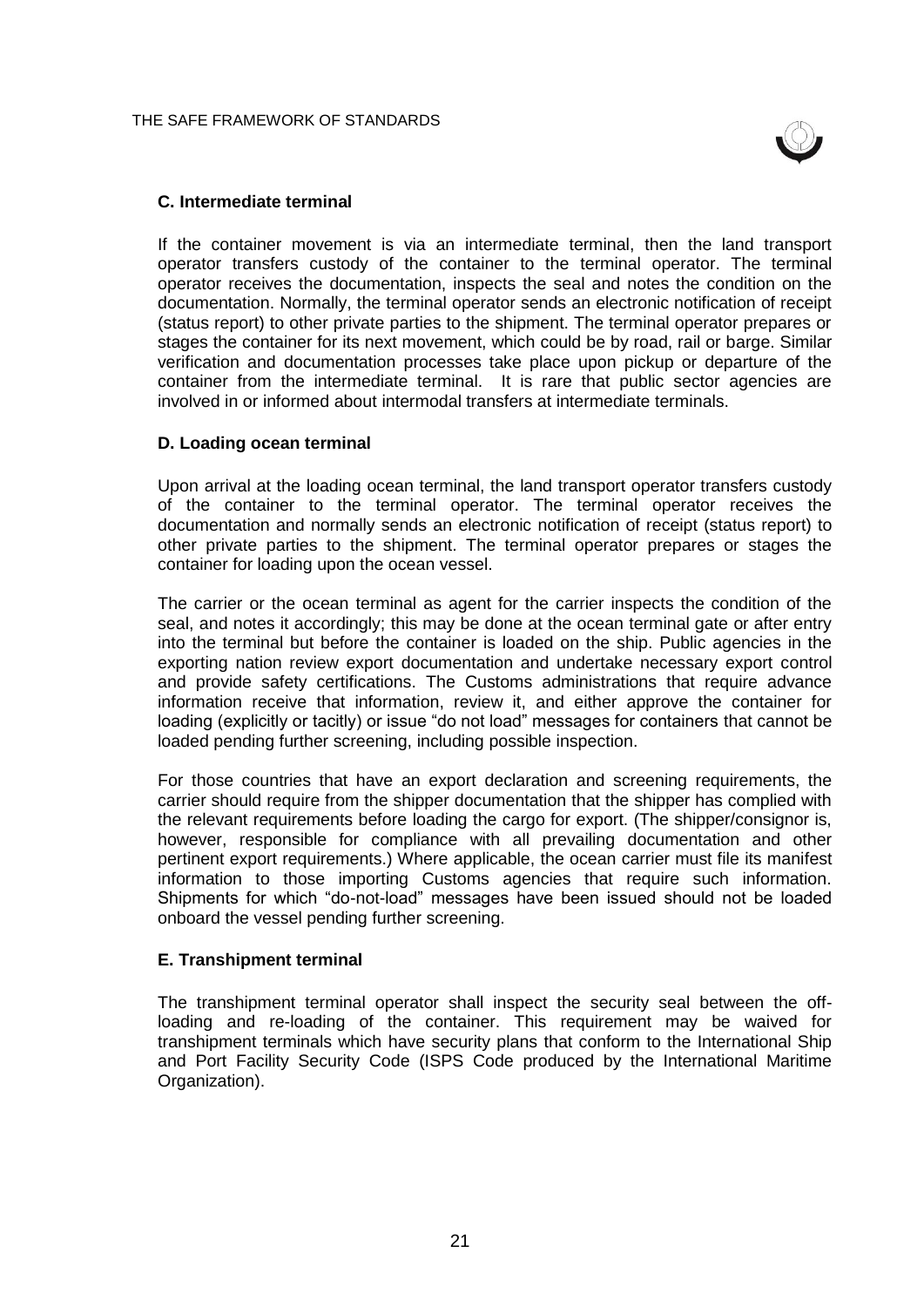

#### **F. Off-loading ocean terminal**

The receiver/consignee usually arranges for a Customs broker to facilitate clearance of the shipment in the off-loading ocean terminal. Generally, this requires that the cargo owner provide documentation to the broker in advance of arrival.

The ocean carrier provides advance electronic cargo manifest information to the terminal operator and to the importing Customs administration as required. Customs may select containers for different levels of inspection immediately upon off-loading or later. Customs may inspect the condition of the seal and related documentation in addition to the cargo itself. If the container is to travel under Customs control to another location for clearance, then Customs at the off-loading terminal must affix a Customs seal to the container and note the documentation accordingly.

The receiver/consignee or Customs broker pays any duties and taxes due to Customs and arranges the Customs release of the shipment. Upon pickup for departure from the ocean terminal, the land transport operator inspects and notes the condition of the seal, and receives documentation from the terminal operator.

#### **G. Intermediate terminal**

The processes in intermediate terminals in the importing country are analogous to those in intermediate terminals in exporting countries.

#### **H. Unloading site**

Upon receipt of the container, the consignee or deconsolidator inspects the seal and notes any discrepancy on the documentation. The consignee unloads the container and verifies the count and condition of the lading against the documentation. If there is a shortage, damage, or an overage discrepancy, it is noted for claims or insurance purposes, and the shipment and its documentation are subject to audit and review. If there is an anomaly related to narcotics, contraband, stowaways or suspicious materials, the consignee Customs or another law enforcement agency must be informed.

> \* \* \*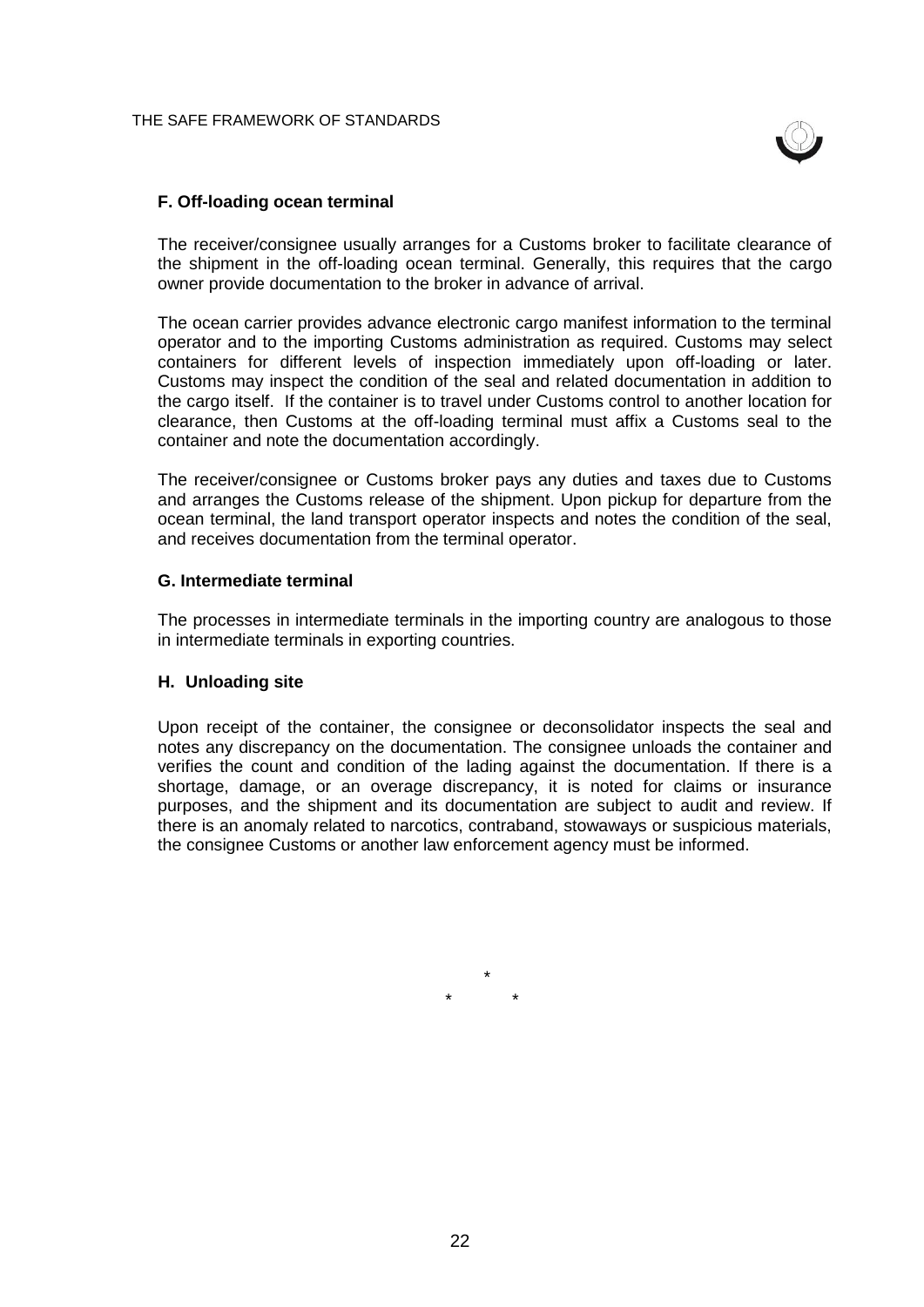

#### **IV. Pillar 2 – Customs-to-Business**

#### **1. Introduction**

Each Customs administration will establish a partnership with the private sector in order to involve it in ensuring the safety and security of the international trade supply chain. The main focus of this pillar is the creation of an international system for identifying private businesses that offer a high degree of security guarantees in respect of their role in the supply chain. These business partners should receive tangible benefits in such partnerships in the form of expedited processing and other measures.

The following statement from the "High Level Guidelines for Co-operative Arrangements between WCO Members and Private Industry to Increase Supply Chain Security and Facilitate the Flow of International Trade" sums up the critical relationship between Customs and Business in adding another layer to the protection of international trade:

*"To the extent that Customs can rely on its partners in the trade community to evaluate and address threats to their own supply chain, the risk con fronting Customs is reduced. Therefore, companies that* demonstrate *a verifiable willingness to enhance supply chain security will benefit. Minimizing risk in this way helps Customs in performing their*  security *functions, and in facilitating legitimate trade."*

Such programmes push assessments on supply chain security further back into the supply chain by involving the private sector and by requiring increased security at the point of origin, e.g. the point of stuffing a container at a foreign manufacturer's loading docks, and as the container is moved from point to point through the supply chain.

This SAFE Framework sets forth the criteria by which businesses in the supply chain can obtain authorized status as a security partner. Such criteria address issues such as threat assessment, a security plan adapted to the assessed threats, a communication plan, and procedural measures to prevent irregular or undocumented goods entering the international supply chain, physical security of buildings and premises used as loading or warehousing sites, security of cargo, means of transport, personnel vetting, and protection of information systems.

The priorities of validating or authorizing participants can be determined by a number of factors, including import volume, security-related anomalies, the strategic threat posed by certain geographic regions, or other risk-related information. Deciding which factors to emphasize will inevitably change based on evolving circumstances.

General agreement on the minimum benefits that Business partners can reap from the AEO status is also crucial. Benefits include quicker movement of low-risk cargo through Customs, improved security levels, optimized supply chain cost through security efficiencies, enhanced reputation for the organization, increased business opportunities, improved understanding of Customs requirements, and better communication between the AEO and the Customs administration.

By virtue of fulfilling the criteria of Annex IV, AEOs should also benefit from Customs simplifications beyond security benefits.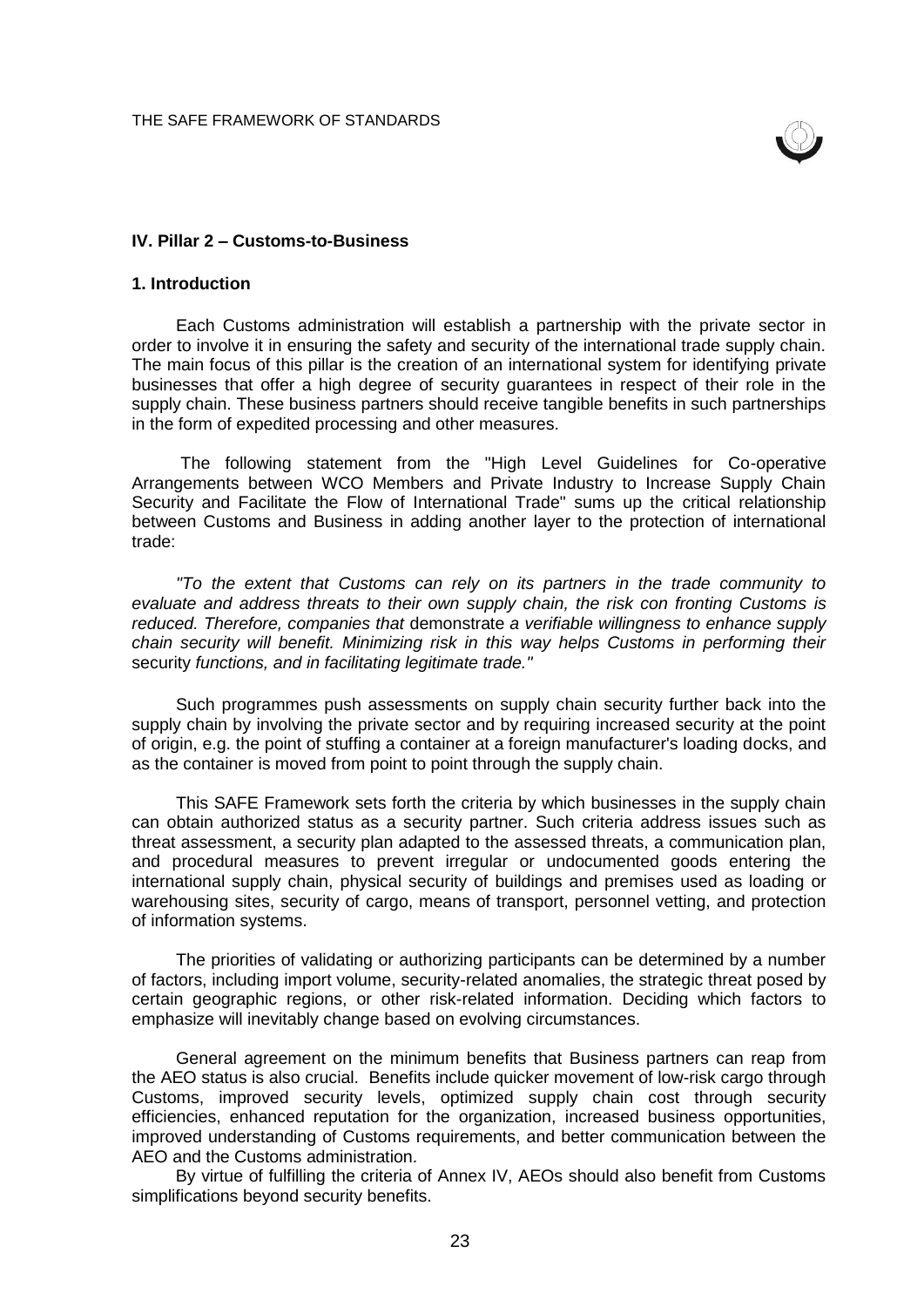

Many businesses that function along the nodes of the international supply chain already must meet existing international security requirements and/or have internal security programmes in place that address concerns of Customs administrations. The systems within the Customs-to-Business Pillar of the SAFE Framework must be based on the quality accreditation of Customs routines that use information technology to facilitate the procedures commonly associated with cross-border trade and that offer special benefits to those importers, exporters, brokers, forwarders, carriers and other service providers that qualify.

Drawing from the number of innovative national AEO programmes, Customs administrations and international trade businesses joining the SAFE Framework will standardize Pillar 2<sup>9</sup>.

In relation to trade continuity and resumption measures, governments should work cooperatively with the private sector, including Authorized Economic Operators, to develop mechanisms, plans and processes towards maximizing the continuity and resumption of trade in the event of a disruption within the international supply chain<sup>10</sup>.

While noting similarities among them, the SAFE AEO programme, compliance programmes (similar to the 'Authorized Person' concept in the Revised Kyoto Convention (RKC) Transitional Standard 3.32) and the 'Authorized Operator' in the WTO TFA Article 7.7 need to be clearly differentiated.

The SAFE AEO is a very comprehensive and all-encompassing programme compared to other similar programmes/schemes. The implementation of SAFE AEO Programme ensures, among others, the fulfillment of the obligations in Article 7.7 of the WTO TFA and Transitional Standard 3.32 of the RKC.

#### **2. Standards and Technical Specifications for Implementation**

WCO Members and the private trade sectors recognize the dual importance of securing the supply chain while facilitating the flow of goods across borders. They also recognize that in working to effect improvements on one side of the equation, they derive benefits on the other as well. In this respect, attention is called to the "*SAFE Framework for Sector-Specific Co-operative Arrangements to Increase Supply Chain* Security *and Facilitate Trade"*, which could serve as a useful blueprint for such a system during the initial implementation phase of the SAFE Framework. The cornerstone of successful Customs-to-Business Partnerships relies on several critical factors, accompanied by a mutual respect for each other's roles and responsibilities in this regard. While by no means exhaustive, the following overarching themes should guide the Customs-to-Business joint efforts: Partnership, Security, Authorization, Technology, Communication and Facilitation.

-

<sup>9</sup> The technical specifications for the Pillar 2 of the SAFE Framework are presented in para 2 of Section IV of this instrument.

 $10$  The details of trade continuity and resumption are presented in Section VI of this instrument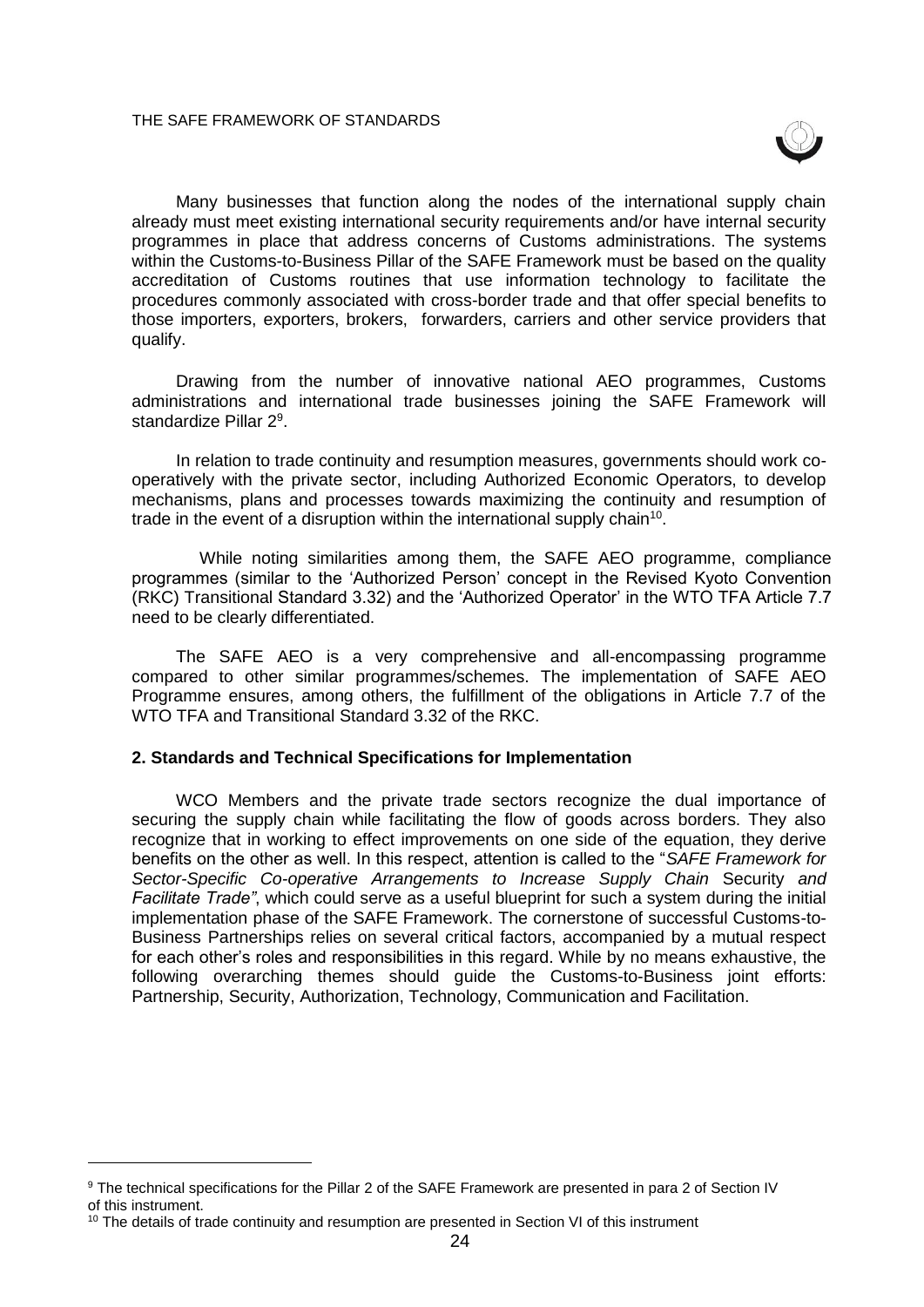

#### **2.1. Standard 1 – Partnership**

**Authorized Economic Operators involved in the international trade supply chain will engage in a self-assessment process measured against pre-determined security standards and best** practices **to ensure that their internal policies and procedures provide adequate safeguards against compromise of their supply chains until cargo is released from Customs control at destination.**

A Customs-to-Business partnership programme should allow for the flexibility and customization of security plans based on the AEO's business model.

The Customs administration and AEO should jointly determine and document the appropriate partnership security measures that will be implemented and maintained by the AEO.

The jointly produced Customs-to-Business partnership document should have written and verifiable processes to ensure, as far as possible, and in accordance with the AEO's business model, that the AEO's business partners, including manufacturers, product suppliers and vendors declare their intention to comply with the security standards set forth in the SAFE Framework.

Periodic reviews of the AEO's processes and security measures should be conducted (based on risk) and should be consistent with the security procedures set forth in the respective business security-related agreement.

#### **2.2 Standard 2 – Security**

#### **Authorized Economic Operators will incorporate pre-determined security best practices into their existing business practices.**

The AEO will implement security measures that assure the security of buildings as well as those that monitor and control exterior and interior perimeters and access controls that prohibit unauthorized access to facilities, conveyances, loading docks and cargo areas. Access control of facilities in the secure supply chain should incorporate managerial control over the issuance and adequate control of identification badges (employee, visitor, vendor, etc.) and other access devices, including keys, access cards, and other devices that allow for unfettered access to company property and assets.

Access control to facilities in the secure supply chain should incorporate prompt and thorough removal of a terminated employee's company-issued identification and access to premises and information systems.

Trade-sensitive data should be protected through use of necessary automated back-up capabilities, such as individually assigned password accounts that require periodic recertification, appropriate information system security training, and protection against unauthorized access to and misuse of information.

Personnel security programmes should incorporate screening of employees and prospective employees, as appropriate and as allowed for by national legislation. These programmes should include periodic background checks on employees working in securitysensitive positions, noting unusual changes in an employee's apparent social and economic situation.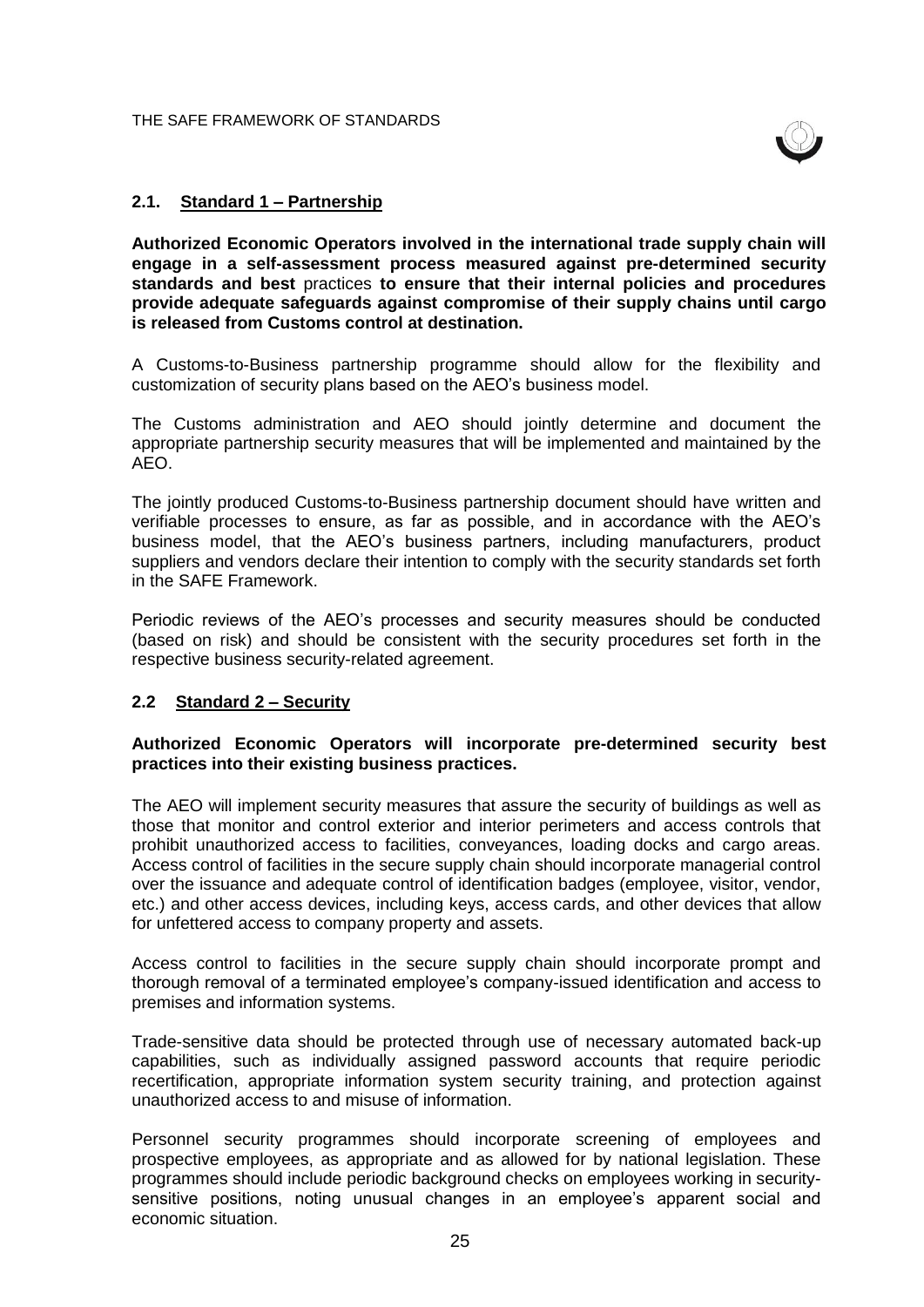

In accordance with the AEO's business model, security programmes and measures should be in place to promote the integrity of a business partner's processes that are related to the transportation, handling and storage of cargo in the secure supply chain.

Procedures should be employed to ensure that all information used for cargo processing, both electronic and manual, is legible, timely, accurate, and protected against alteration, loss or introduction of erroneous data. The AEO and Customs will ensure the confidentiality of commercial and security-sensitive information. Information provided should be used solely for the purposes for which it was provided.

An AEO shipping or receiving cargo should reconcile it with the appropriate shipping documentation. The AEO shall ensure that cargo information received from business partners is reported accurately and in a timely manner. Persons delivering or receiving cargo must be identified before cargo is received or released.

The AEO should conduct specific training to assist employees in maintaining cargo integrity, recognizing potential internal threats to security and protecting access controls. The AEO should make employees aware of the procedures the company has in place to identify and report suspicious incidents.

#### **2.3 Standard 3 – Authorization**

**The Customs administration, together with representatives from the trade community, will design validation processes or quality accreditation procedures that offer incentives to businesses through their status as Authorized Economic Operators. These processes should, among others, define tangible benefits as specified in Annex IV that will ensure that they see a benefit to their investment in good security systems and practices, including, at a minimum, fewer documentary examination and physical inspections, and expedited release/clearance of their goods.**

The Customs administration should co-operate (by various means) with business partners to determine joint benefits to be derived by collective participation in the secure supply chain.

The Customs administration should be receptive to the concerns of the AEO and its authorized representatives and determine, in consultation with them, a formalized method of communication that ensures that issues are properly received, addressed and resolved.

The Customs administration should document the tangible benefits that the administration expects to provide (within its jurisdiction) to fully engaged business partners in the secure supply chain. These benefits should be measured and reported, and should keep pace with obligations as Customs phase in national programmes.

Customs administrations should seek mutual recognition of AEO status between or among programmes to enhance the benefits offered to their respective AEOs.

The Customs administration should, where appropriate, seek or amend provisions and implement procedures to expedite the processing for consumption or export of shipments that are determined to be in a low-risk category for security concerns.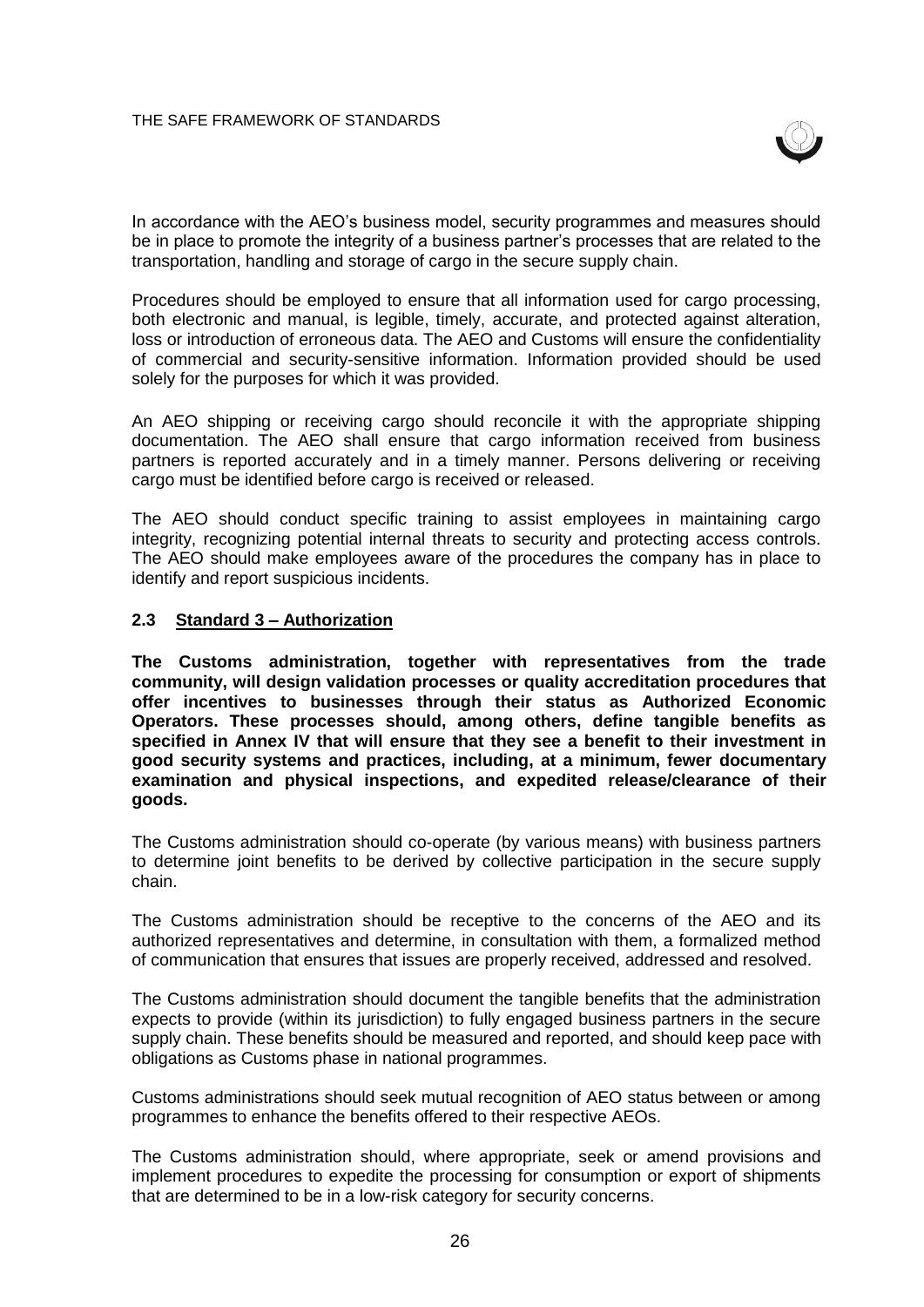

The Customs administration will derive benefits through the enhanced security of goods in the international supply chain, where improved intelligence processes, risk-assessment capabilities and better targeting of high-risk consignments will lead to the optimized use of resources.

The Customs administration, as well as AEOs, will derive benefits from the use of selfassessment and verification.

#### **2.4 Standard 4 – Technology**

#### **All parties will maintain cargo and container integrity by facilitating the use of modern technology.**

AEOs should conform, at a minimum, to the current requirements as set forth in various international agreements, including, but not limited to, the 1972 Customs Container Convention and the Customs Convention on International Transport of Goods under Cover of TIR Carnets (TIR Convention, 1975).

Customs administrations should encourage and facilitate, through appropriate incremental incentives, the voluntary use by AEOs of more advanced technologies beyond mechanical sealing for establishing and monitoring container and cargo integrity, as well as reporting unauthorized interference with container and cargo.

AEOs should have documented procedures that set forth their internal policy regarding the affixing and processing of cargo and containers that employ high-security seals and/or other devices that are designed to prevent tampering with cargo.

The Customs administration should have documented procedures that set forth its seal verification regime, as well as its operational procedures for addressing discrepancies. The Customs administration and the AEO should maintain an open dialogue on areas of common concern to collectively benefit from advancements in industry standards and container integrity technologies, as well as mutual operational readiness as related to identified instances of security seal breach.

In this respect the WCO Council Recommendation Concerning Customs Formalities in Connection with the Temporary Admission of Container Security Devices; reproduced in the SAFE Package, provides the basis for facilitation of the temporary admission of these devices

#### **2.5 Standard 5 – Communication**

#### **The Customs administration will regularly update Customs-Business partnership programmes to promote minimum security standards and supply chain security best practices.**

Customs should establish, in consultation with an AEO or its representatives, procedures to be followed in the event of queries or suspected Customs offences, including providing the AEO or its agents with contact information where appropriate Customs officials can be contacted in an emergency.

Customs should engage in regular consultation, at both the national and local level, with all parties involved in the international supply chain to discuss matters of mutual interest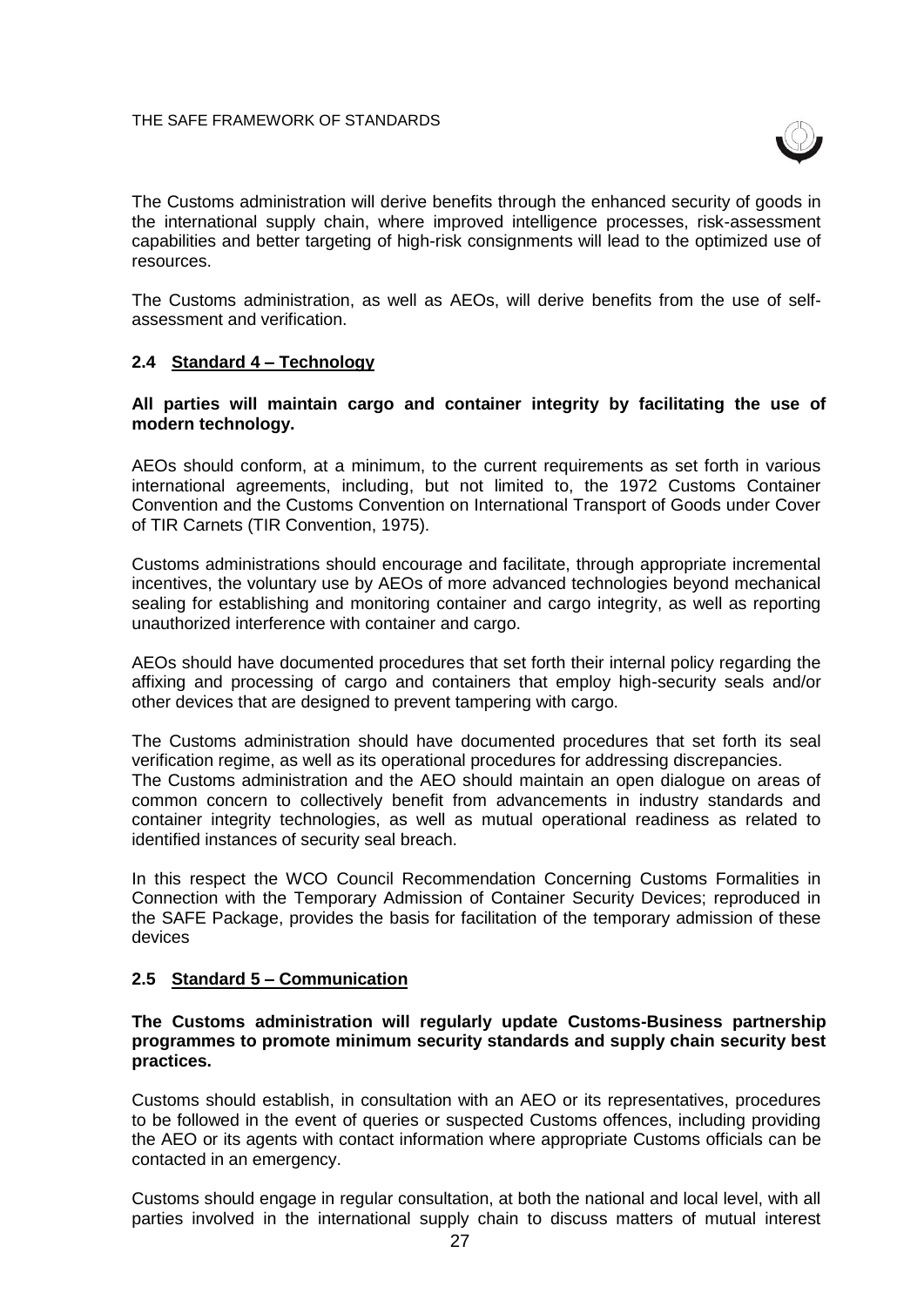

including Customs regulations, and procedures and requirements for premises and consignment security.

The AEO should be responsive to Customs co-ordination of the above-described outreach efforts and contribute to a dialogue that provides meaningful insight to ensure that the Programme remains relevant and well-grounded in minimum security standards that benefit both partners.

#### **2.6 Standard 6 – Facilitation**

-

**The Customs administration will work co-operatively with AEOs to maximize security and facilitation of the international trade supply chain originating in or moving through its Customs territory.**

The Customs administration should seek or amend provisions and implement procedures that consolidate and streamline the submission of required information for Customs-related clearance to both facilitate trade and identify high-risk cargo for appropriate action.<sup>11</sup>

The Customs administration should establish mechanisms to allow for business partners to comment on proposed amendments and modifications that significantly affect their role in securing the supply chain.

> \* \* \*

<sup>&</sup>lt;sup>11</sup> The Revised Kyoto Convention offers a global model through which this can be accomplished.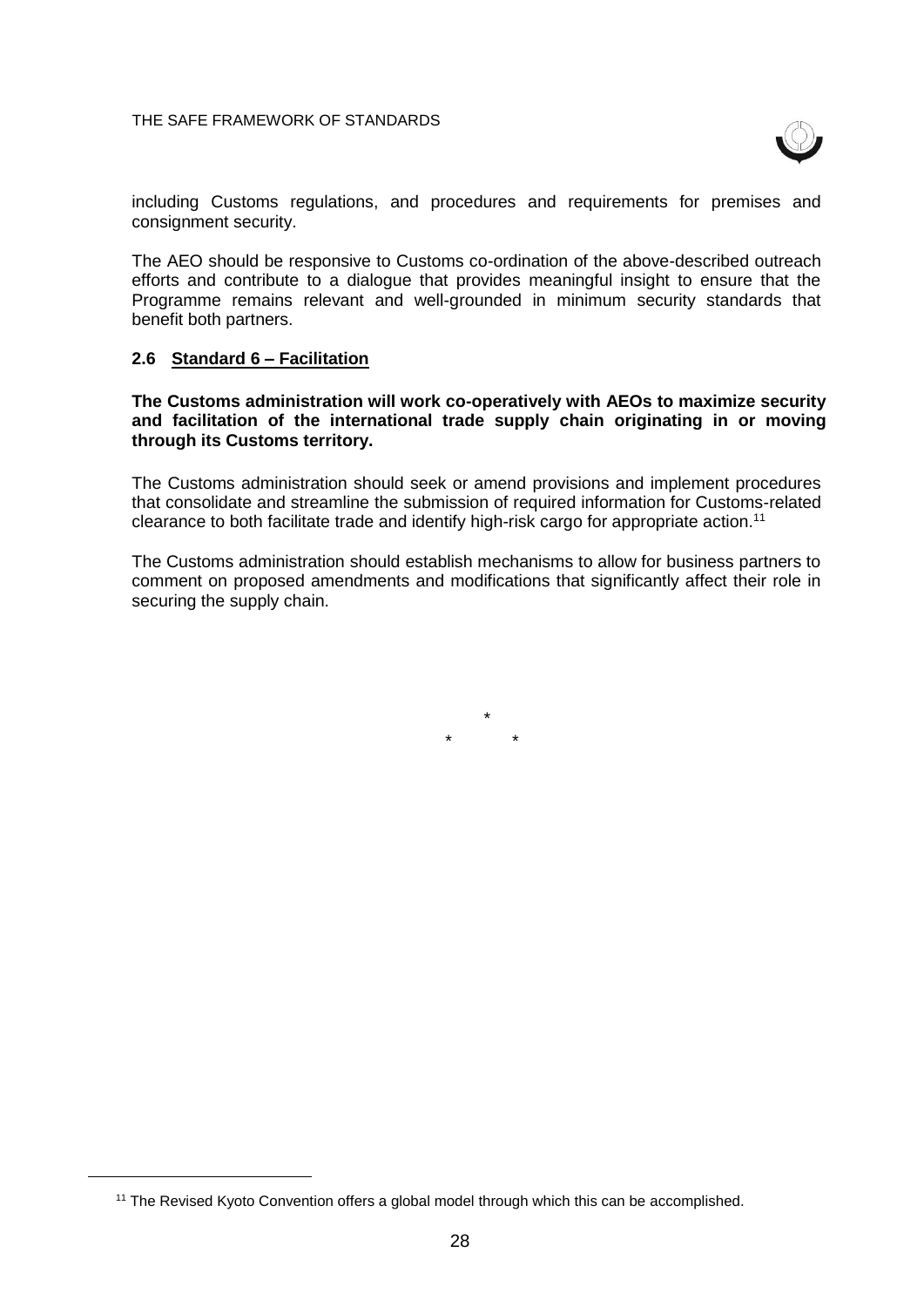

#### **V. Pillar 3 - Customs to Other Government and Inter-Government Agencies**

#### **1. Introduction**

Since the development of the SAFE Framework of Standards in 2005, the importance of cooperation between Customs and other Government and Inter-Government agencies involved in international trade and supply chain security has increased. The WCO has recognised this and has introduced a number of key tools and instruments especially the Coordinated Border Management and Single Window Compendiums that impact on and guide cooperation between Customs and other Government Agencies and Inter-Government Agencies.

The main objective of this cooperation is to ensure that the government response to the challenges of supply chain security is both efficient and effective, by avoiding duplication of requirements and inspections, streamlining processes, and ultimately working toward global standards that secure the movements of goods in a manner that facilitates trade.

There are many governmental agencies which cooperate with Customs in the area of supply chain security. Partnering agencies include but are not limited to transport security authorities, interior authorities (e.g. police), agencies operating at the border (e.g. agricultural) and licensing agencies (e.g. dual use).

There are a variety of potential forms of mutual cooperation: agencies may share common facilities, equipment, databases, exchange information, and jointly conduct targeting/risk assessment, program validations or inspections. It may also include aligning the various agencies' security programmes and control measures.

Cooperation across various agencies is essential at the national level. Given the nature of the global supply chain, such effective cooperation must also be promoted bilaterally and multilaterally between and among organizations representing different sectors and regulatory areas in order to foster and establish international harmonization and reduce burden on both trade and governments.

To assist with the implementation of this Pillar, Members are referred to the tools and instruments of WCO including but not limited to the Revised Kyoto Convention, Coordinated Border Management Compendium, Single Window Compendium, AEO Compendium and Risk Management Compendium.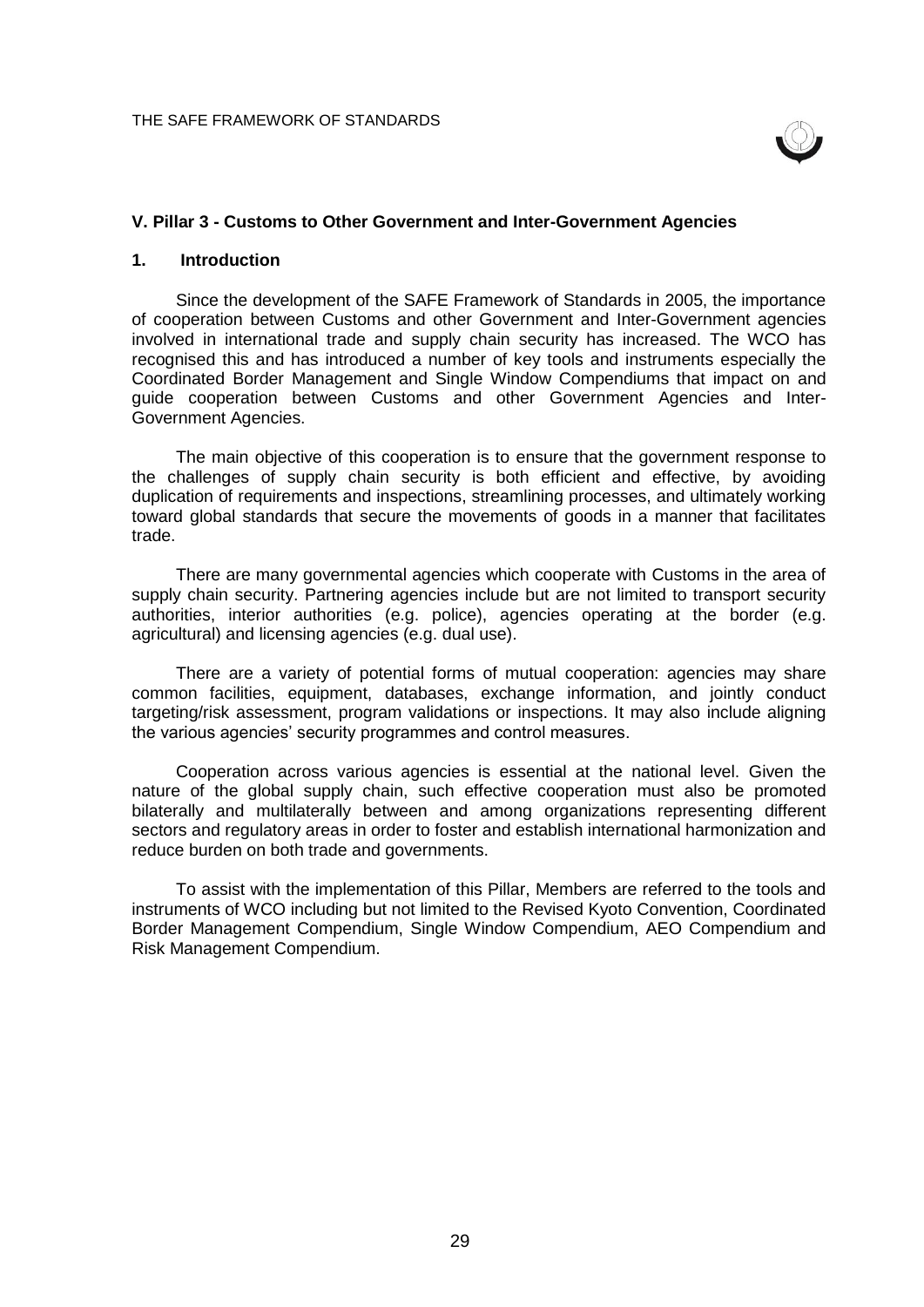

#### **2. Standards and Technical Specifications for Implementation**

#### **Cooperation within Government**

#### **2.1 Standard 1 - Mutual Cooperation**

**Governments should foster mutual cooperation between their Customs administration and other competent government agencies.**

2.1.1. Mutual cooperation is encouraged between Customs and other competent government agencies that regulate the movement of cargo in different modes of transport including intermodal.

#### 2.1.2. Cooperation between Customs and Aviation Authorities

Customs should establish mutual cooperation with aviation authorities in relation to their respective security certification programmes for example the Authorised Economic Operator (AEO) Programme and the Regulated Agent/Known Consignor (RA/KC) Programme taking into account each Member's situation. Customs should encourage aviation security authorities to recognise the role consignment level Customs risk analysis may play in air cargo security. This Customs risk analysis may occasionally direct additional rescreening of consignments outside of the normal aviation security rules.

#### 2.1.3. Cooperation between Customs and Maritime and Port Security Authorities

Customs should establish mutual cooperation with the maritime (including inland water ways) and port security authorities. Cooperation may include the alignment between AEO programmes and the *International Ship and Port Facility Security Code* (ISPS Code) with regards to areas such as the initial security assessment procedure, exchange of available and appropriate information and where possible alignment of compliance controls and follow-up activities.

#### 2.1.4. Cooperation between Customs and Land Transportation Authorities

Customs should establish mutual cooperation with land transportation authorities in relation to transportation by land (including rail). Cooperation may include areas such as the initial security assessment procedure, the exchange of available and appropriate information and where possible alignment of compliance controls and follow-up activities.

#### 2.1.5. Cooperation between Customs and Postal Operators

Customs should establish mutual cooperation with postal operators responsible for security in relation to postal traffic. Cooperation may include areas such as the initial security assessment procedure, the exchange of available and appropriate information and where possible alignment of compliance control and follow-up activities.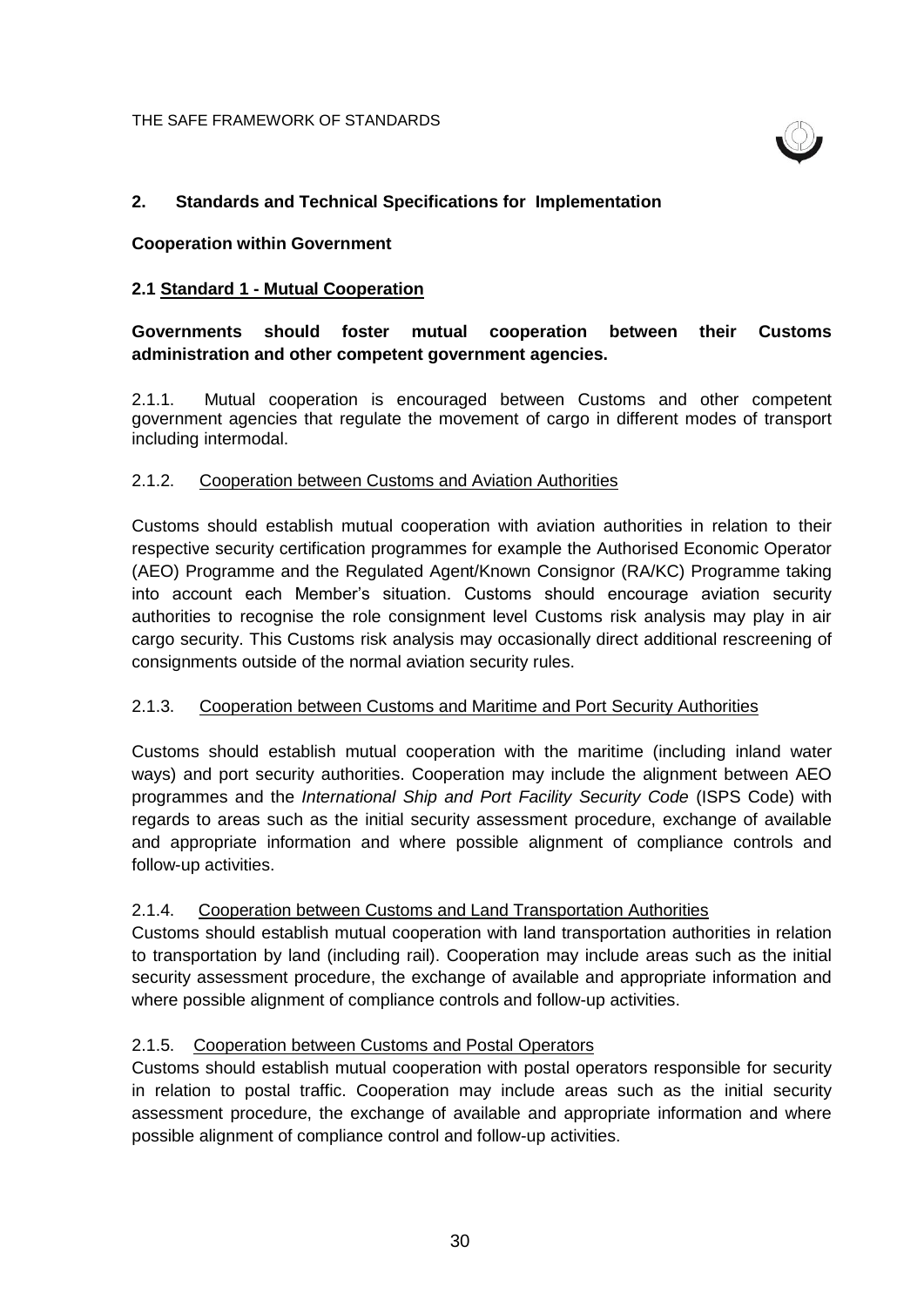

Especially, exchange of advance electronic information should be examined between Customs and Postal Operators for supply chain security while facilitating the Customs procedures for postal items.

The applicable guidelines for safety and security of postal operations are contained within the Universal Postal Union Security Standards S58 and S59. The UPU security standards are consistent with the SAFE Framework of Standards.

## 2.1.6. Cooperation between Customs and passenger control agencies

Recognizing the potential link between travelers and commercial cargo/trade flows, mutual cooperation should also include bodies entrusted with regulating and controlling the movement of people across borders.

## **2.2 Standard 2 - Cooperative Arrangements/Procedures**

# **Governments should develop and maintain cooperative arrangements or procedures among their agencies that are involved in international trade and security.**

2.2.1.Mechanisms should be established for ensuring inter-agency coordination to improve the efficiency and effectiveness of the supply chain security measures and operation. These mechanisms should allow for the alignment of functions and responsibilities amongst agencies in order to ensure efficient operations, optimal data quality, effective risk management and avoidance of duplication in the governmental efforts to secure and facilitate trade.

# **2.3 Standard 3 - Alignment of security programmes**

# **Governments should where appropriate align the requirements of the various security programmes/regimes that are implemented to enhance security of the international supply chain.**

2.3.1. Customs should establish mutual cooperation with other government agencies in relation to their respective security programmes. As part of this process of harmonisation, governments should ensure that Customs and other agencies work together to align their processes for assessment and validation of secure operators (e.g. AEO, RA/KC, ISPS Code, Internal Compliance Programme (ICP)).

2.3.2.In the area of air cargo security, authorities should work towards harmonisation of their respective security programmes namely the AEO Programme and the Regulated Agent/Known Consignor Programme. Cooperation may include areas such as the application and initial assessment procedure, exchange of available and appropriate information on the applicant, alignment of compliance and follow-up activities after the status/authorisation has been granted (including sharing of information with regard to the withdrawal or revocation of the status).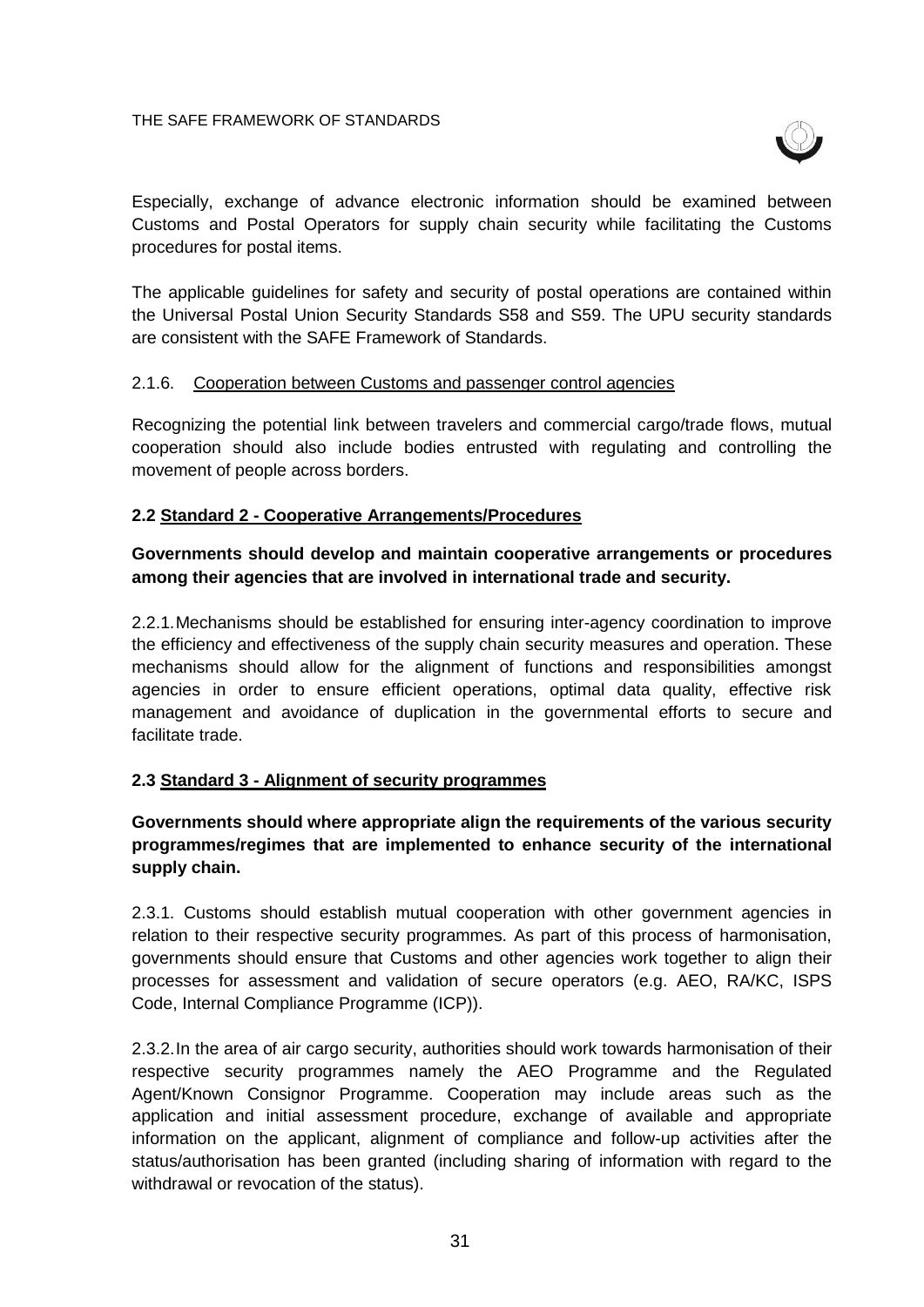

## **2.4 Standard 4 - Harmonization of national control measures**

**Governments should harmonize the supply chain security national control measures of government agencies, including risk management and risk mitigation, in order to limit any negative impact of those measures on legitimate trade and international movement.**

2.4.1. Customs should collaborate with all partner agencies to harmonize, to the extent possible, their control processes, measures or strategies in order to ensure security and economic competitiveness. Such collaboration may include joint inspection (physical and/or administrative), information exchange, coordinated risk management and mutual recognition of controls.

2.4.2.Customs should enter into arrangements or agreements with government agencies entrusted with regulatory authorities over certain goods (e.g. weapons, hazardous materials) that may affect public security and safety. Cooperation on the security, inspection and clearance of such goods should be consistent with the principles of Standard 4 above.

## **2.5 Standard 5 - Development of continuity and resumptions measures**

**Customs should work with other government agencies as well as the private sector to identify their respective roles and responsibilities in relation to trade continuity and resumption measures in order to continue trade in the event of a disruptive incident.**

2.5.1. In relation to trade continuity and resumption measures, and in order to continue trade in the event of a disruptive incident, it is important that mechanisms and plans should be developed in advance based on the respective roles and responsibilities and updated as necessary.

## **2.6 Standard 6 – Harmonization of data filing requirements**

**Customs should develop cooperative arrangements with other government agencies that require data for the clearance of goods in order to facilitate the seamless submission, transfer, and reuse of international trade data, consistent with the Single Window concept.**

2.6.1 Customs and other government agencies should work towards the creation of a system that enables traders to electronically submit the required information once to a single designated authority, preferably Customs. In this context, Customs should seek close integration with commercial processes and information flows in the global supply chain, for example by making use of commercial documentation such as the invoice and the purchase order as the export and import declarations.

2.6.2 Governments should be guided by international standards as it relates to establishment, promotion and adoption of a single window environment, such as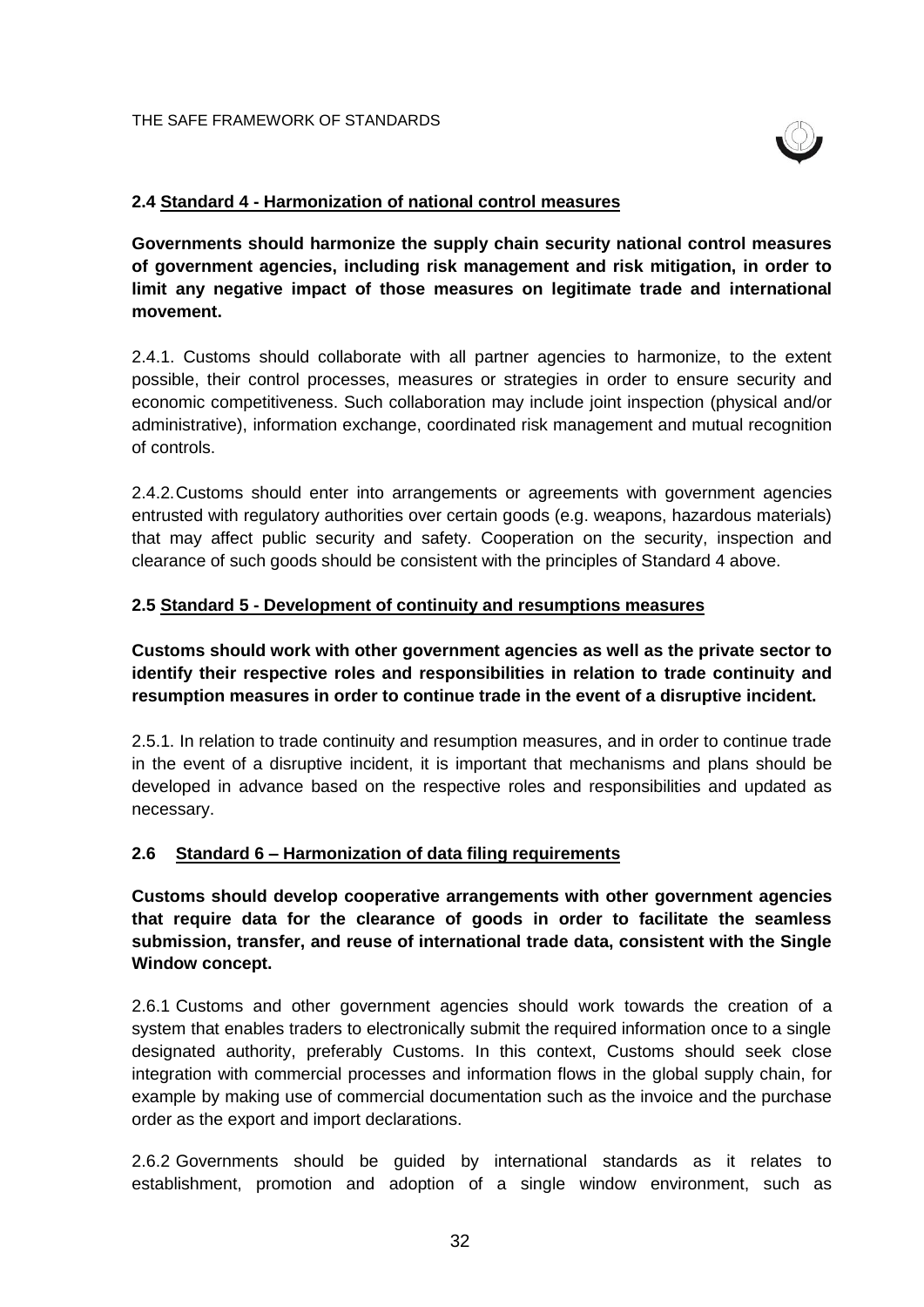#### THE SAFE FRAMEWORK OF STANDARDS



UN/CEFACT Recommendations and Guidelines on establishing an International Trade a Single Window, WCO Single Window Compendium, and the WCO Data Model.

#### **Cooperation between and among governments**

#### **2.7 Standard 7 - Mutual Cooperation**

**Governments should foster mutual cooperation between Customs administrations and other competent government agencies involved with supply chain security across borders or within a Customs Union**

2.7.1. This mutual cooperation may include exchange of information, training, technical assistance, capacity building, alignment of business hours where appropriate and the sharing of equipment.

#### **2.8 Standard 8 - Development of Cooperative Arrangements or Protocols**

**Governments should develop cooperative arrangements or protocols among their agencies that are working side by side on a shared border or within a Customs Union.**

2.8.1. Such collaboration may require the signing of memorandums of understanding, Customs Mutual Assistance Agreements (CMAA) or other arrangements in order to achieve coordinated cross-border management functions.

#### **2.9 Standard 9 - Harmonization of security programmes**

**Governments should, where appropriate, harmonize the requirements of the various security programmes that are implemented to enhance security of the international supply chain.**

2.9.1.Agencies involved in the supply chain security should collaborate to enhance security programmes where appropriate. This collaboration may be achieved by aligning requirements, enhancing member benefits and minimise unnecessary duplication.

## **2.10 Standard 10 - Harmonization of cross-border control measures**

#### **Governments should work to harmonize cross-border control measures.**

2.10.1. Cooperation may include mutual recognition of control measures and compliance programmes, sharing of resources and techniques, and accepting clearance of goods by the other party.

## **Multinational Cooperation**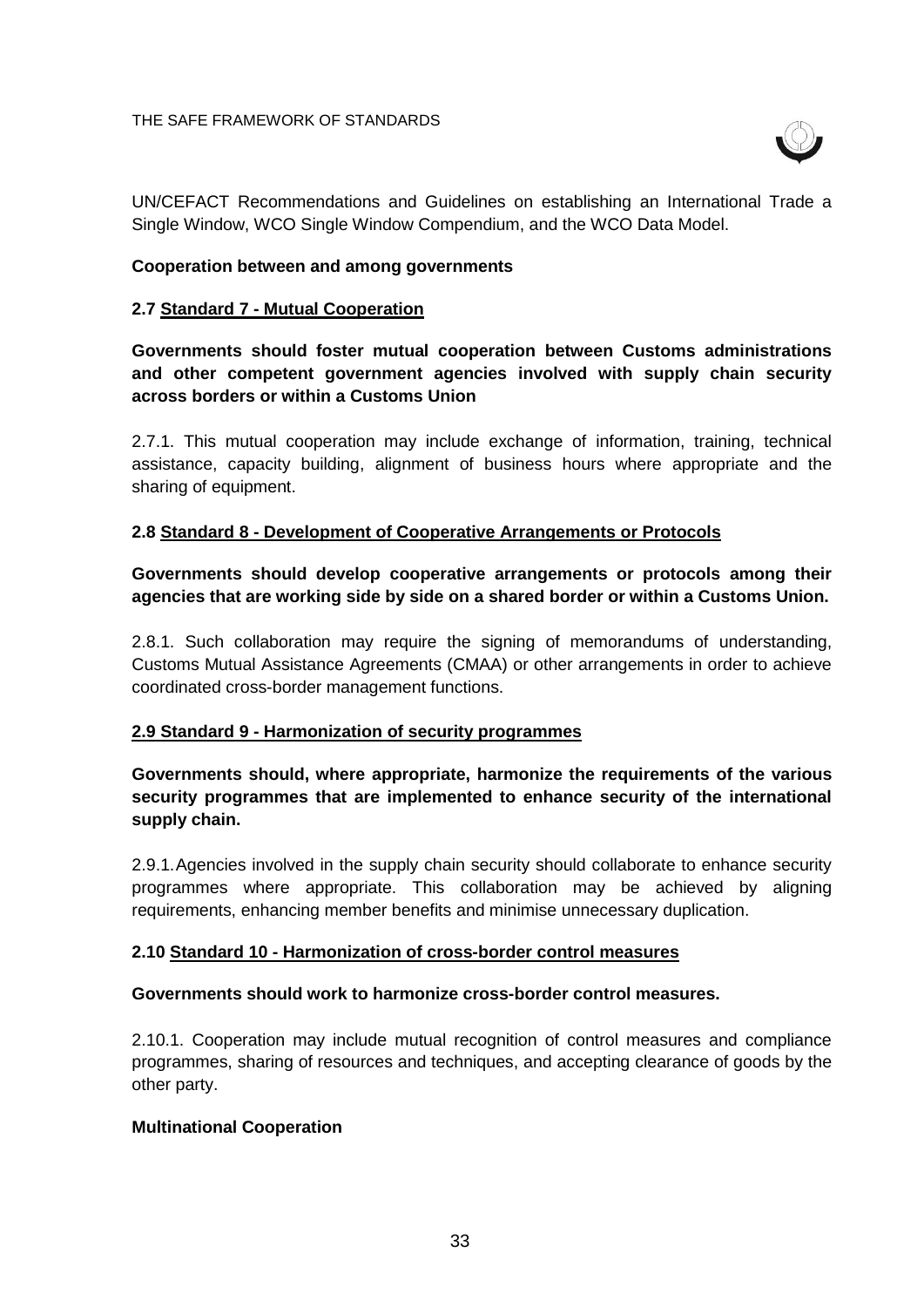

## **2.11 Standard 11 - Establishment of Mutual Cooperation**

## **Together, governments should foster cooperation between and among international bodies that are involved with supply chain security.**

2.11.1. Governments working through the WCO should engage with all partner international bodies that are involved in international trade and supply chain security to develop, maintain and enhance harmonized international standards.

#### **2.12 Standard 12 - Development of cooperative arrangements or protocols**

**The WCO on behalf of its Members should develop and maintain cooperative arrangements with those international governmental bodies (e.g. ICAO, IMO and UPU) that are involved with supply chain security.**

2.12.1 The aim of this cooperative effort will be to complement the work of Members to address issues such as national and multinational cooperation and co-ordination and the adoption/harmonisation of international standards.

> \* \* \*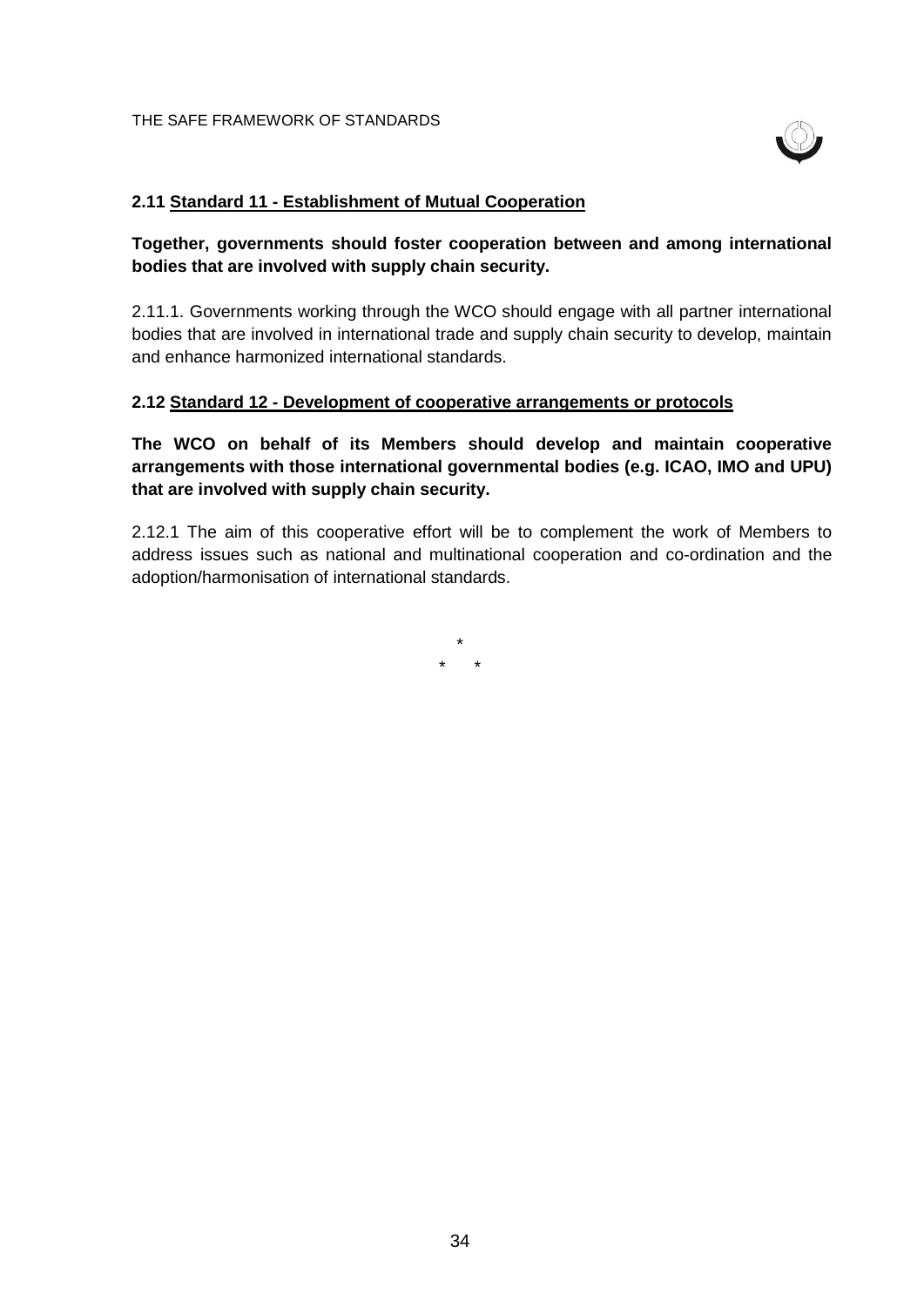

#### **VI. Trade Continuity and Resumption**

Governments should work with their agencies and the private sector, as well as other governments, to develop mechanisms, plans, and processes toward maximizing the continuity and resumption of trade in the event of disruption of and within the international supply chain.

In order to continue trade in the event of a disruptive incident, different agencies will have different roles and responsibilities. It is important that Customs Administrations work with other government agencies and the private sector to identify their respective roles and responsibilities. Mechanisms and plans should be developed based on those responsibilities, and updated as necessary.

Customs administrations will work co-operatively with each other and with Authorized Economic Operators and other businesses to develop mechanisms for information sharing. This supports business and governmental priorities for cargo movement and processing in the event of disruption of and within the international supply chain. Cooperation among all relevant stakeholders will enable rapid trade recovery in a holistic and coordinated manner.

Guidelines for coordination among Customs administrations together with relevant public and private sector stakeholders on the issue of trade recovery are included in the WCO Trade Recovery Guidelines in the SAFE Package. Further technical guidance can be found **in the contract of the contract of the contract of the contract of the contract of the contract of the contract of the contract of the contract of the contract of the contract of the contract of the contract of the** 

section L - Crisis Management and Incident Recovery of the AEO requirements.

\* \* \*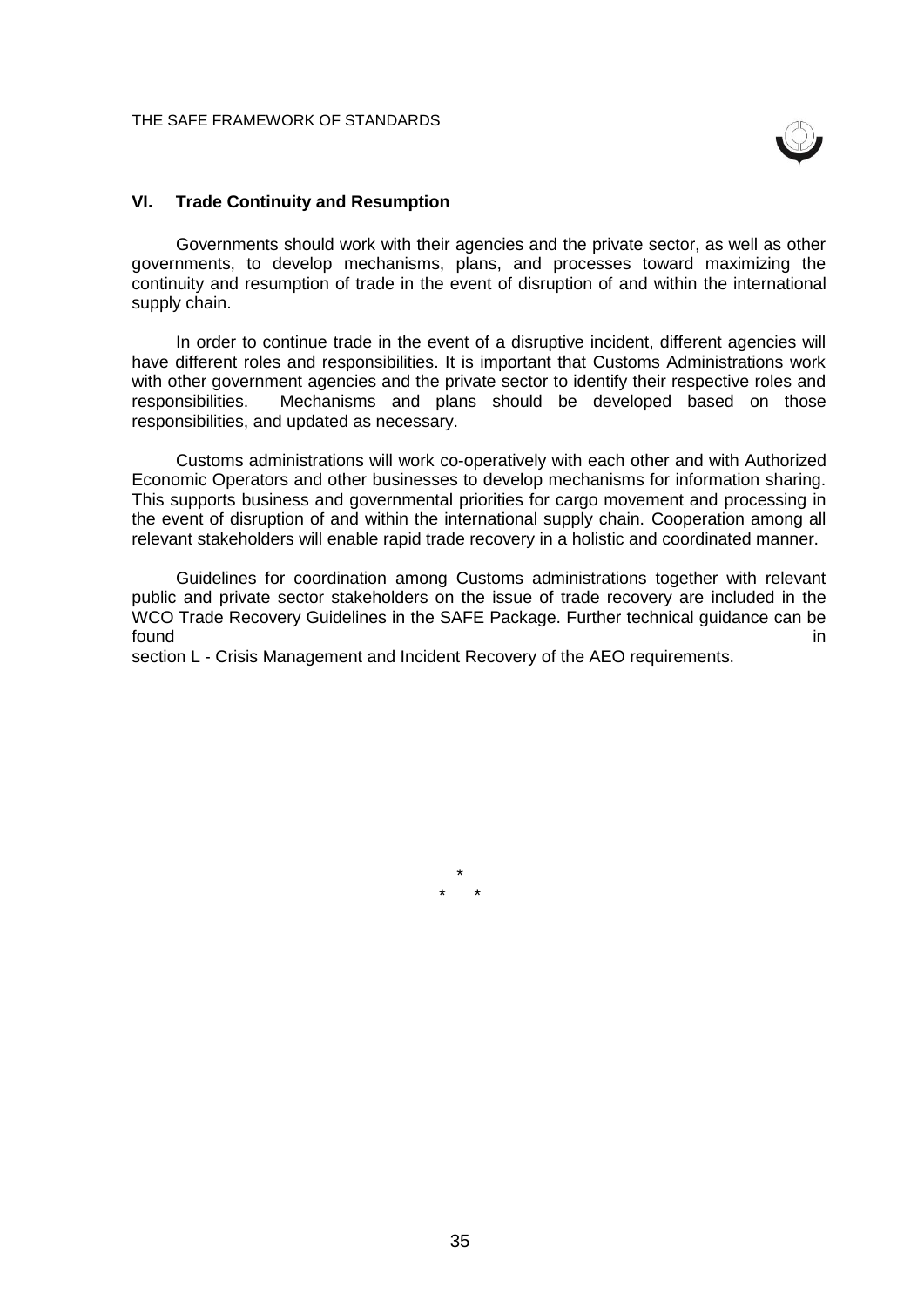

#### **VII. Mutual Recognition**

#### **1. Introduction**

The Resolution on the SAFE Framework calls on those WCO Members and Customs or Economic Unions, which have notified the WCO of their affirmative intention to implement the SAFE Framework, to do so as soon as practicable in accordance with the WCO Members or Customs or Economic Union capacity. Further, it calls upon Customs administrations to work with each other to develop mechanisms for mutual recognition of AEO validations, authorizations and Customs control results, the provision of associated trade facilitation benefits, and other mechanisms that may be needed to eliminate or reduce redundant or duplicated validation and authorization efforts.

Mutual recognition is a broad concept whereby an action or decision taken or an authorization that has been properly granted by one Customs administration is recognized and accepted by another Customs administration. The standardized approach to AEO authorization provides a solid platform for the long-term development of international systems of mutual recognition of AEO status at bilateral, sub-regional, regional and, in the future, global levels.

In order for a system of mutual recognition to work it is essential that:

- The AEO programs are compatible and conform to the standards and principles set out in the SAFE Framework
- There should be an agreed set of common standards that include sufficiently robust "action" provisions for both Customs and AEOs;
- Standards are applied in a uniform manner so that one Customs administration may have confidence in the authorization of another;
- If the validation process is delegated to a designated authority by an authorizing Customs administration, there shall be an agreed upon mechanism and standards for that authority;
- Legislation to enable the implementation of a mutual recognition system is in place.

In the context of the SAFE Framework, mutual recognition relates to three distinct areas:

- **Pillar 2, Standard 3** Authorization: Customs should agree on mutual recognition of AEO status.
- **Pillar 1, Standard 6** Advance Electronic Information: Economic operators should also benefit from mutual recognition of digital certificates, allowing the economic operator to submit all electronic messages to those Customs administrations having agreed to recognize this certificate.
- **Pillar 1, Standard 7** Targeting and Communication: Customs should provide for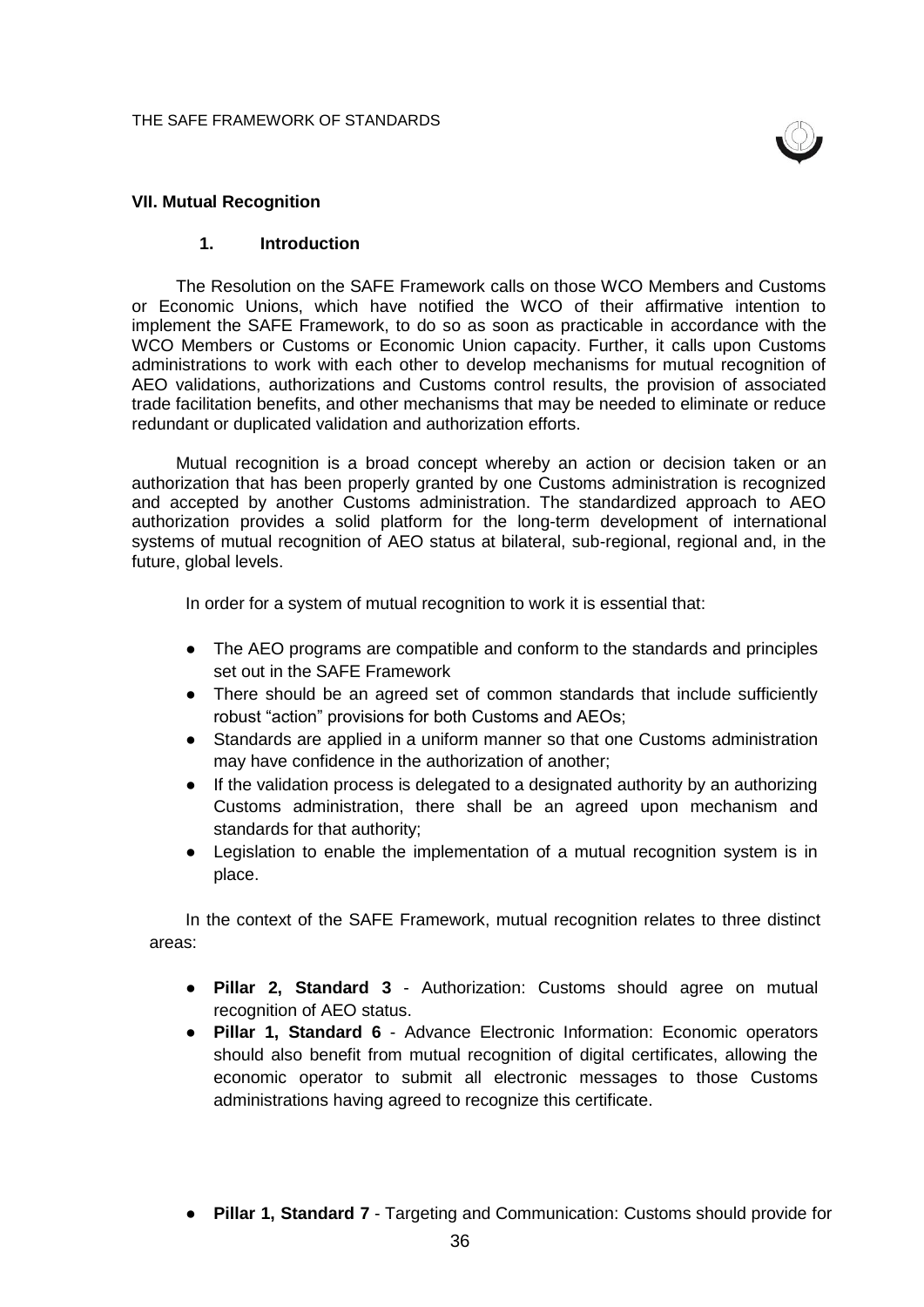

joint targeting and screening, the use of standardized sets of targeting criteria, and compatible communication and/or information exchange mechanisms; these elements will assist in the future development of a system of mutual recognition of controls.

Mutual recognition can be a means to avoid duplication of security controls and can greatly contribute to the facilitation and control of goods moving in the international supply chain. This portion of the document examines options for establishment of mutual recognition. However, it is recognized that decisions on mutual recognition will be made by individual Customs administrations and/or unions.

#### **2. Mutual Recognition of Authorized Economic Operators**

Guidance is provided for administrations to introduce the mutual recognition concept in the Guidelines for Developing a Mutual Recognition Arrangement/Agreement (MRA). A model application and authorization process is also provided in the Process Outline for Business (Annex IV). These arrangements provide an excellent foundation for the eventual development of an international system of mutual recognition. It must be acknowledged that a global system of mutual recognition of AEO status will require some time to accomplish and, in this respect, it is noted that just as it has been suggested by WCO Members and the Secretariat that the SAFE Framework be implemented in a progressively "phased approach", so too should be the expectations for the future application of mutual recognition of Customs systems of control for partnership programmes. Bilateral, sub-regional or regional initiatives are being developed as useful stepping stones toward such a global system.

#### **3. Mutual Recognition of Customs Controls**

This is an area which presents a challenge to Customs administrations. Although there is a history of mutual administrative assistance and information sharing regarding Customs infractions, the requirements of the SAFE Framework covering the more routine sharing of information and control results are relatively new.

In the SAFE Framework, the elements which may contribute towards a system of mutual recognition of controls cover a wide range of Customs activities, such as the WCO Risk Management Compendium. Further, the Johannesburg Convention and Model Bilateral Agreement contain provisions which can support joint screening activities.

#### **4. Role for the WCO**

The Resolution on the SAFE Framework recognizes the value of periodic evaluation meetings. Such meetings could provide a platform for advancing mutual recognition of AEO status as well as control results and digital certificates. The Policy Commission encourages Members to actively participate in such meetings and provide reports of pilot projects and progress made towards the goal of mutual recognition. It may well be desirable for the WCO to participate in selected pilot projects. Such projects could assist the learning process and identify practical problems for analysis and discussion.

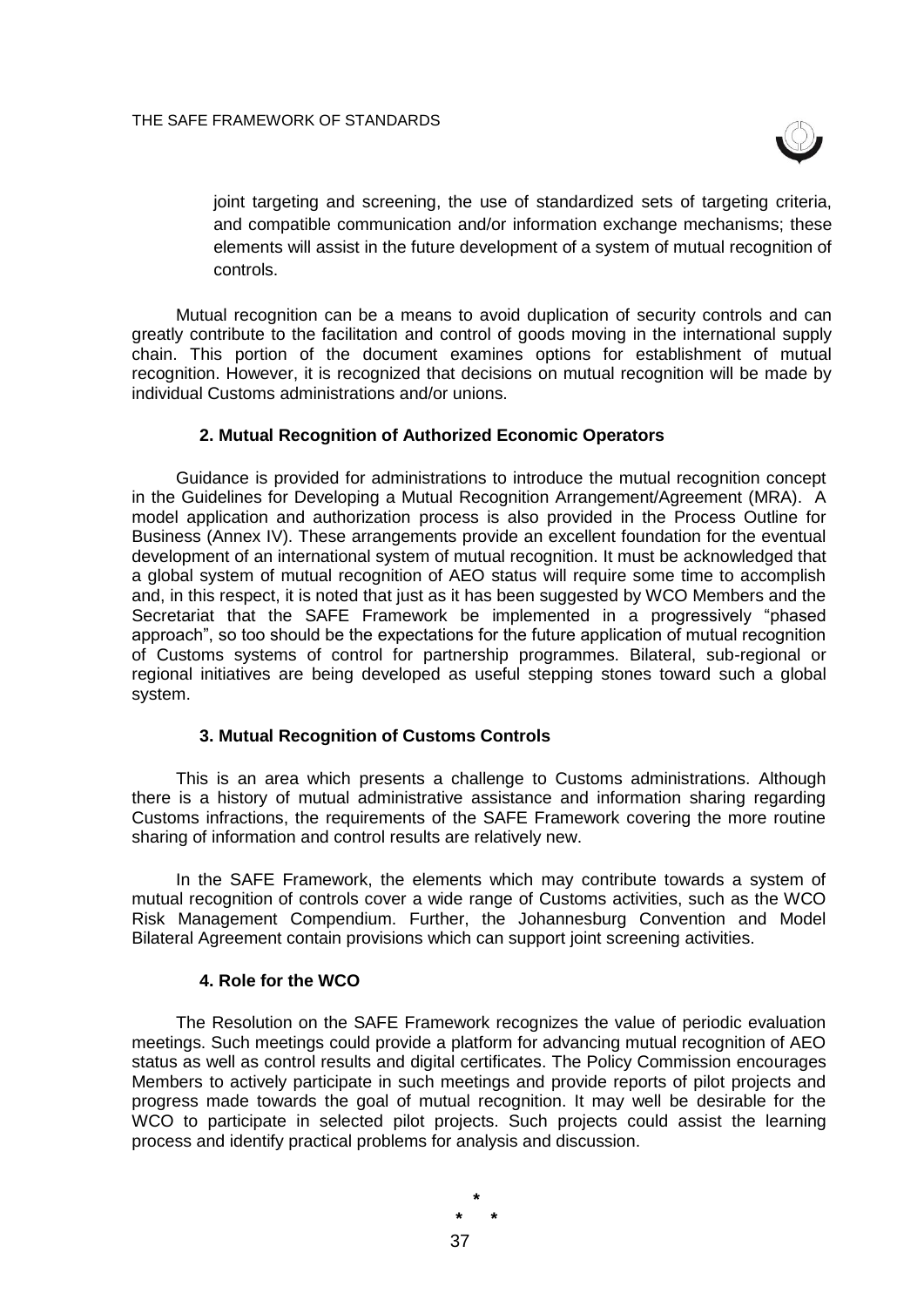## **ANNEX I**

## **DEFINITIONS**

## **AUTHORIZED ECONOMIC OPERATOR**

AEO is a party involved in the international movement of goods in whatever function that has been approved by or on behalf of a national Customs administration as complying with WCO or equivalent supply chain security standards. AEOs may include manufacturers, importers, exporters, brokers, carriers, consolidators, intermediaries, ports, airports, terminal operators, integrated operators, warehouses, distributors and freight forwarders.

## **CONTAINER**

For the purposes of this document only, the term container includes maritime containers, aircraft containers and any portable compartment in which freight is placed (as on a train, truck, aircraft or ship or any other means of conveyance) for transportation.

#### **HIGH RISK CARGO**

High risk cargo is that for which there is inadequate information or reason to deem it as low-risk, that tactical intelligence indicates as high risk, or that a risk-scoring assessment methodology based on security-related data elements identifies as high risk.

#### **RISK MANAGEMENT**

Risk management is the systematic application of management procedures and practices which provide Customs with the necessary information to address movements or consignments which present a risk.

**SHIPMENT OR TRANSPORT CONVEYANCE:** includes a maritime cargo container, aircraft container, truck trailer or rail car.

## **SCANNING**

Scanning means capturing information (which may include images or radiation signatures) relating to goods and means of transport by utilising non-intrusive detection equipment.

#### **SCREENING**

Screening means evaluation of information and intelligence relating to goods and means of transport in a risk assessment process (manual, automated or otherwise).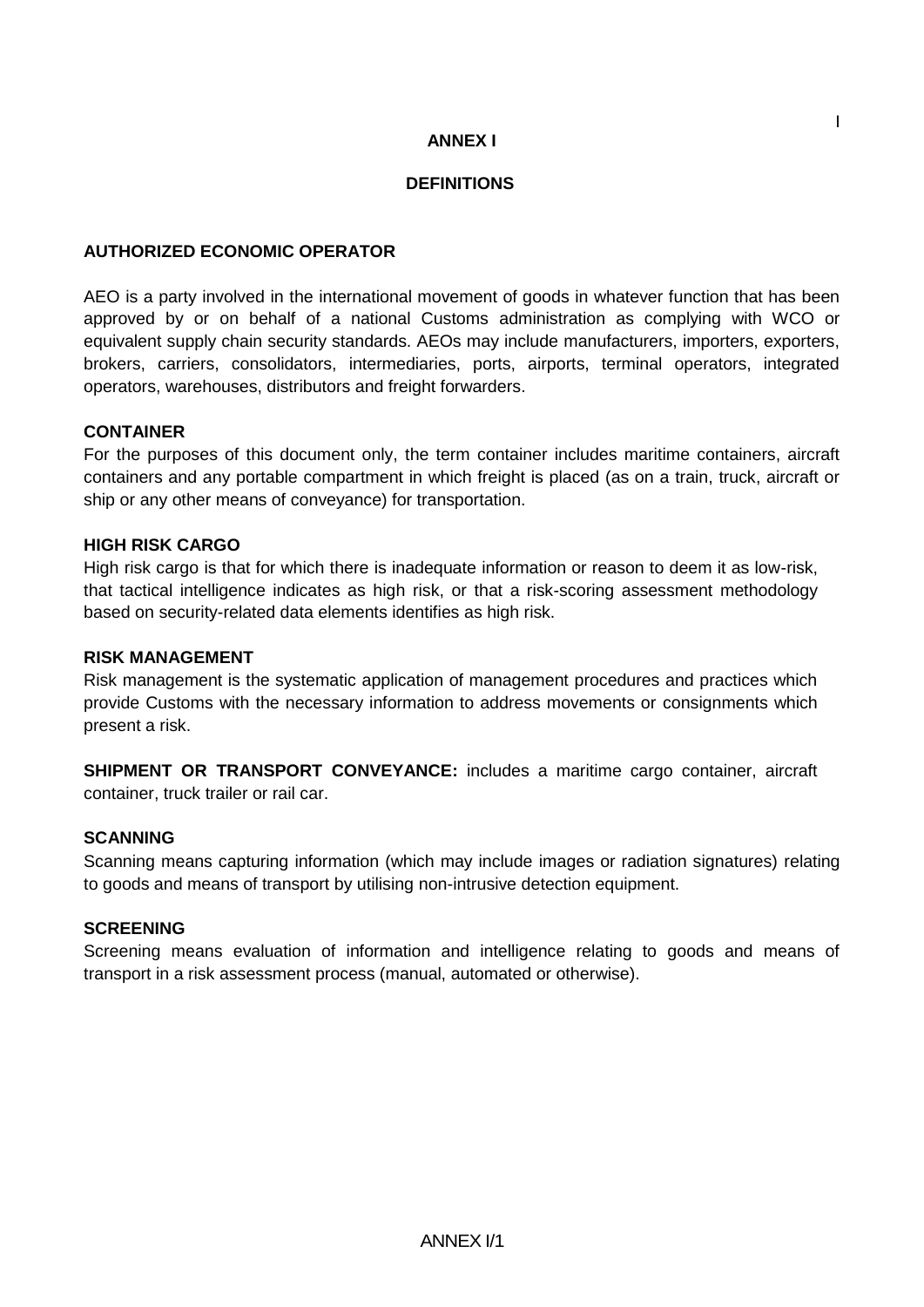# **ANNEX II**

# **Data Elements**

| <b>No</b>      | <b>WCO ID</b> | <b>Name</b>               | <b>Description</b>                                                                                                                                                                                                                           | <b>Goods</b><br><b>Dec</b> | <b>Cargo</b><br><b>Dec</b> | <b>VSP</b>   | <b>CSM</b> |
|----------------|---------------|---------------------------|----------------------------------------------------------------------------------------------------------------------------------------------------------------------------------------------------------------------------------------------|----------------------------|----------------------------|--------------|------------|
| 1a             | R032          | Exporter, coded           | To identify the name and address of party who makes, or on whose<br>behalf the export declaration is made, and who is the owner of the<br>goods or has similar rights of disposal over them at the time when the<br>declaration is accepted. |                            |                            |              |            |
| 1 <sub>b</sub> | R031          | Exporter - name           | Name [and address] of party who makes - or on whose behalf - the<br>export declaration - is made - and who is the owner of the goods or has<br>similar right of disposal over them at the time when the declaration is<br>accepted.          |                            |                            |              |            |
| 2a             | R021          | Consignor, coded          | To identify the party consigning goods as stipulated in the transport<br>contract by the party ordering transport.                                                                                                                           | X                          |                            |              |            |
| 2 <sub>b</sub> | R020          | Consignor -<br>name       | Name [and address] of the party consigning goods as stipulated in the<br>transport contract by the party ordering transport.                                                                                                                 | X                          |                            |              |            |
| 3a             | R012          | Carrier<br>identification | To identify a party providing the transport of goods between named<br>points.                                                                                                                                                                | $\mathsf{x}$               | $\mathsf{x}$               | X            |            |
| 3 <sub>b</sub> | R011          | Carrier - name            | Name [and address] of party providing the transport of goods between<br>named points.                                                                                                                                                        | X                          | $\mathsf{x}$               | $\mathsf{x}$ |            |
| 4a             | R038          | Importer, coded           | Identifier of party who makes - or on whose behalf a Customs clearing<br>agent or other authorised person makes - an import declaration. This<br>may include a person who has possession of the goods or to whom the<br>goods are consigned. | X                          |                            |              |            |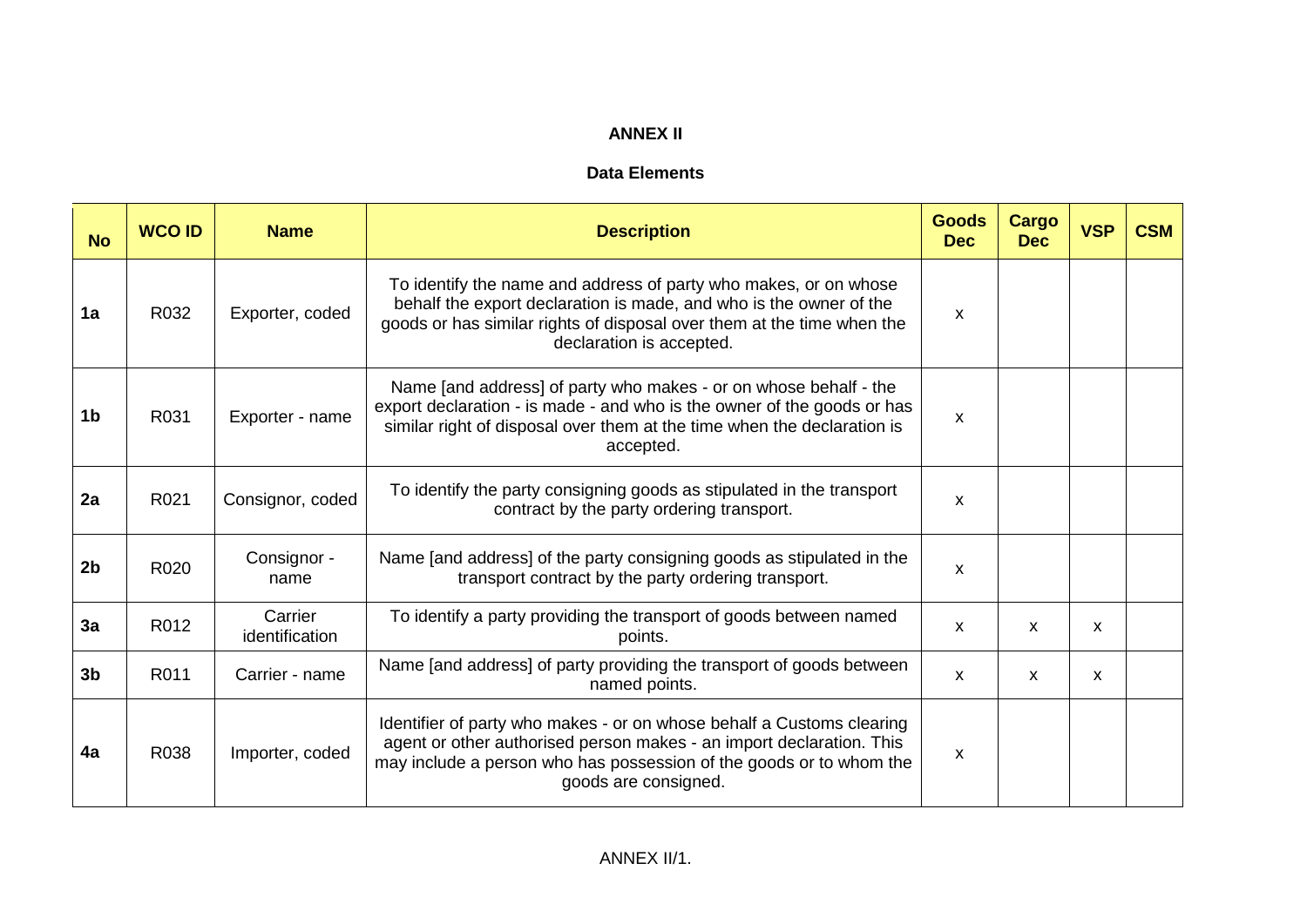| <b>No</b>      | <b>WCO ID</b> | <b>Name</b>                       | <b>Description</b>                                                                                                                                                                                                                                | <b>Goods</b><br><b>Dec</b> | <b>Cargo</b><br><b>Dec</b> | <b>VSP</b> | <b>CSM</b> |
|----------------|---------------|-----------------------------------|---------------------------------------------------------------------------------------------------------------------------------------------------------------------------------------------------------------------------------------------------|----------------------------|----------------------------|------------|------------|
| 4 <sub>b</sub> | R037          | Importer- name                    | Name [and address] of party who makes-or on whose behalf a<br>Customs clearing agent or other authorized person makes- an import<br>declaration. This may include a person who has possession of the<br>goods or to whom the goods are consigned. |                            |                            |            |            |
| 5a             | R015          | Consignee,<br>coded               | Identifier of party to which goods are consigned.                                                                                                                                                                                                 |                            |                            |            |            |
| 5 <sub>b</sub> | R014          | Consignee, name                   | Name [and address] of party to which goods are consigned.                                                                                                                                                                                         | $\boldsymbol{\mathsf{x}}$  |                            |            |            |
| 6a             | R046          | Notify party,<br>coded            | Identification of a party to be notified.                                                                                                                                                                                                         |                            |                            |            |            |
| 6 <sub>b</sub> | R045          | Notify party, if no<br>code       | Name [and address] of party to be notified.                                                                                                                                                                                                       |                            |                            |            |            |
| 7              | R027          | Deliver to Party                  | Name and address of the party to which goods are to be delivered.<br>Address, region and/or country as required by national legislation or<br>according to national requirements.                                                                 | X                          |                            |            |            |
| 8              | 064           | Country(ies) of<br>routing, coded | Identification of a country through which goods or passengers are<br>routed between the country of original departure and final destination.                                                                                                      | X                          | $\boldsymbol{\mathsf{x}}$  |            |            |
| 9a             | R004          | Agent, coded                      | Identification of a party authorised to act on behalf of another party.                                                                                                                                                                           | X                          |                            |            |            |
| 9 <sub>b</sub> | R003          | Agent – name                      | Name and address of a party authorised to act on behalf of another<br>party.                                                                                                                                                                      |                            |                            |            |            |
| 10a            | $145*$        | Commodity<br>classification       | The non-commercial categorization of a commodity by a standard-<br>setting organization.                                                                                                                                                          | $\mathsf{x}$               |                            | X          |            |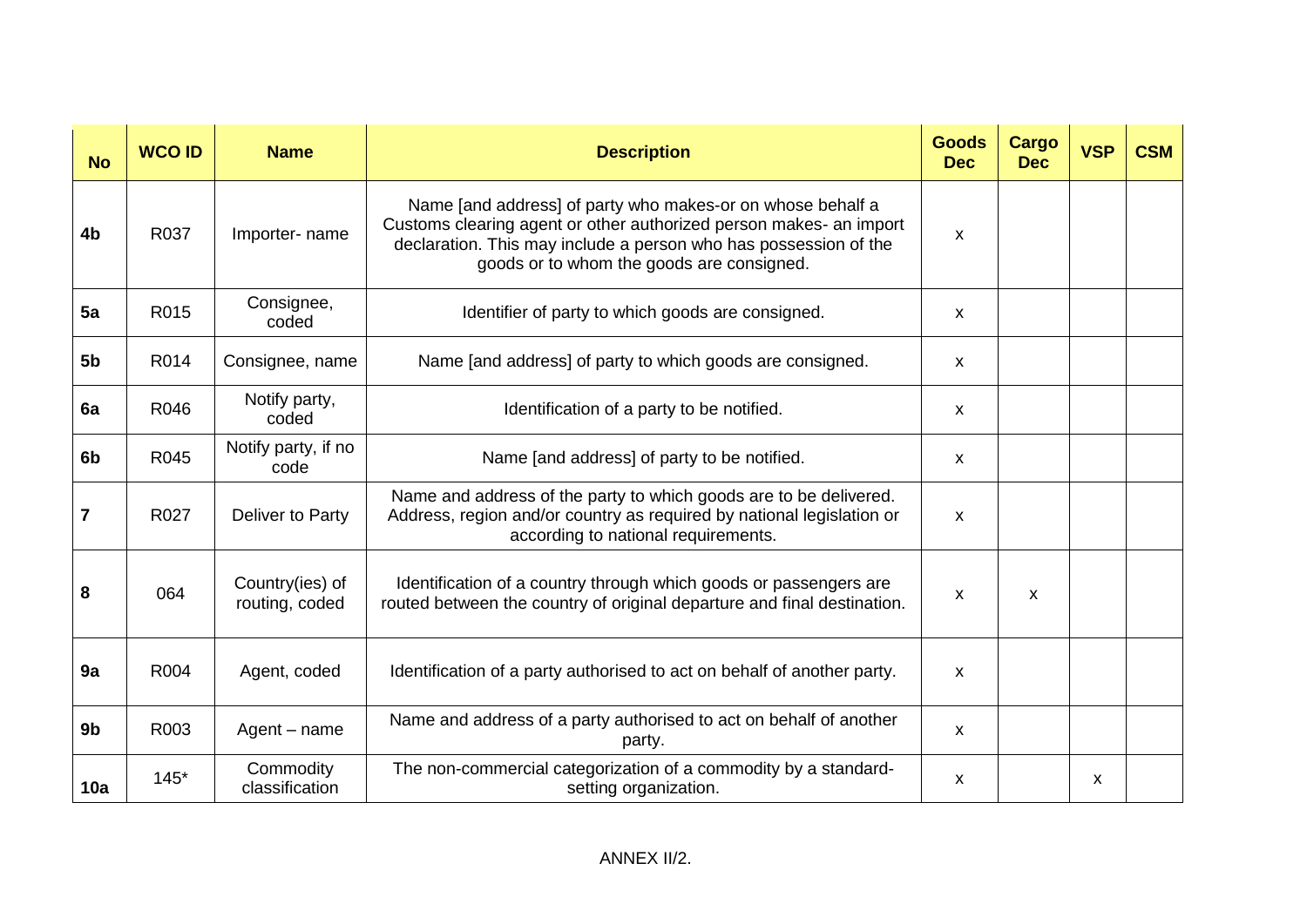| <b>No</b>       | <b>WCO ID</b> | <b>Name</b>                                                                                         | <b>Description</b>                                                                                                                                                                               | <b>Goods</b><br><b>Dec</b> | <b>Cargo</b><br><b>Dec</b> | <b>VSP</b> | <b>CSM</b>   |
|-----------------|---------------|-----------------------------------------------------------------------------------------------------|--------------------------------------------------------------------------------------------------------------------------------------------------------------------------------------------------|----------------------------|----------------------------|------------|--------------|
| 10 <sub>b</sub> | 137           | Description of<br>goods                                                                             | Plain language description of the nature of a goods item sufficient to<br>identify it for cross-border regulatory purposes such as customs,<br>phytosanitary, statistical or transport purposes. |                            |                            |            |              |
| 11              | $145*$        | Commodity<br>classification -<br><b>UNDG Number</b><br>(Dangerous<br>Goods Code), If<br>applicable. | The non-commercial categorization of a commodity by a standard-<br>setting organization.                                                                                                         |                            |                            |            |              |
| 12a             | 141           | Type of<br>packages<br>identification,<br>coded                                                     | Code specifying the type of package of an item.                                                                                                                                                  |                            |                            |            |              |
| 12 <sub>b</sub> | 144           | Number of<br>packages                                                                               | Number of individual items packaged in such a way that they cannot be<br>divided without first undoing the packing.                                                                              | X                          |                            |            |              |
| 13              | 131           | Total gross<br>weight<br>(incl Measure<br>unit qualifier)                                           | Weight (mass) of goods including packaging but excluding the carrier's<br>equipment for a declaration.                                                                                           | X                          |                            |            |              |
| 14a             | 159           | Equipment<br>Identification<br>number                                                               | Marks (letters and/or numbers) which identify equipment e.g. unit load<br>device.                                                                                                                | X                          | $\boldsymbol{\mathsf{x}}$  | X          | $\mathsf{x}$ |
| 14 <sub>b</sub> | 152           | <b>Equipment size</b><br>and type<br>identification                                                 | Code specifying the characteristics, i.e. size and type of a piece of<br>transport equipment.                                                                                                    | X                          | $\mathsf{x}$               | X          |              |
| 15              | 165           | Seal number                                                                                         | The identification number of a seal affixed to a piece of transport<br>equipment.                                                                                                                | $\boldsymbol{\mathsf{x}}$  | $\boldsymbol{\mathsf{x}}$  |            |              |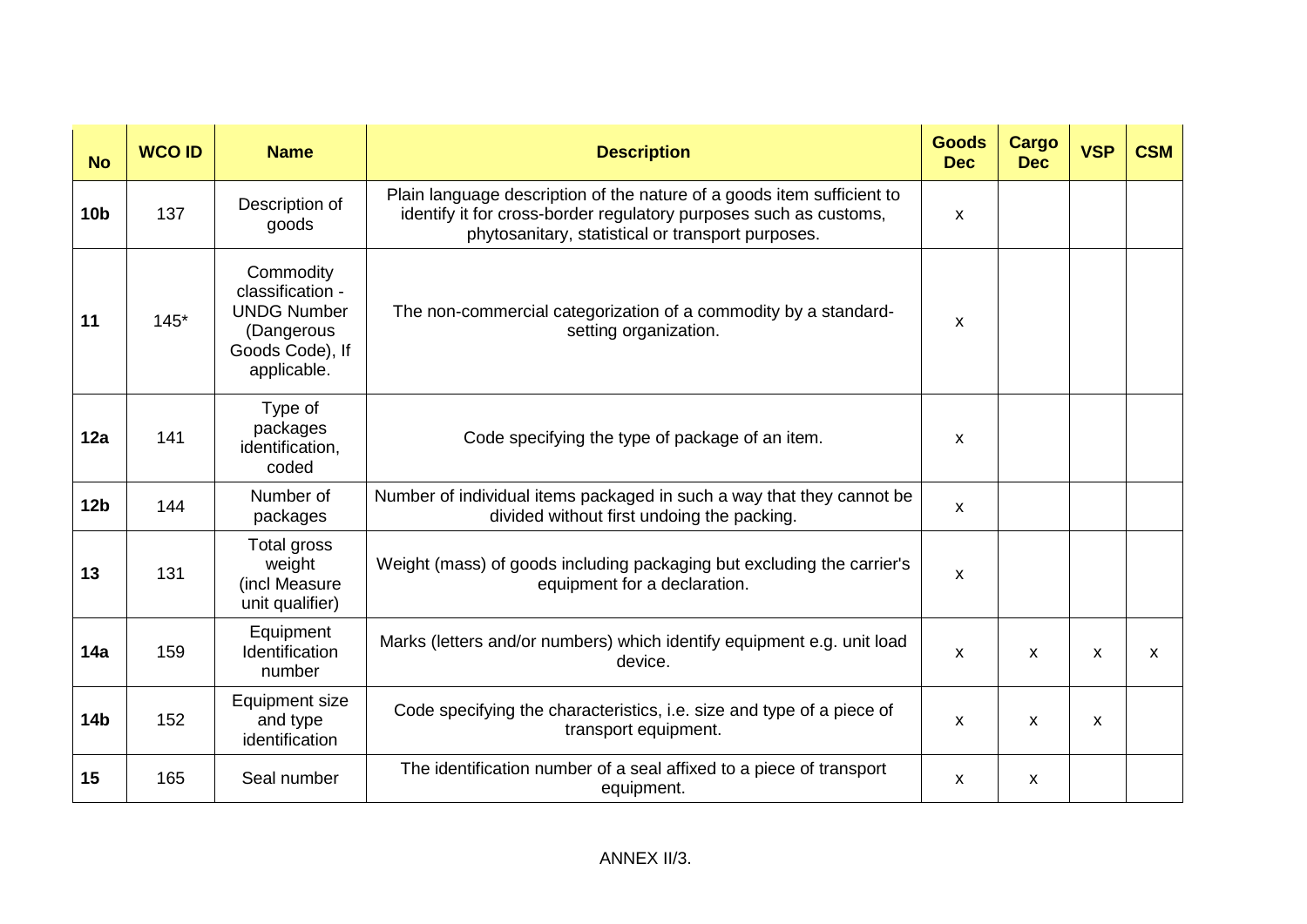| <b>No</b>       | <b>WCO ID</b>  | <b>Name</b>                                                  | <b>Description</b>                                                                                                                                                                                                                                                                                        | <b>Goods</b><br><b>Dec</b> | Cargo<br><b>Dec</b>       | <b>VSP</b> | <b>CSM</b> |
|-----------------|----------------|--------------------------------------------------------------|-----------------------------------------------------------------------------------------------------------------------------------------------------------------------------------------------------------------------------------------------------------------------------------------------------------|----------------------------|---------------------------|------------|------------|
| 16              | 109 and<br>135 | <b>Total invoice</b><br>amount<br>(incl.<br>currency, coded) | Total of all invoice amounts declared in a single declaration.                                                                                                                                                                                                                                            | $\mathsf{x}$               |                           |            |            |
| 17              | 016            | <b>UCR</b>                                                   | Unique number assigned to goods being subject to cross border<br>transactions.                                                                                                                                                                                                                            | $\boldsymbol{\mathsf{x}}$  | $\boldsymbol{\mathsf{x}}$ |            |            |
| 18a             | R010           | Buyer, coded                                                 | Identifier of a party to which merchandise or services are sold.                                                                                                                                                                                                                                          | $\mathsf{x}$               |                           |            |            |
| 18 <sub>b</sub> | R009           | Buyer - name                                                 | Name [and address] of a party to which merchandise or services are<br>sold.                                                                                                                                                                                                                               | X                          |                           |            |            |
| 19a             | R051           | Seller, coded                                                | Identifier of the party selling merchandise or services to a buyer.                                                                                                                                                                                                                                       | $\boldsymbol{\mathsf{x}}$  |                           |            |            |
| 19 <sub>b</sub> | R050           | Seller - name                                                | Name [and address] of a party selling merchandise or services to a<br>buyer                                                                                                                                                                                                                               | $\boldsymbol{\mathsf{x}}$  |                           |            |            |
| 20a             | R042           | Manufacturer                                                 | Name [and address] of party which manufactures goods.                                                                                                                                                                                                                                                     | $\boldsymbol{\mathsf{x}}$  |                           |            |            |
| 20 <sub>b</sub> | R043           | Manufacturer -<br>coded                                      | Identifier of party which manufactures goods                                                                                                                                                                                                                                                              | $\boldsymbol{\mathsf{x}}$  |                           |            |            |
| 21a             | R024           | <b>Vanning Party</b>                                         | Name [and address] of the party at whose physical location the goods<br>are loaded into the transport equipment.                                                                                                                                                                                          | x                          |                           |            |            |
| 21 <sub>b</sub> | R025           | Vanning Party -<br>coded                                     | The identifier for the party at whose physical location the goods are<br>loaded into the transport equipment.                                                                                                                                                                                             | X                          |                           |            |            |
| 22a             | R018           | Consolidator -<br>name                                       | Name [and address] of the freight forwarder combining individual<br>smaller consignments into a single larger shipment (in a consolidation<br>process) that is sent to a counterpart who mirrors the consolidator's<br>activity by dividing the consolidated consignment into its original<br>components. | $\mathsf{x}$               |                           |            |            |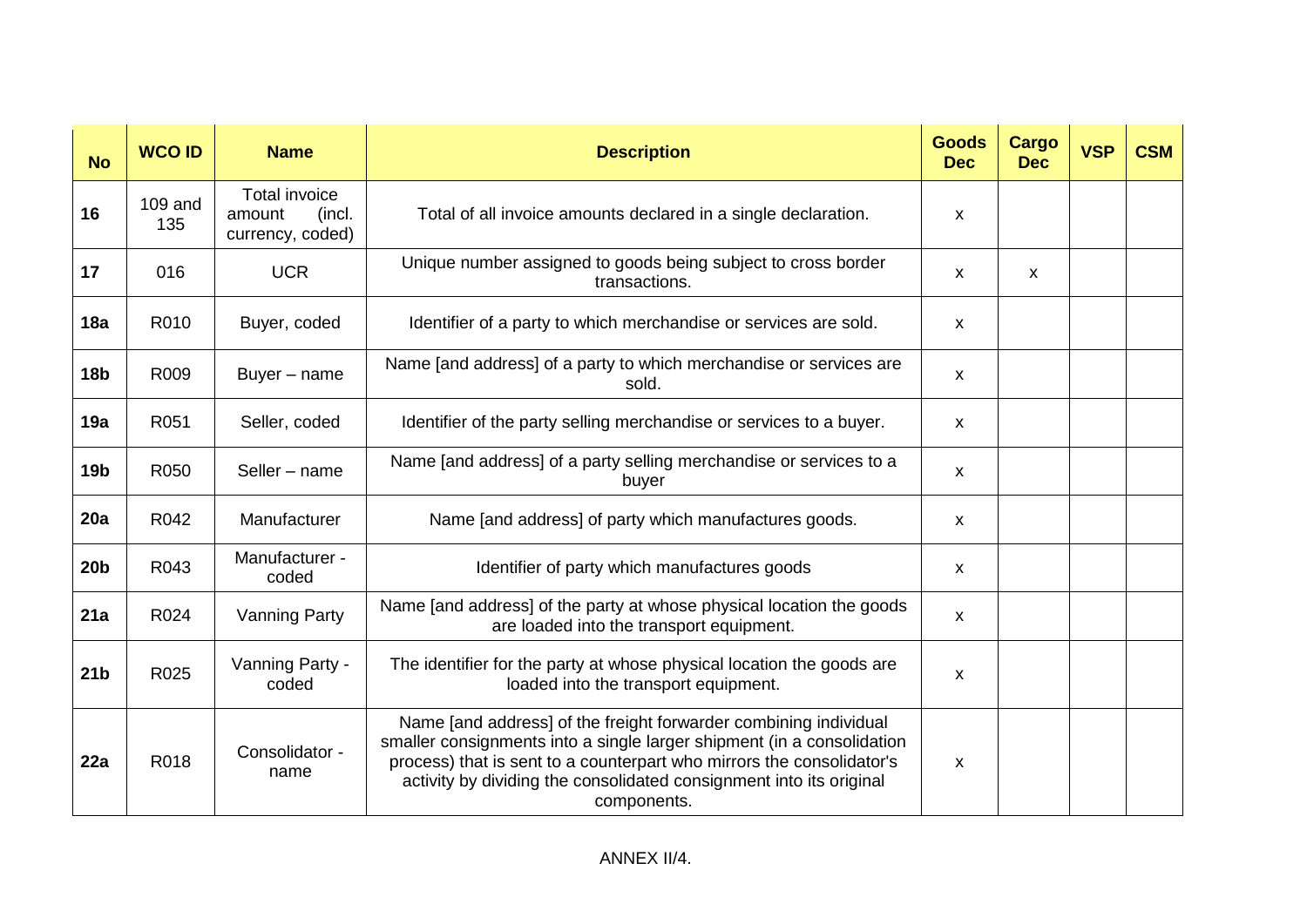| <b>No</b>       | <b>WCO ID</b> | <b>Name</b><br><b>Description</b>                                                                                                            |                                                                                                                                                                                                                                                                                                    | <b>Goods</b><br><b>Dec</b> | Cargo<br><b>Dec</b>       | <b>VSP</b>                | <b>CSM</b> |
|-----------------|---------------|----------------------------------------------------------------------------------------------------------------------------------------------|----------------------------------------------------------------------------------------------------------------------------------------------------------------------------------------------------------------------------------------------------------------------------------------------------|----------------------------|---------------------------|---------------------------|------------|
| 22 <sub>b</sub> | R019          | Consolidator,<br>coded                                                                                                                       | Identification of the freight forwarder combining individual smaller<br>consignments into a single larger shipment (in a consolidation process)<br>that is sent to a counterpart who mirrors the consolidator's activity by<br>dividing the consolidated consignment into its original components. |                            |                           |                           |            |
| 23              | 063           | Country of Origin,<br>coded                                                                                                                  | To identify the country in which the goods have been produced or<br>manufactured, according to criteria laid down for the application of the<br>Customs tariff or quantitative restrictions, or any measure related to<br>trade.                                                                   |                            |                           |                           |            |
| 24a             | L010          | Place of loading,<br>coded                                                                                                                   | To identify a seaport, airport, freight terminal, rail station or other place<br>at which goods are loaded onto the means of transport being used for<br>their carriage.                                                                                                                           |                            | X                         | $\boldsymbol{\mathsf{x}}$ |            |
| 24 <sub>b</sub> | L009          | Place of loading                                                                                                                             | Name of a seaport, airport, freight terminal, rail station or other place at<br>which goods are loaded onto the means of transport being used for<br>their carriage.                                                                                                                               |                            | $\boldsymbol{\mathsf{x}}$ | $\boldsymbol{\mathsf{x}}$ |            |
| 25a             | T005          | Identification of<br>means of<br>Name to identify the means of transport used in crossing the border.<br>transport<br>crossing the<br>border |                                                                                                                                                                                                                                                                                                    |                            | $\boldsymbol{\mathsf{x}}$ | X                         | X          |
| 25 <sub>b</sub> | T014          | Nationality of<br>means of<br>transport<br>crossing the<br>border, coded                                                                     | Nationality of the active means of transport used in crossing the<br>border, coded.                                                                                                                                                                                                                |                            | $\boldsymbol{\mathsf{x}}$ |                           | X          |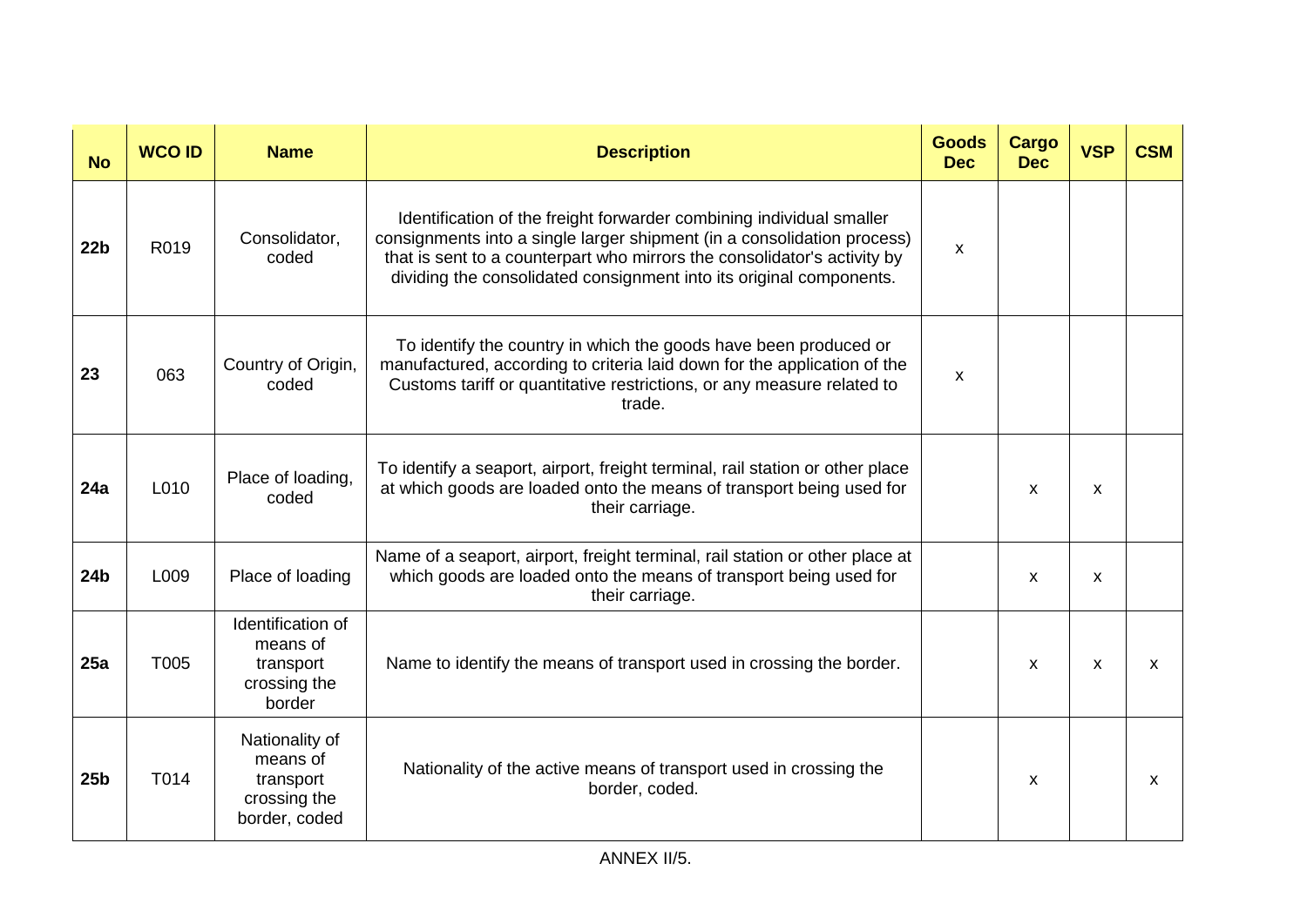| <b>No</b> | <b>WCO ID</b> | <b>Name</b>                                                                         | <b>Description</b>                                                                                                                                                                                                    | <b>Goods</b><br><b>Dec</b> | Cargo<br><b>Dec</b>       | <b>VSP</b> | <b>CSM</b> |
|-----------|---------------|-------------------------------------------------------------------------------------|-----------------------------------------------------------------------------------------------------------------------------------------------------------------------------------------------------------------------|----------------------------|---------------------------|------------|------------|
| 26        | 149           | Conveyance<br>reference<br>number                                                   | To identify a journey of a means of transport, for example voyage<br>number, flight number, trip number.                                                                                                              |                            | $\boldsymbol{\mathsf{x}}$ | X          |            |
| 27        | 098           | Transport<br>charges method<br>of payment,<br>coded                                 | Code specifying the payment method for transport charges.                                                                                                                                                             |                            | $\boldsymbol{\mathsf{x}}$ |            |            |
| 28        | G005          | Office of exit,<br>coded                                                            | To identify the regulatory office at which the goods leave or are<br>intended to leave the customs territory of dispatch.                                                                                             |                            | $\boldsymbol{\mathsf{x}}$ |            |            |
| 29        | 085           | First port of<br>arrival, coded                                                     | To identify the first arrival location. This would be a port for sea, airport<br>for air and border post for land crossing.                                                                                           |                            | $\boldsymbol{\mathsf{x}}$ |            |            |
| 30        | 172           | Date and time of<br>arrival at first port<br>of arrival in<br>Customs<br>territory, | Date and time / scheduled date and time of arrival of means of<br>transport at (for air) first airport, (land) arrival at first border post and<br>(sea) arrival at first port, coded.                                |                            | X                         |            |            |
| 31        | 138           | Brief cargo<br>description                                                          | Plain language description of the cargo of a means of transport, in<br>general terms only.                                                                                                                            |                            | X                         |            |            |
| 32        | R044          | Container<br>Operator, coded                                                        | To identify the party owning, operating or controlling the transport<br>equipment, for example container.                                                                                                             |                            |                           | X          |            |
| 33        | L041          | <b>Stow Position</b><br>coded                                                       | The equipment location on the conveyance.                                                                                                                                                                             |                            |                           | X          |            |
| 34        | 337           | Commodity<br>classification type                                                    | A qualifier to describe the commodity classification, e.g. Harmonized<br>Tariff Schedule (HTS), Export Control Classification Code (ECCC),<br>UNDG Code list, International Code of Zoological Nomenclature<br>(ICZN) |                            |                           | X          |            |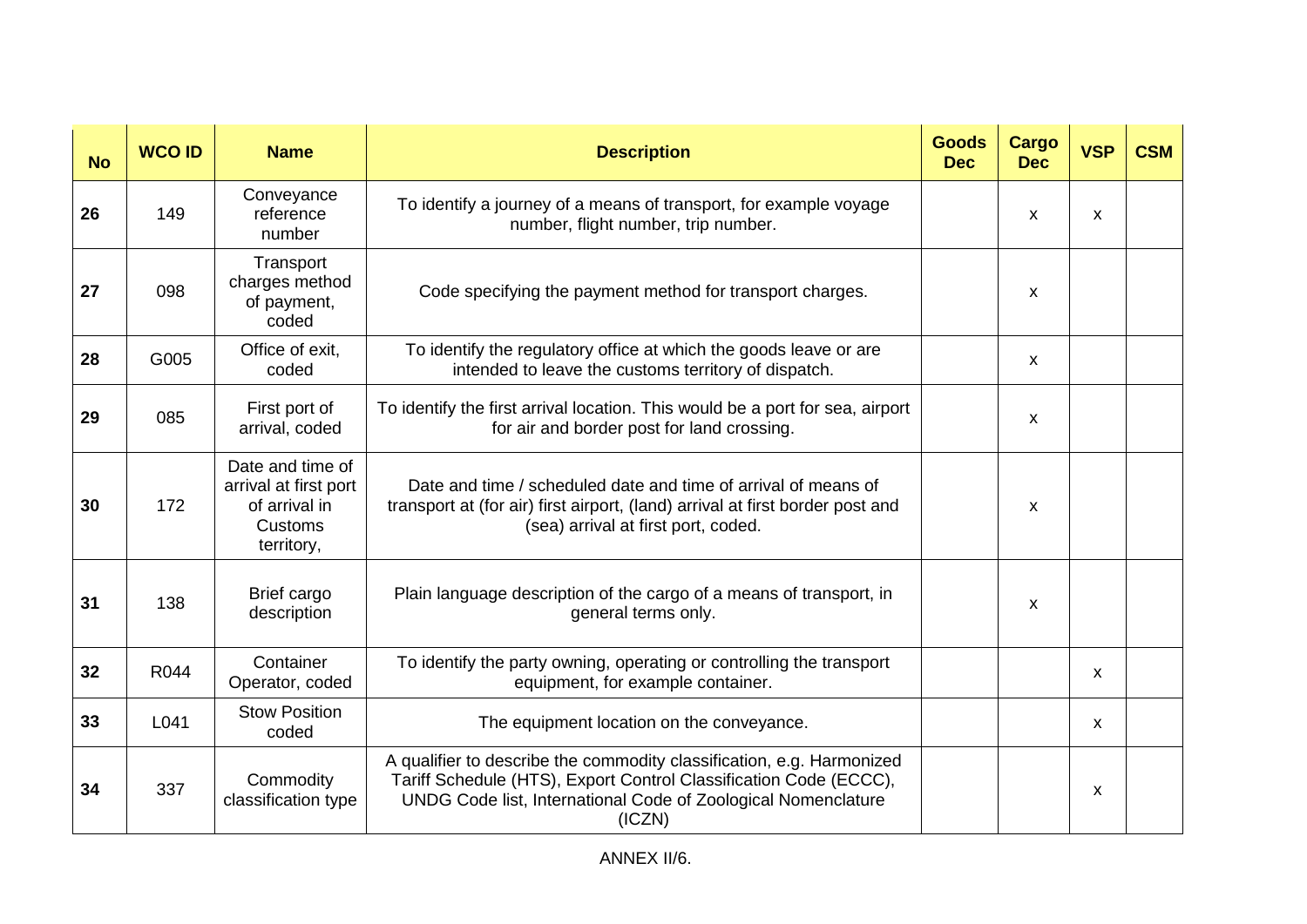| <b>No</b>       | <b>WCO ID</b> | <b>Name</b>                               | <b>Description</b>                                                                                                                                                                         | <b>Goods</b><br><b>Dec</b> | <b>Cargo</b><br><b>Dec</b> | <b>VSP</b> | <b>CSM</b> |
|-----------------|---------------|-------------------------------------------|--------------------------------------------------------------------------------------------------------------------------------------------------------------------------------------------|----------------------------|----------------------------|------------|------------|
| 35a             | L012          | Place of<br>Discharge                     | Name of the seaport, airport, freight terminal, rail station or other place<br>at which the goods (cargo) are unloaded from the means of transport<br>having been used for their carriage. |                            |                            | X          |            |
| 35 <sub>b</sub> | L013          | Place of<br>Discharge, coded              | To identify a sea port, airport, freight terminal, rail station or other place<br>at which the goods are unloaded from the means of transport having<br>been used for their carriage.      |                            |                            | X          |            |
| 36              | 351           | <b>Container status</b><br>code           | A code indicating the status of the container                                                                                                                                              |                            |                            |            | X          |
| 37              | 380           | Status date and<br>time                   | Date and time on which a specified event becomes effective                                                                                                                                 |                            |                            |            | X          |
| 38              | 154           | Transport<br>equipment<br>loaded status   | Code specifying how full s piece of transport is.                                                                                                                                          |                            |                            |            | x          |
| 39              | Various       | Location where<br>the event took<br>place | <b>UNEDIFACT Codelist 8249</b>                                                                                                                                                             |                            |                            |            | X          |

**Note 1: The text version of the data element may be provided, if the coded data element is not available.**

**\*Note 2: Data element 145 (Commodity Classification) is required to be reported along with Data element 337 (Commodity classification type, which is a qualifier to describe the commodity classification, e.g. Harmonized Tariff Schedule (HTS), Export Control Classification Code (ECCC), UNDG Code list, International Code of Zoological Nomenclature (ICZN)**

#### **Qualifiers for Data Element 337:**

**For reporting Sr No. 10a, use UN/EDIFACT Code qualifier: HS -** *Harmonised system:* **The item number is part of, or is generated in the context of the Harmonised Commodity Description and Coding System (Harmonised System), as developed and maintained by the WCO.**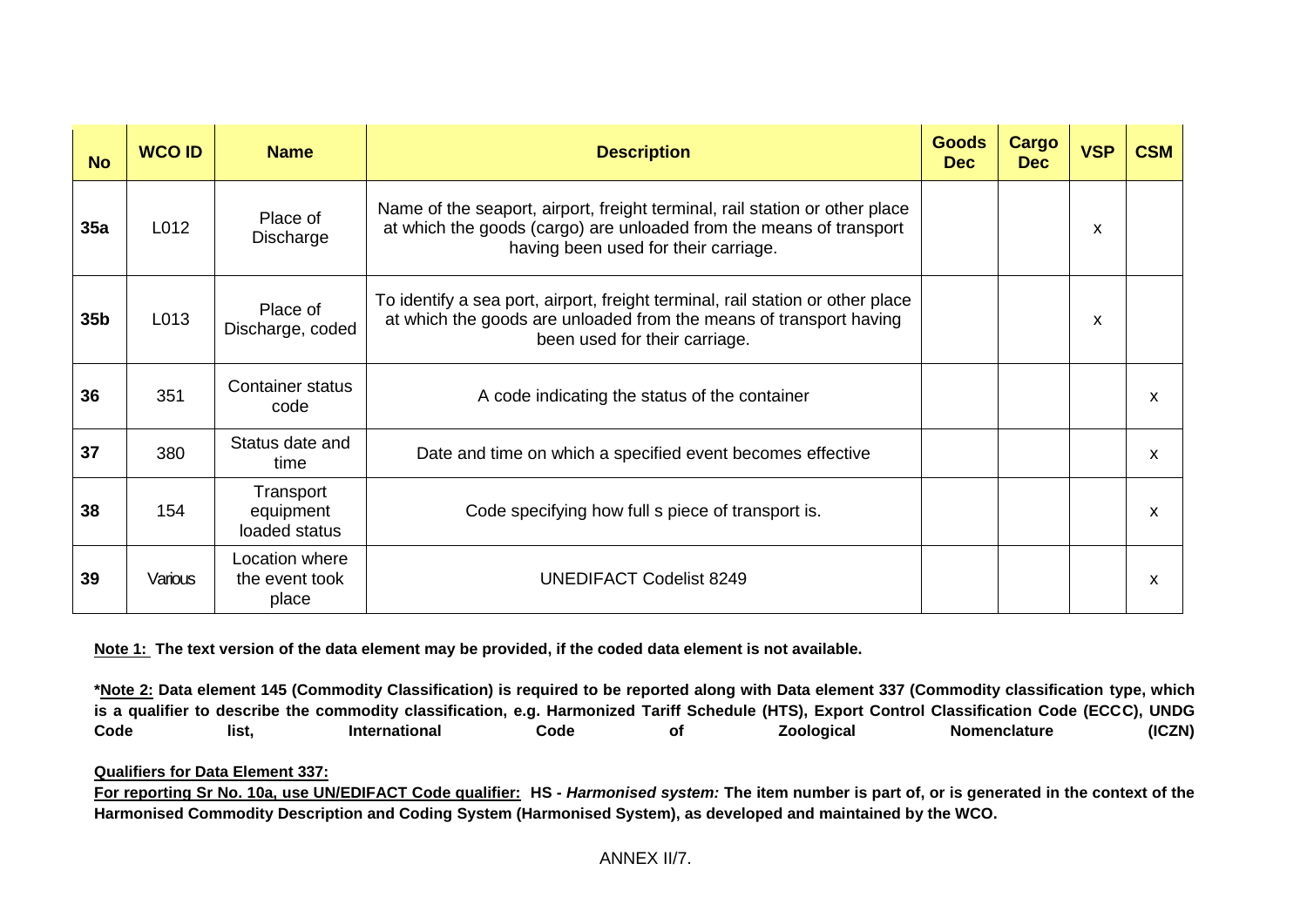**For reporting Sr. No. 11, use UN/EDIFACT code qualifier: SSO** *United Nations Dangerous Goods List:* **A UN code used to classify and identify dangerous goods.** 

**Note 3: It is recognized that VSP and CSM are of an operational nature. Electronic submission of the VSP may be accomplished using a spreadsheet sent via email (electronic mail) or another approved format, as determined practical and appropriate through consultations with affected stakeholders. The CSM can only be provided when available in the carrier's operating system and in the form used by the carrier.**

**Note 4: VSP and CSM data elements are only for sea mode**

|                | Events for which Container Status Messages (CSMs) are required: |                                                        |                                                                                            |  |  |  |  |  |
|----------------|-----------------------------------------------------------------|--------------------------------------------------------|--------------------------------------------------------------------------------------------|--|--|--|--|--|
|                |                                                                 | <b>UNEDIFACT CODELIST 8249 - Equipment Status Code</b> |                                                                                            |  |  |  |  |  |
|                | <b>Code</b>                                                     | <b>Equipment Status</b>                                | <b>Description</b>                                                                         |  |  |  |  |  |
|                | 18                                                              | <b>Booking Confirmed</b>                               | Notification of the confirmation of booking of a transport equipment.                      |  |  |  |  |  |
| $\overline{2}$ | 19                                                              | Inspected at terminal gate                             | Notification that a transport equipment has undergone a terminal gate inspection.          |  |  |  |  |  |
| 3a             | 20                                                              | Arrived at offloading location                         | Notification that a transport equipment arrived at the offloading location.                |  |  |  |  |  |
| 3 <sub>b</sub> | 21                                                              | Departed from loading location                         | Notification that a transport equipment departed from the loading location.                |  |  |  |  |  |
| 4a             | 22                                                              | Loaded                                                 | Notification that a transport equipment has been loaded.                                   |  |  |  |  |  |
| 4 <sub>b</sub> | 23                                                              | Unloaded                                               | Notification that a transport equipment has been unloaded.                                 |  |  |  |  |  |
| 5a             | 20                                                              | Arrived at offloading location                         | Notification that a transport equipment arrived at the offloading location.                |  |  |  |  |  |
| 5 <sub>b</sub> | 21                                                              | Departed from loading location                         | Notification that a transport equipment departed from the loading location.                |  |  |  |  |  |
| 6              | 24                                                              | Intra-terminal movement                                | Notification that a transport equipment has been subject to an intra-terminal<br>movement. |  |  |  |  |  |
| 7a             | 25                                                              | Stuffing ordered                                       | Notification that a transport equipment has been ordered to be stuffed.                    |  |  |  |  |  |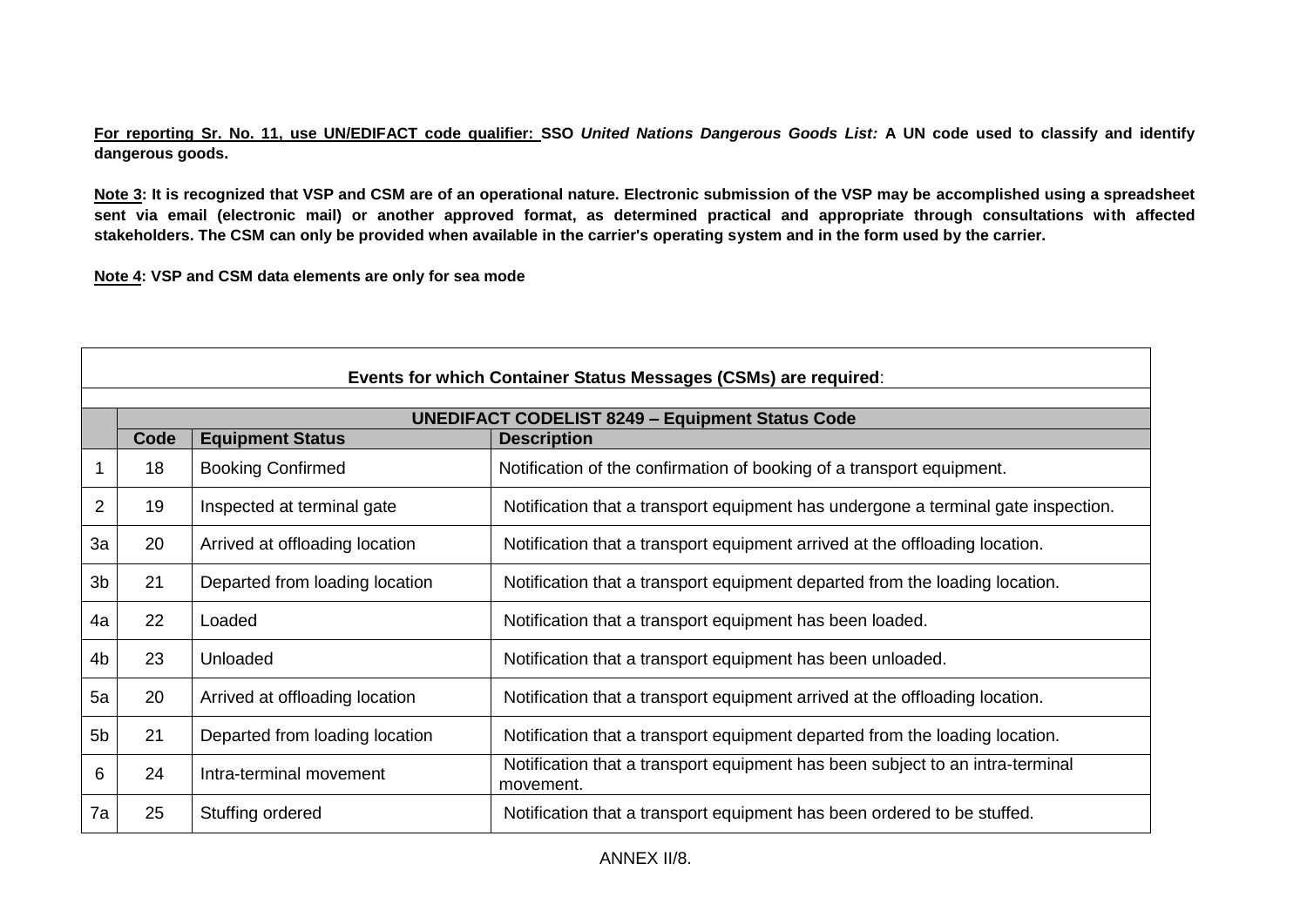| 7 <sub>b</sub> | 26 | Stripping ordered     | Notification that a transport equipment has been ordered to be stripped. |
|----------------|----|-----------------------|--------------------------------------------------------------------------|
| 8a             |    | Stuffing confirmed    | Notification that a transport equipment has been confirmed as stuffed.   |
| 8b             | 28 | Stripping confirmed   | Notification that a transport equipment has been confirmed as stripped.  |
|                | 29 | Sent for heavy repair | Notification that a transport equipment has been sent for heavy repair.  |

\* \* \*

ANNEX II/9.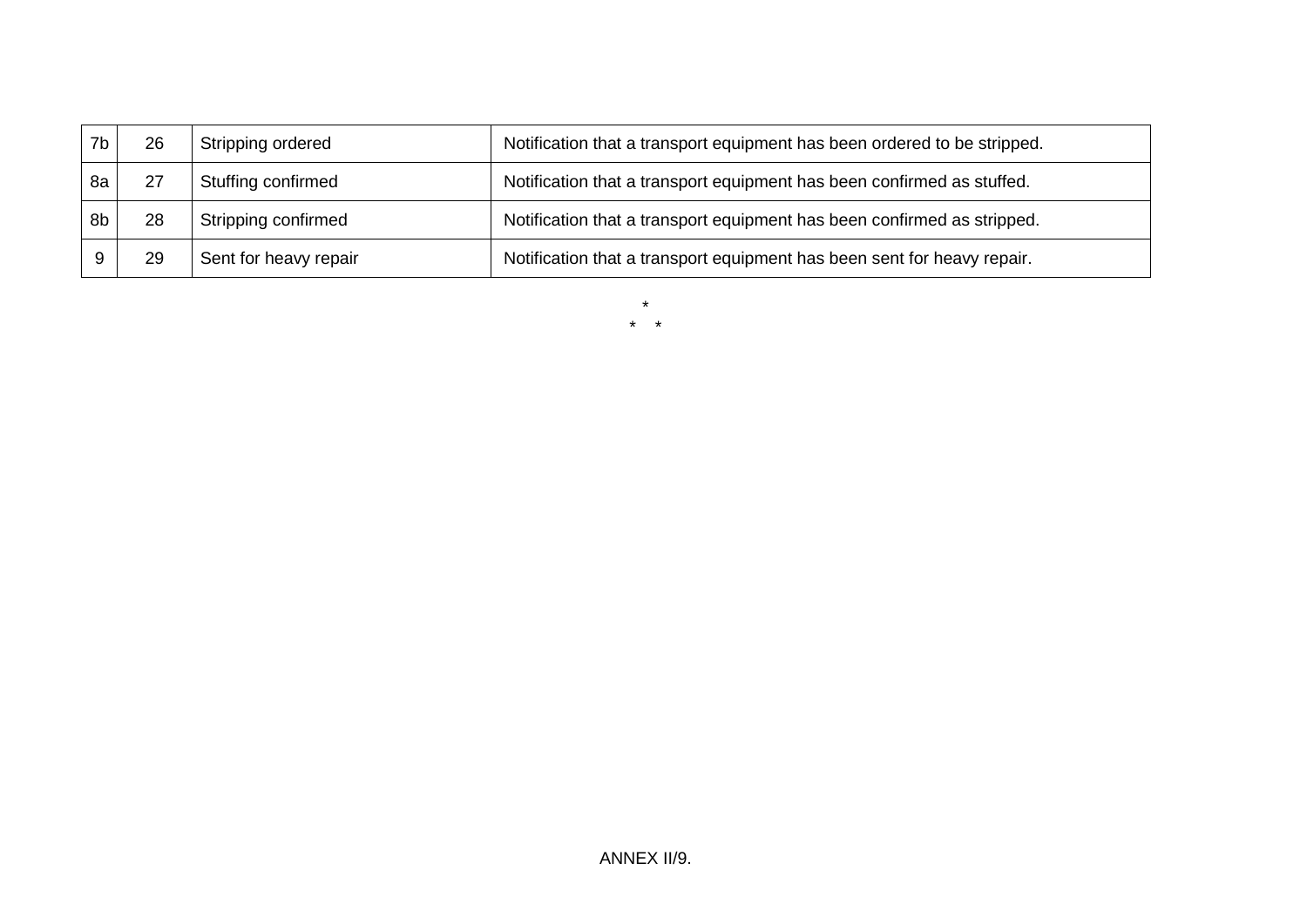# **ANNEX III**

## **Pre-loading Air Cargo Security Data**

| <b>No</b> | <b>WCO ID</b> | <b>Name</b>                                          | <b>Description</b>                                                                                                                                                                                                               |
|-----------|---------------|------------------------------------------------------|----------------------------------------------------------------------------------------------------------------------------------------------------------------------------------------------------------------------------------|
|           | R031          | Consignor, name                                      | Name [and address] of party who makes - or on whose behalf - the export<br>declaration - is made - and who is the owner of the goods or has similar right of<br>disposal over them at the time when the declaration is accepted. |
| 2         | R031          | Consignor, address                                   | Name [and address] of party who makes - or on whose behalf - the export<br>declaration - is made - and who is the owner of the goods or has similar right of<br>disposal over them at the time when the declaration is accepted. |
| 3         | R014          | Consignee, name                                      | Name [and address] of party to which goods are consigned.                                                                                                                                                                        |
| 4         | R014          | Consignee, address                                   | Name [and address] of party to which goods are consigned.                                                                                                                                                                        |
| 5         | 144           | Number of packages                                   | Number of individual items packaged in such a way that they cannot be divided<br>without first undoing the packing.                                                                                                              |
| 6         | 131           | Total gross weight<br>(incl. Measure unit qualifier) | Weight (mass) of goods including packaging but excluding the carrier's equipment<br>for a declaration.                                                                                                                           |
|           | 138           | Brief cargo description                              | Plain language description of the cargo of a means of transport, in general terms<br>only.                                                                                                                                       |

**Note 1: The identification of the data filer must be provided together with the HAWB and/or MAWB number according to the air cargo business model.**

x

x x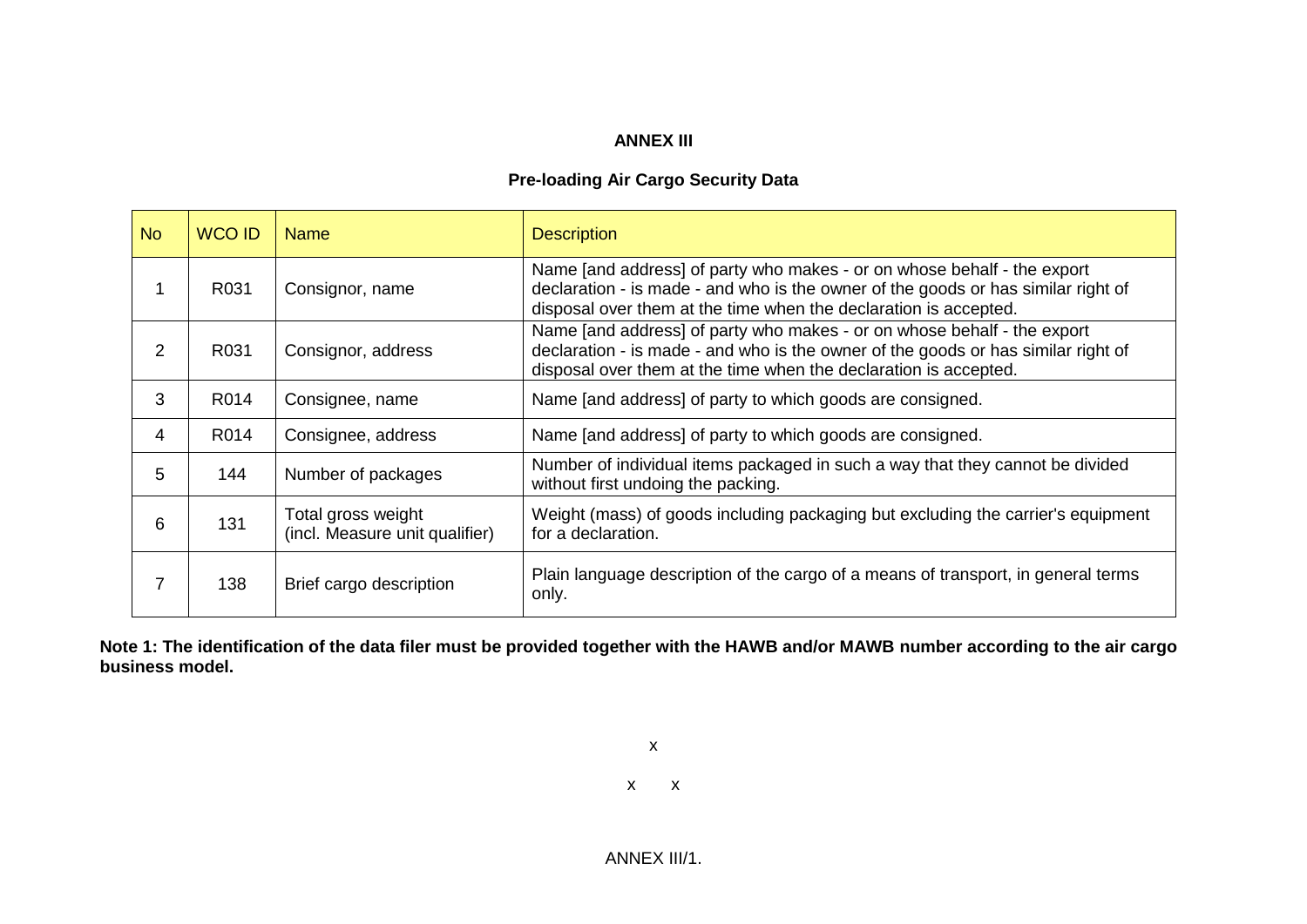#### **ANNEX IV**

#### **AEO Conditions, Requirements and Benefits**

The WCO has designed standards to secure and to facilitate the ever-growing flow of goods in international commerce. These standards are set forth in the SAFE Framework, which was adopted by the WCO Council at its 2005 Sessions. A vast majority of WCO Member administrations have expressed the intention to begin the process of implementing the SAFE Framework provisions. In recognition of the urgency of launching this new programme without undue delay, the Council adopted the basic SAFE Framework document which provides the broad overarching principles concerning security and facilitation of the global supply chain.

The SAFE Framework incorporates the concept of the AEO and provides baseline technical guidance for the implementation of AEO programmes at the global level between WCO Members and the international trade community. It is designed to serve as a starting point for national AEO programme implementation and supports the effective application of the standards that are outlined in Pillar II (Customs-to-Business Partnerships) of the SAFE Framework. This guidance will provide for long-term application of meaningful standards that will apply to both Customs and AEOs at the global level. These core international standards shall form a "baseline" that must be followed by all parties engaged in this effort.

Customs administrations recognize that the international trade supply chain is not a discrete identifiable entity. Rather, it is a series of ad hoc constructs comprised of players representing varied trade industry segments. Some "supply chains" possess a degree of permanence in that the same cast may play recurring roles on a long-term basis on behalf of a regular importer of goods into a given country. In other "supply chains", participants either change frequently or are assembled for the purpose of executing a single import transaction. Regardless of either the regularity or the temporal nature of any particular supply chain, Customs does appreciate that it does not own any portion of the trade supply chain. The global supply chain is "owned" by the multitudes in the private sector who operate as part of any chain. It is for this reason that the support and participation of private sector business interests are fundamental to the success of the SAFE Framework concept.

To achieve the ultimate security and facilitation goals of the SAFE Framework, Customs administrations must adopt a transparent and forthcoming attitude in the area of Customs operations that can be further modernized, adjusted and improved to the benefit of the international trade community. In this sense, Customs should proactively consider ways in which they can, based on their current or projected resources, assist the trade in completing their business in the most effective way possible. The international trade and transport communities have experience and knowledge that can benefit Customs administrations in the management of their facilitation and security responsibilities.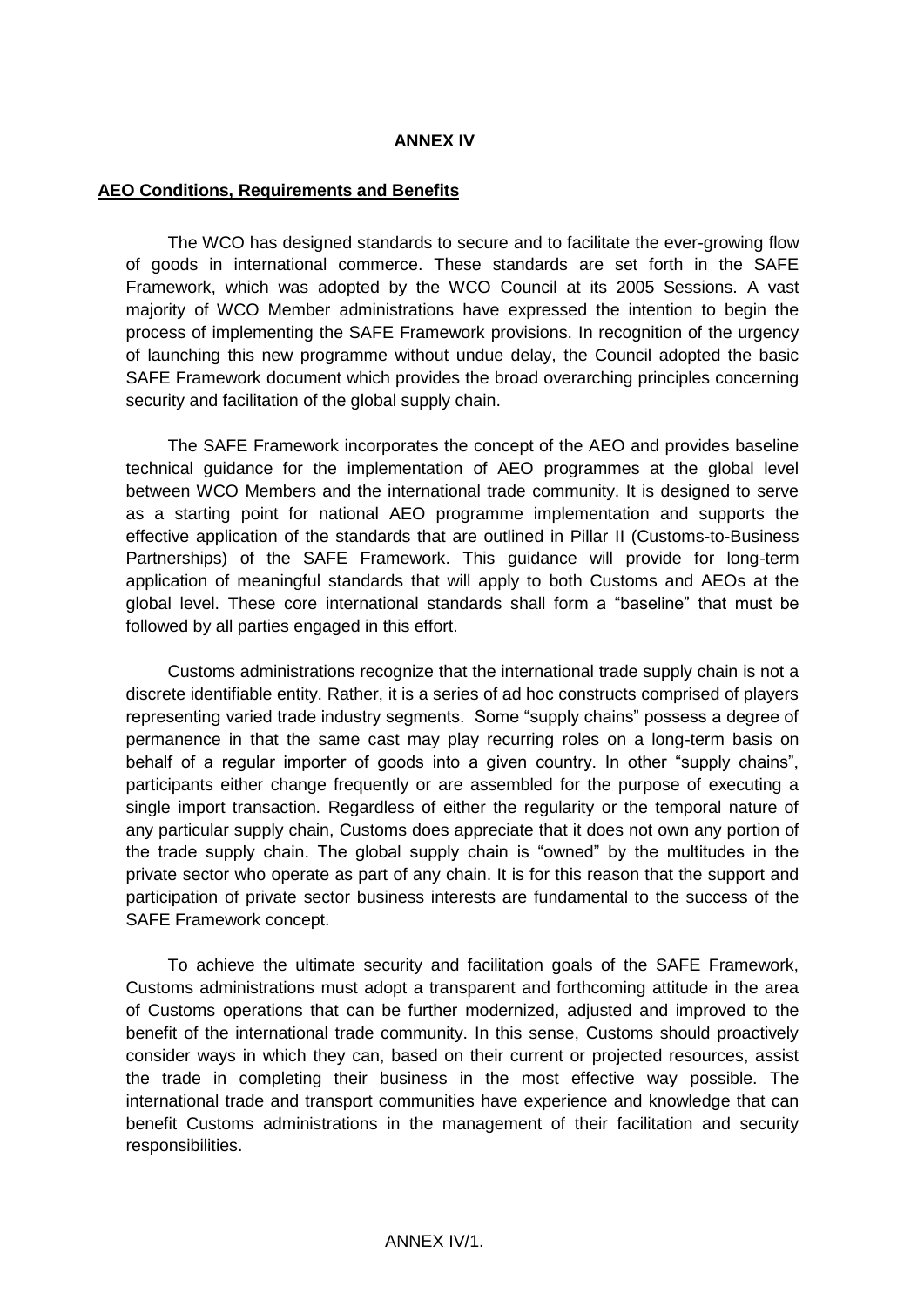The private sector should take advantage of this opportunity to forge new and appropriate alliances with Customs, to assist Customs administrations with their securityrelated mandates.

In order to garner and keep private sector support, it is necessary that there be a clear statement concerning what is entailed in being an AEO. There must be a common understanding of the conditions and requirements of AEO status, which should be specifically enumerated in detail in national AEO programmes. Even more fundamentally, as a first step, there must be a clear presentation of the tangible benefits to be realized by participation in the SAFE Framework programme. An appreciation by the private sector of the benefits which may be provided by WCO Member Customs administrations, as well as the benefits of active participation in efforts to strengthen global supply chain security, is a critical element in the private sector being able to justify the additional costs incurred in the process of enhancing existing security measures. Clear and tangible benefits will help provide a needed incentive to business.

It is clear that WCO Members will face certain challenges in starting up AEO programmes in their national Customs administrations, but one thing is certain - now is the time to raise the global profile of Customs as a major player in securing the economic and physical well-being of the nations they serve by protecting the flow of trade throughout the global supply chain. To the extent that WCO Members can develop flexible approaches to AEO programme development, they will be better able to manage growth and necessary amendments to nationally developed AEO programmes. This document should serve as the baseline platform to accomplish this.

Finally, it should be acknowledged that a global system of mutual recognition of AEOs will require some time to accomplish and, in this respect, it has been suggested by WCO Members and the Secretariat that the SAFE Framework be implemented in a progressively "phased approach", so too should be the expectations for the future application of mutual recognition of Customs' systems of control for AEO programmes. Customs and business partners stand to gain additional effectiveness in both the security and facilitation of the international supply chain, provided they capture the momentum of the SAFE Framework and take affirmative action to implement its provisions as soon as practicable.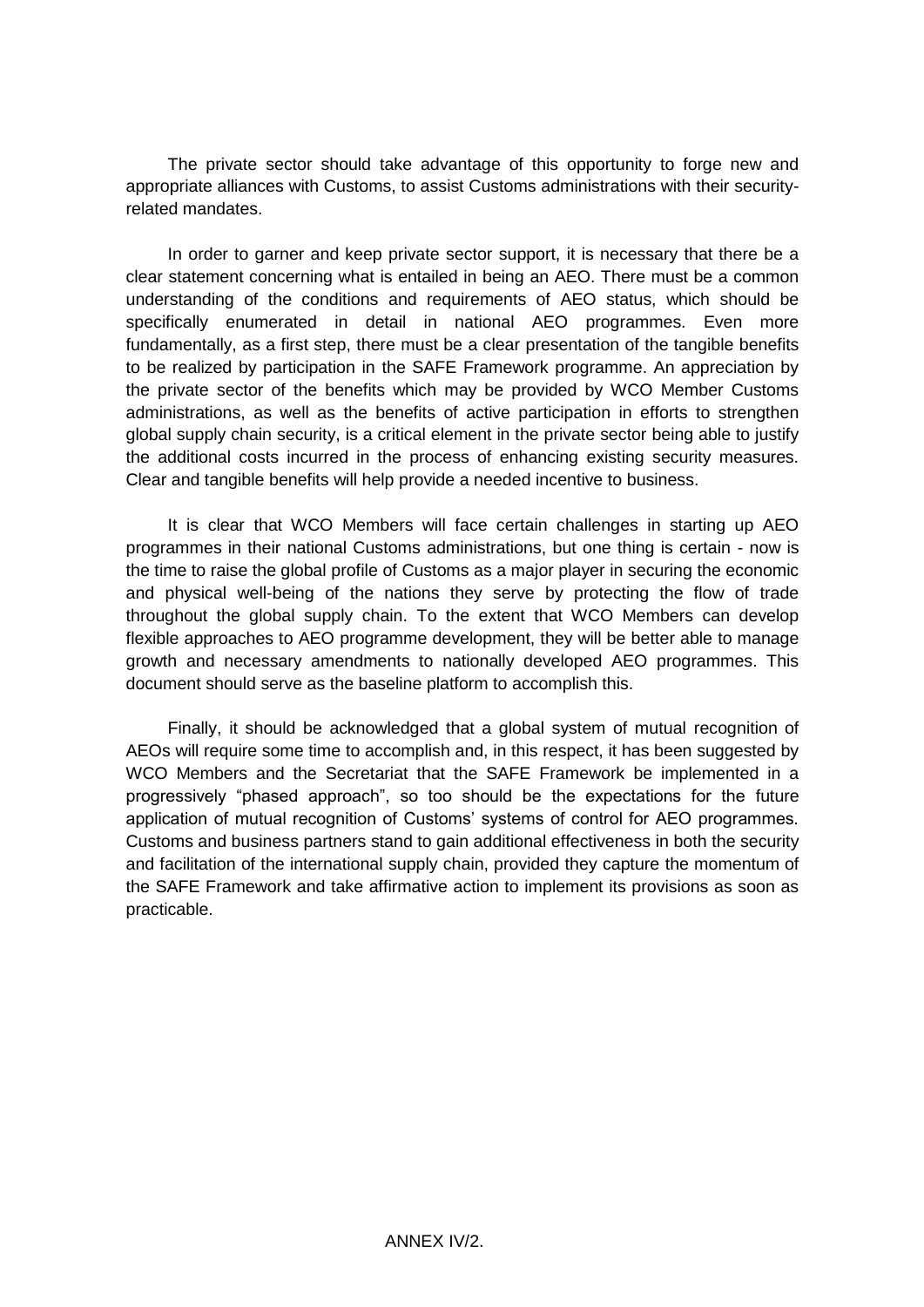## **Definitions**

**Third party validator:** any manner of outside (non-Customs) entity that is employed to assist a Customs administration in the accomplishment of security risk assessment reviews and related validation procedures. The authority of a Customs administration to grant AEO status and applicable benefit levels shall not be delegated to a third party validator.

**Validation:** procedure whereby the applicant, their areas of responsibility in the supply chain in accordance with their business models and all relevant processes employed by them to reach the AEO status, are subject to full and transparent review by a Customs administration and/or a Customs-designated third party validator, which may have been specifically deployed by Customs to assist in the actual validation efforts.

**Authorization:** recognition of AEO status in an AEO programme, based on a structured methodology that includes such processes as review of an applicant's submitted documentation, physical worksite assets and security processes, in order to determine compliance with the core international standards of the SAFE Framework.

**Phased approach:** step-by-step implementation of the SAFE Framework by an administration in accordance with its capacity and with the objective to achieve mutual recognition of AEO status.

#### **Conditions and Requirements for Customs and the Authorized Economic Operator**

The SAFE Framework recognizes the complexity of international supply chains and endorses the application and implementation of security measures based upon risk analysis. Therefore, the SAFE Framework allows for flexibility and the customization of security plans based on an AEO's business model. Certain Customs-identified best security standards and best practices are discussed below. These are the standards, practices and procedures which members of the trade business community aspiring to AEO status are expected to adopt into routine usage, based on risk assessment and AEO business models. Also presented are the expectations for Customs administrations and business. Both are grouped under titled sub-categories.

Customs administrations should not burden the international trade community with different sets of requirements to secure and facilitate international commerce. There should be one set of international Customs standards developed by the WCO that do not duplicate or contradict other recognized intergovernmental security requirements.

Verifiable compliance with security requirements and standards set by other intergovernmental organizations, such as International Maritime Organization (IMO), UN Economic Commission for Europe (UNECE), and International Civil Aviation Organization (ICAO), may constitute partial or complete compliance with applicable Customs-identified best security standards and best practices set forth below, to the extent the requirements are identical or comparable.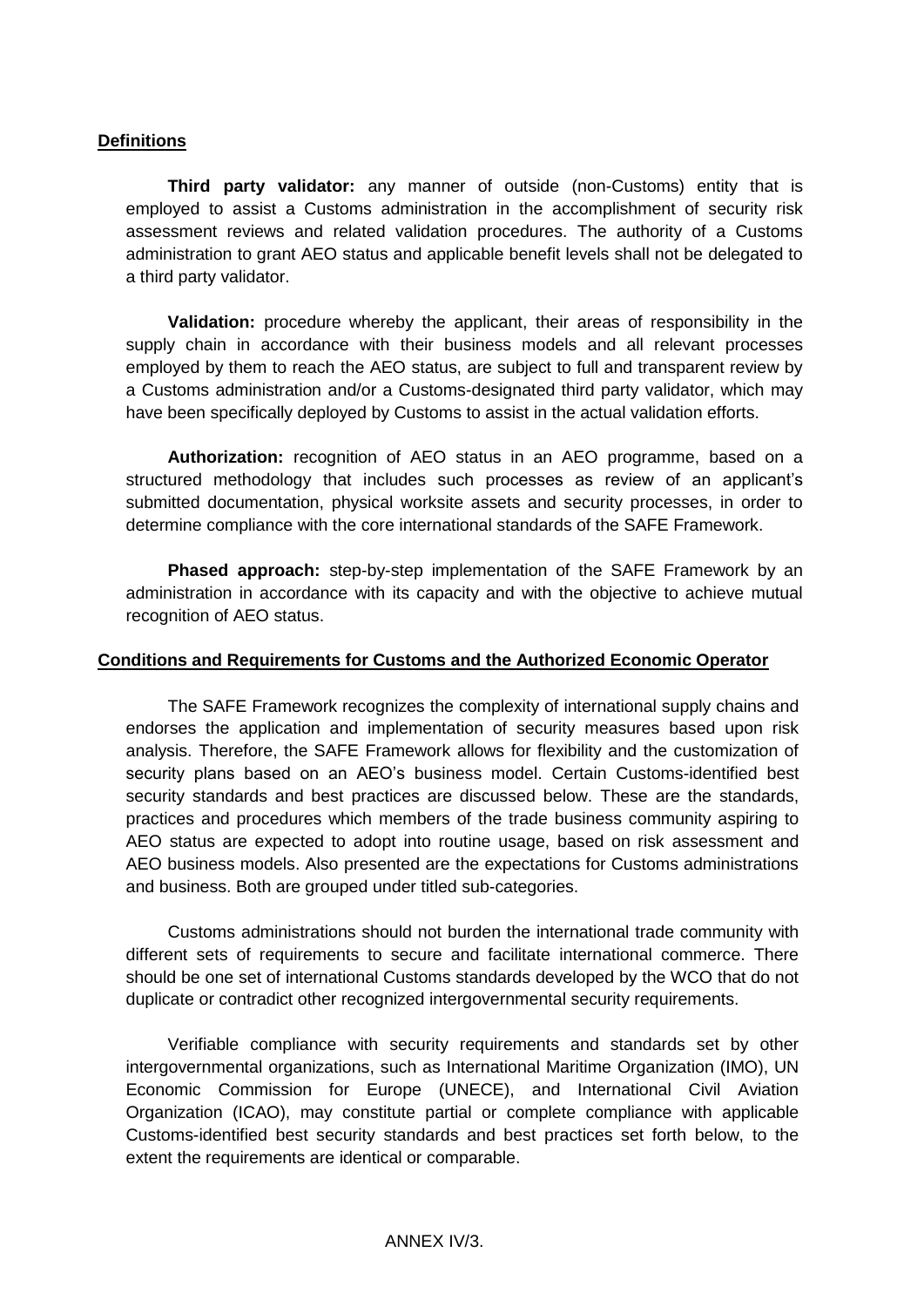# **A**. **Demonstrated Compliance with Customs Requirements**

Customs shall take into account the demonstrated compliance history of a prospective AEO when considering the request for AEO status.

## **This element requires that:**

## **The AEO:**

- a. not have committed, over a period determined by the national AEO programme, an infringement/offence as defined in national legislation, which would preclude designation as an AEO:
- b. if established for less than the period mentioned in "a", be judged on the basis of available records and information during the application process;
- c. or its designee have a demonstrated record of compliance within the same time period, mentioned in "a".

## **B. Satisfactory System for Management of Commercial Records**

The AEO shall maintain timely, accurate, complete and verifiable records relating to import and export. Maintenance of verifiable commercial records is an essential element in the security of the international trade supply chain.

## **This element requires that:**

- a. maintain records systems including an accounting system which permit Customs to conduct any required audit of cargo movements relating both to import and export;
- b. give Customs full access to necessary records, subject to the requirements of national legislation;
- c. have internal records access and control systems which are satisfactory to the approving Customs administration;
- d. appropriately maintain and make available to Customs any authorizations, powers of attorney and licences relevant to the importation or exportation of merchandise;
- e. within any limitations provided in national legislation, properly archive records for later production to Customs;
- f. employ adequate information technology security measures which will protect against access by unauthorized persons.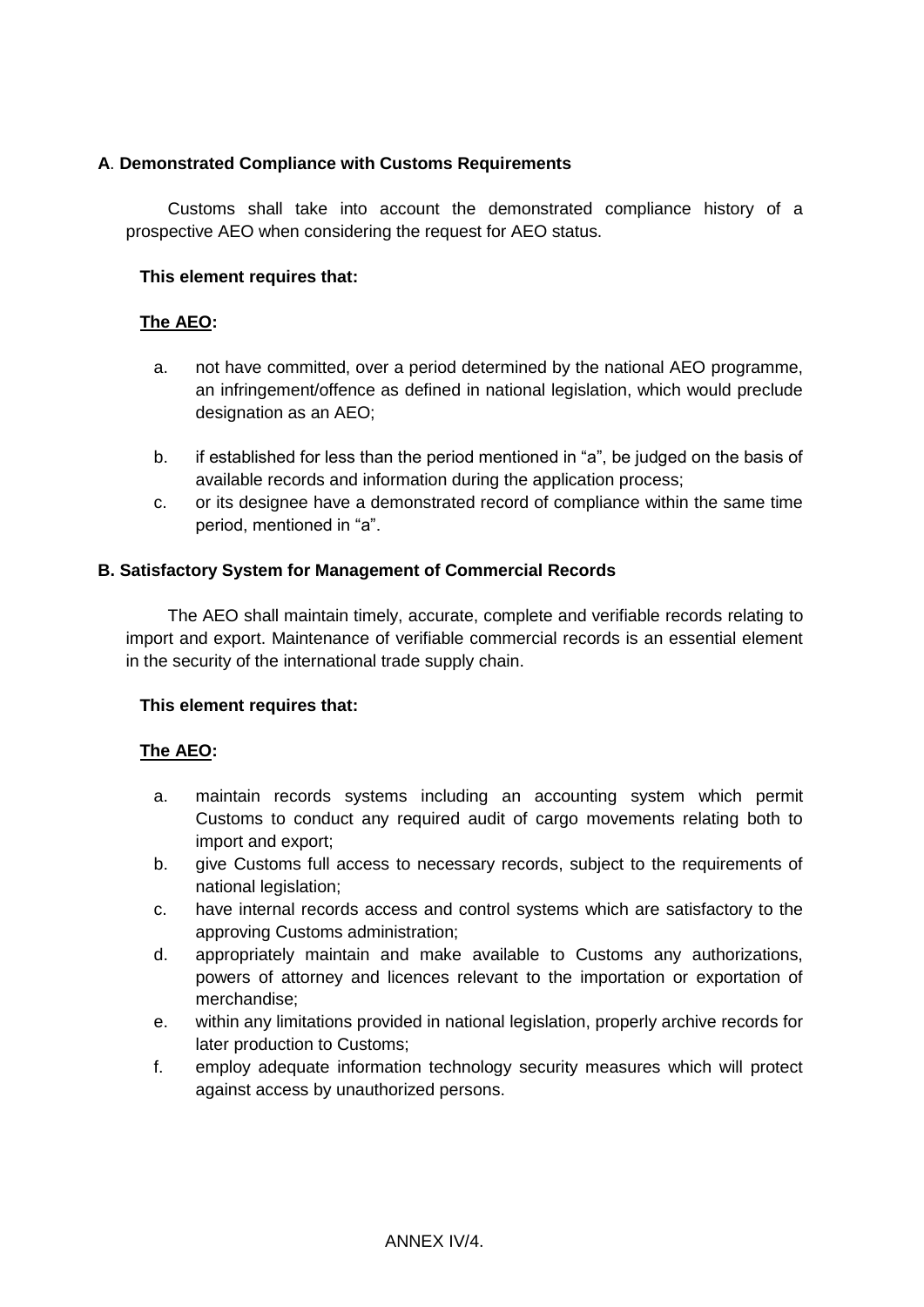## **C. Financial Viability**

Financial viability of the AEO is an important indicator of an ability to maintain and improve upon measures to secure the supply chain.

## **This element requires that:**

# **The AEO:**

a. is required to be in good financial standing which is sufficient to fulfill its commitments considering the specific characteristics of its business model and activity. Financial indicators, both absolute and relative, can be utilized to establish ratio measurements which can help to identify the financial standing of the operator. This process falls within the vetting and validation procedures of Members' AEO programmes and should be considered in the totality of the situation for each operator.

## **D. Consultation, Co-operation and Communication**

Customs, other competent authorities and the AEO, at all levels, international, national and local, should consult regularly on matters of mutual interest, including supply chain security and facilitation measures, in a manner which will not jeopardize enforcement activities. The results of this consultation should contribute to Customs development and maintenance of its risk management strategy.

## **This element requires that:**

- a. provide clearly identified and readily accessible local points of contact or a corporate contact that can arrange immediate access to a local contact for all matters identified as being of compliance and enforcement interest to Customs (cargo bookings, cargo tracking, employee information, etc.);
- b. individually or, as appropriate, via an industry association, engage in an open and continuing mutual exchange of information with Customs, exclusive of information that cannot be released due to law enforcement sensitivities, legal basis or other precedent;
- c. through particular mechanisms set forth in the national AEO programme, notify an appropriate Customs official of any unusual or suspicious cargo documentation or abnormal requests for information on shipments;
- d. through particular mechanisms set forth in the national AEO programme, provide timely notification to Customs and any other relevant authorities when employees discover illegal, suspicious or unaccounted for cargo. Such cargo should be secured, as appropriate.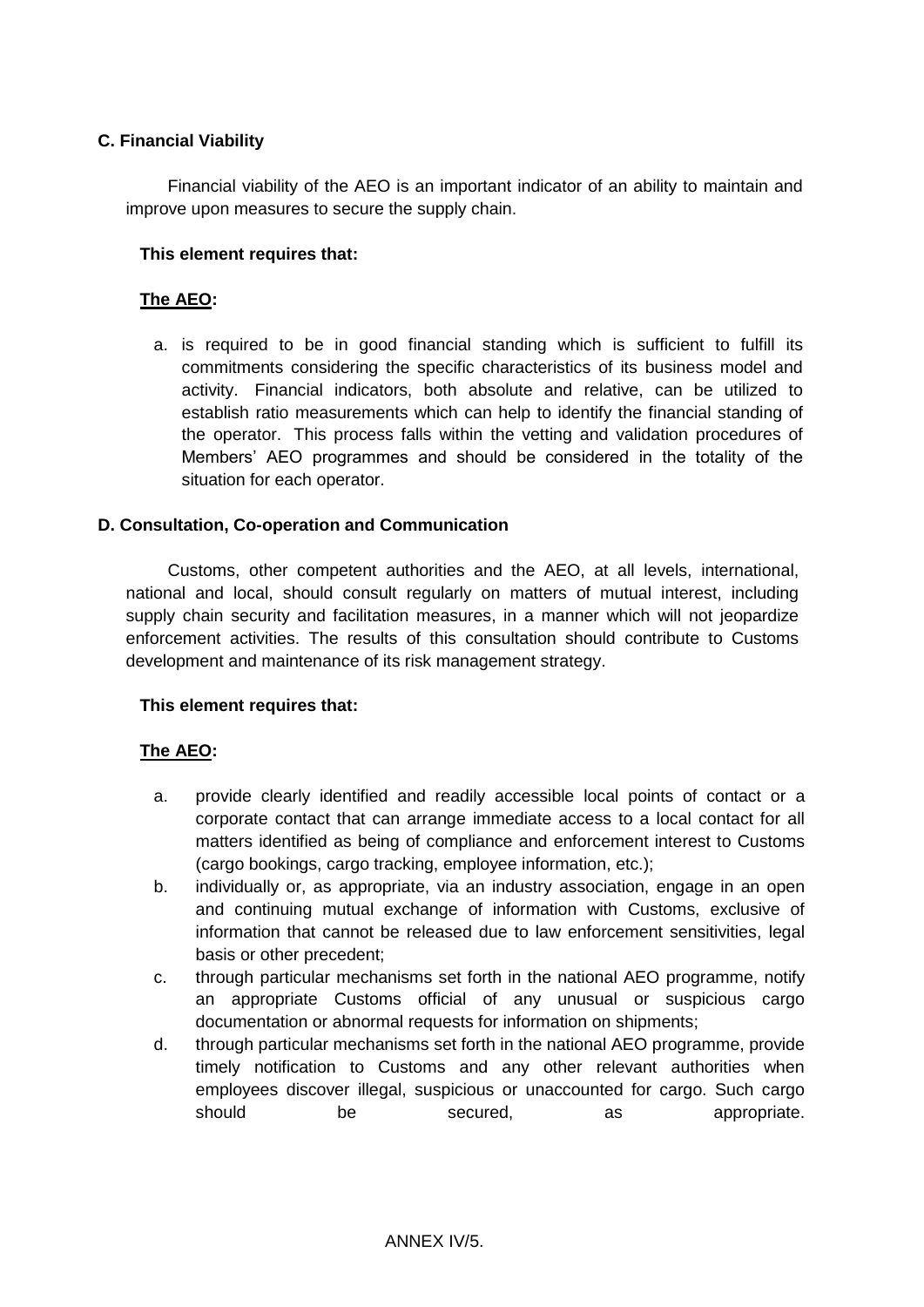# **Customs:**

- a. establish, in consultation with an AEO or its agents, procedures to be followed in the event of queries or suspected Customs offences;
- b. when appropriate and practical, engage in regular consultation at both the national and local level with all parties involved in the international supply chain to discuss matters of mutual interest, including Customs regulations, procedures and requirements for premises and cargo security;
- c. upon request of the AEO, provide specific feedback on the performance of the AEO in addressing security issues related to the international supply chain;
- d. provide the AEO or its agents with telephone numbers where appropriate Customs officials can be contacted.

## **E. Education, Training and Awareness**

Customs and AEOs shall develop mechanisms for the education and training of personnel regarding security policies, recognition of deviations from those policies and understanding what actions must be taken in response to security lapses.

## **This element requires that: The AEO:**

- a. make every reasonable effort, as logically based on its business model, to educate its personnel, and where appropriate its trading partners, with regard to the risks associated with movements of goods in the international trade supply chain;
- b. provide educational material, expert guidance and appropriate training on the identification of potentially suspect cargo to all relevant personnel involved in the supply chain, such as, security personnel, cargo-handling and cargodocumentation personnel, as well as employees in the shipping and receiving areas to the extent they are within the AEO's control;
- c. keep adequate records of educational methods, guidance provided and training efforts undertaken to document the delivery of such programmes;
- d. make employees aware of the procedures the AEO has in place to identify and report suspicious incidents;
- e. conduct specific training to assist employees in maintaining cargo integrity, recognizing potential internal threats to security and protecting access controls;
- f. upon request and if practicable, make Customs familiar with relevant internal information and security systems and processes, and assist Customs in appropriate training in search methods for those premises, conveyances and business operations the AEO controls.

## **Customs:**

a. undertake efforts to educate affected Customs personnel with regard to the risks associated with movements of goods in the international trade supply chain, in co-operation with AEOs;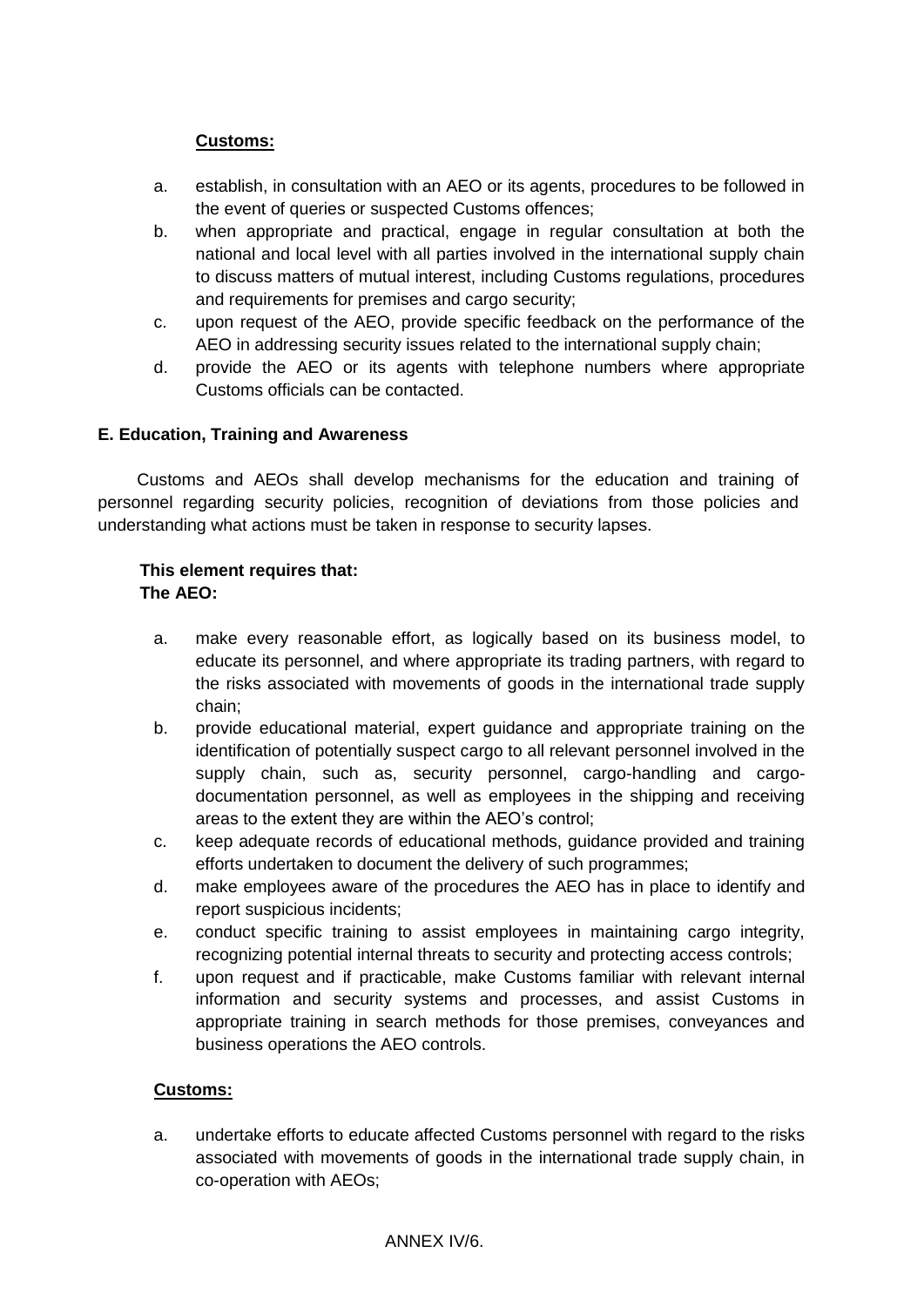- b. make educational material and expert guidance on the identification of potentially suspect cargo available to all relevant Customs security personnel;
- c. notify the AEO's designated contact person of the procedures the Customs administration has in place to identify and respond to suspicious incidents;
- d. conduct specific training to assist personnel in maintaining cargo integrity, recognizing potential threats to security and protecting access controls;
- e. upon request and if practicable, make an AEO familiar with relevant Customs information and processes, in order to assist in appropriate training and research;
- f. upon request and if practicable, assist the initiatives of the AEO in development and implementation of voluntary company guidelines, security standards, best practices, training, authorization schemes and materials, etc., calculated to raise security awareness and assist in taking measures to minimize security risks;
- g. upon request and if practicable, make educational material and expert guidance on the identification of potentially suspect cargo available to all relevant personnel in an AEO, including for example persons associated with security, cargo handling and cargo documentation. Such guidance should include awareness of risks such as are documented in the WCO Risk Management Compendium;
- h. assist, upon request and if practicable, the AEO in recognizing potential threats to security from a Customs perspective.

## **F. Information Exchange, Access and Confidentiality**

Customs and AEOs, as part of an overall comprehensive strategy to secure sensitive information, shall develop or enhance the means by which entrusted information is protected against misuse and unauthorized alteration.

## **This element requires that:**

## **The AEO and Customs:**

- a. ensure the confidentiality of commercial and security sensitive information and that information provided be used solely for the purposes for which it was provided;
- b. actively pursue the full and timely implementation of electronic data exchange capability amongst all relevant parties of information used to release merchandise/cargo subject to appropriate data privacy laws. Continued reliance upon documents and hand signatures shall be discouraged;
- c. employ the use of international standards developed regarding electronic data structure, timing for submission and message content. Data elements required for security reasons should be compatible with the AEO's then-existing business practices and limitations and should not require more than the security-related data elements set forth in the SAFE Framework;
- d. work co-operatively toward realizing the commitment of the AEO for the submission and use of advance electronic information for risk assessment purposes.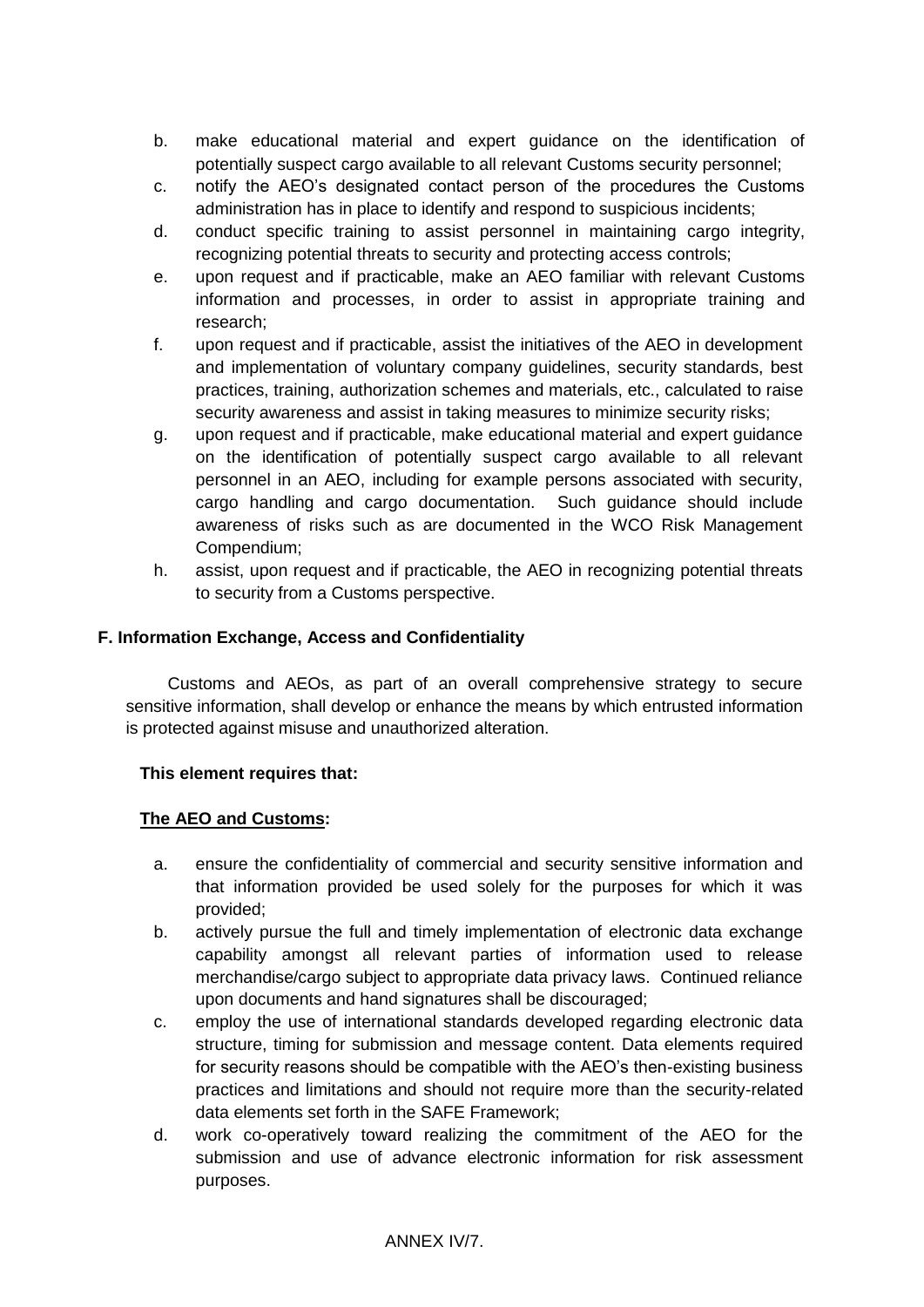# **The AEO:**

- a. in the case of AEO importers, have appropriate procedures in place to ensure that all information used in the clearing of merchandise/cargo is legible, complete and accurate and protected against the exchange, loss or introduction of erroneous information. Similarly, that AEO carriers have procedures in place to ensure the information in the carrier's cargo manifest accurately reflects the information provided to the carrier by the shipper or its agent, and is filed with Customs in a timely manner;
- b. have a documented information security policy and procedures and/or securityrelated controls, such as firewalls, passwords, etc., in place to protect the AEO's electronic systems from unauthorized access;
- c. have procedures and back-up capabilities in place to protect against the loss of information.

## **Customs:**

- a. familiarize the appropriate AEO staff with relevant requirements of Customs electronic communication systems, and establish specific reporting systems for last-minute consignments and amendments;
- b. as far as possible, promote the adoption by governments of a single window system and procedures which allow for the single transmission to a sole designated point by international supply chain participants, including AEOs, of all relevant transport and cargo data. This transmission to a single designated governmental authority for all official control and release purposes implies a single notification of release;
- c. consider not requiring an AEO to provide paper documents and hand signatures in addition to or in lieu of an electronic transmission. Customs authorities unable to accept data electronically might, for example, accept digital documents, i.e. documents created in a standard format from electronic data, for example, UNeDOCS<sup>1</sup>, submitted by AEOs in lieu of "original" paper documents;
- d. at all times maintain control and jurisdiction over all electronic data provided by AEOs to Customs and establish an effective record retention policy and procedure to ensure the proper destruction of all copies of such data as appropriate, as well as having procedures and back-up capabilities in place to protect against the loss of or unauthorized access to information.

## **G. Cargo Security**

Customs and AEOs shall establish and/or bolster measures to ensure that the integrity of cargo is maintained and that access controls are at the highest appropriate level, as well as establishing routine procedures that contribute to the security of cargo.

<sup>1</sup> UN electronic Trade Documents aim to become the world electronic trade document standard under UN auspices.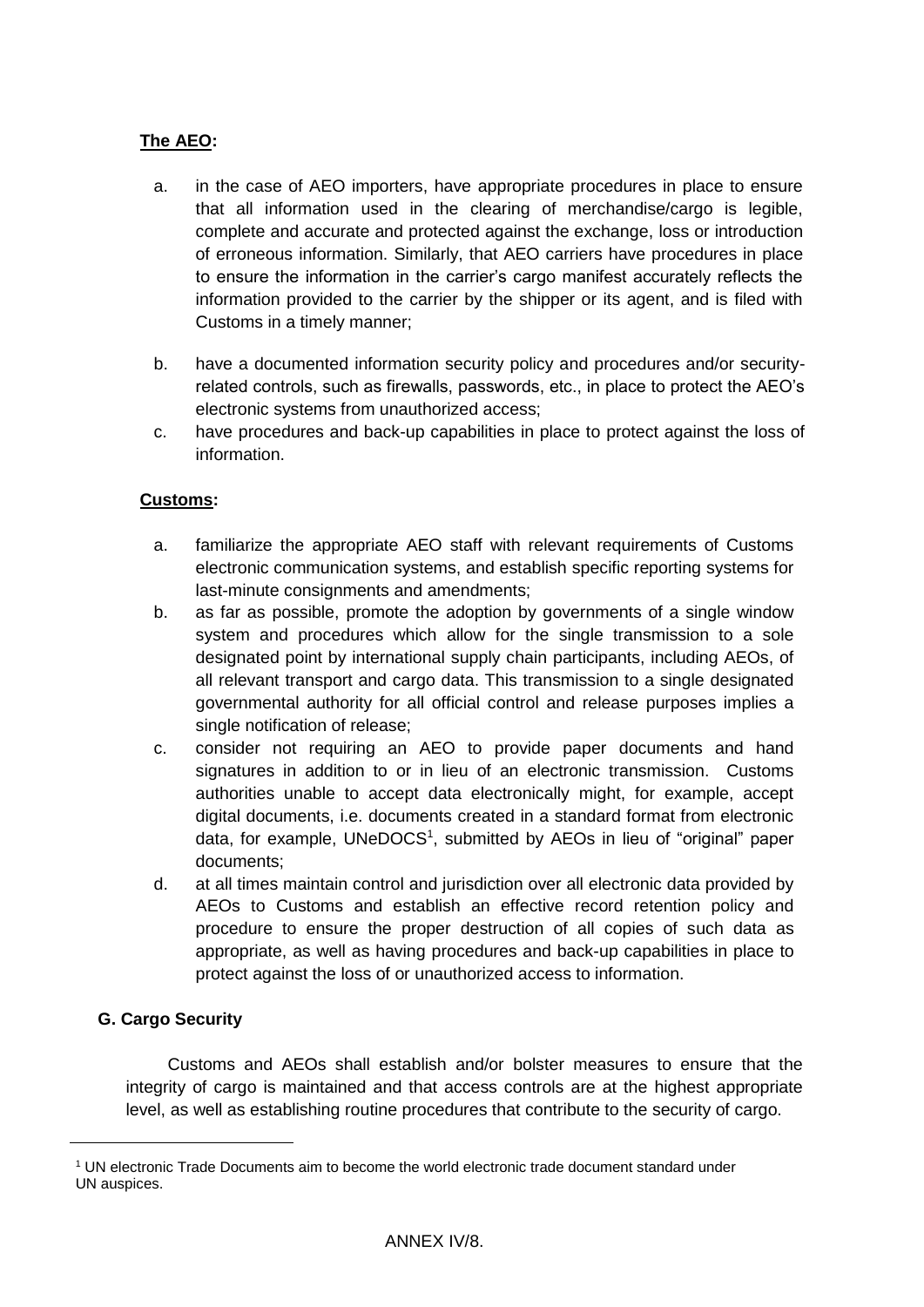# **This element requires that:**

- a. develop and maintain a security policy manual or other tangible guidance by making relevant reference to the security-related guidelines issued by the WCO which contains detailed guidelines on procedures to be followed to preserve the integrity of cargo while in its custody;
- b. ensure that it and/or its business partners in the supply chain with sealing responsibilities have written procedures in place to properly seal and maintain the integrity of the shipment or transport conveyance while in its custody;
- c. ensure that it and/or its business partners employ the use of seals that meet or exceed the then-existing ISO Standard;
- d. ensure that written procedures are developed and utilized that stipulate how seals are to be controlled and affixed to cargo and transport conveyances , to include procedures for recognizing and reporting compromised seals, cargo and/or transport conveyances to the Customs administration or the appropriate foreign authority;
- e. for integrity purposes, ensure that only designated personnel distribute seals and safeguard their appropriate and legitimate use;
- f. have procedures for inspecting the structure of the transport conveyance including the reliability of the access controls. When appropriate to the type of conveyance a seven-point inspection process is recommended:
	- Front wall
	- Left side
	- Right side
	- Floor
	- Ceiling/roof
	- Inside/outside doors
	- Outside/undercarriage ;
- g. regularly examine, through particular mechanisms set forth in the national AEO programme, its security and control procedures to ensure that it is difficult for unauthorized persons to gain access to cargo or for authorized persons to manipulate, move or handle it improperly;
- h. store cargo and transport conveyances in its custody in secure areas and have procedures in place for reporting detected unauthorized entry to cargo and transport conveyance storage areas to appropriate law enforcement officials;
- i. verify the identity of the carrier collecting or delivering cargo and transport conveyances where existing business processes permit and, in the case of there being no such authority, take action to promptly achieve such mandate;
- j. where feasible, compare the cargo with its description on the documents or electronic information to be submitted to Customs for consistency;
- k. establish procedures to manage and control cargo within the cargo storage facility;
- l. establish procedures to positively control all cargo being removed from the storage facility;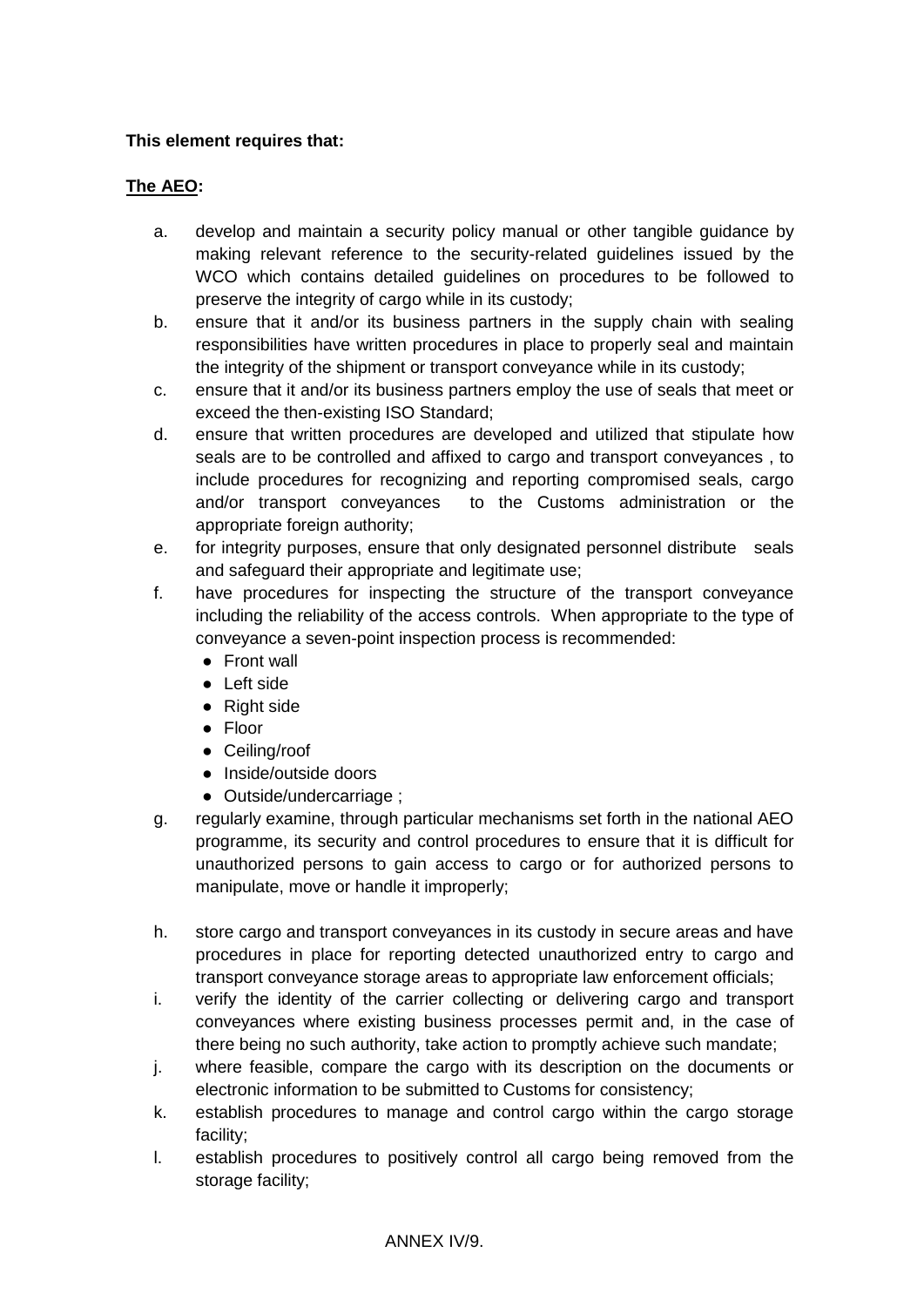m. establish procedures to manage, secure and control all cargo in its custody during transport and while loading into or unloading from a transport conveyance.

## **Customs:**

a. where Customs deems it appropriate and legal, and as may be further outlined in a national AEO programme, in recognition of the fact that it may be necessary to examine cargo covertly, invite a representative of the AEO controlling the cargo to be present in the event that cargo is physically inspected or removed for inspection. In the event the AEO is unable to be present for whatever reason, the AEO with responsibility for the security of the cargo should be notified of such an inspection as soon as possible after the event in case of subsequent liability claims.

## **H. Conveyance Security**

Customs and AEOs shall jointly work toward the establishment of effective control regimes, where not already provided for by other national or international regulatory mandate, to ensure that transport conveyances are capable of being effectively secured and maintained.

#### **This element requires that:**

- a. ensure, to the extent and scope of its authority and responsibility, that all transport conveyances used for the transportation of cargo within its supply chain are capable of being effectively secured;
- b. secure transport conveyances within its supply chain, to the extent and scope of its ability and responsibility, when left unattended, and check for security breaches upon return;
- c. ensure, to the extent and scope of its authority and responsibility, that all operators of conveyances used for the transportation of cargo are trained to maintain the security of the transport conveyance and the cargo at all times while in its custody;
- d. require operators, as specifically detailed in national AEO programmes, to report any actual or suspicious incident to designated security department staff of both the AEO and Customs for further investigation, as well as to maintain records of these reports, which should be available to Customs, as legal and necessary;
- e. consider potential places of concealment of illegal goods on transport conveyances, ensure that these places are regularly inspected, and secure all internal and external compartments and panels, as appropriate. Records are to be made and maintained following such inspections, indicating the areas inspected;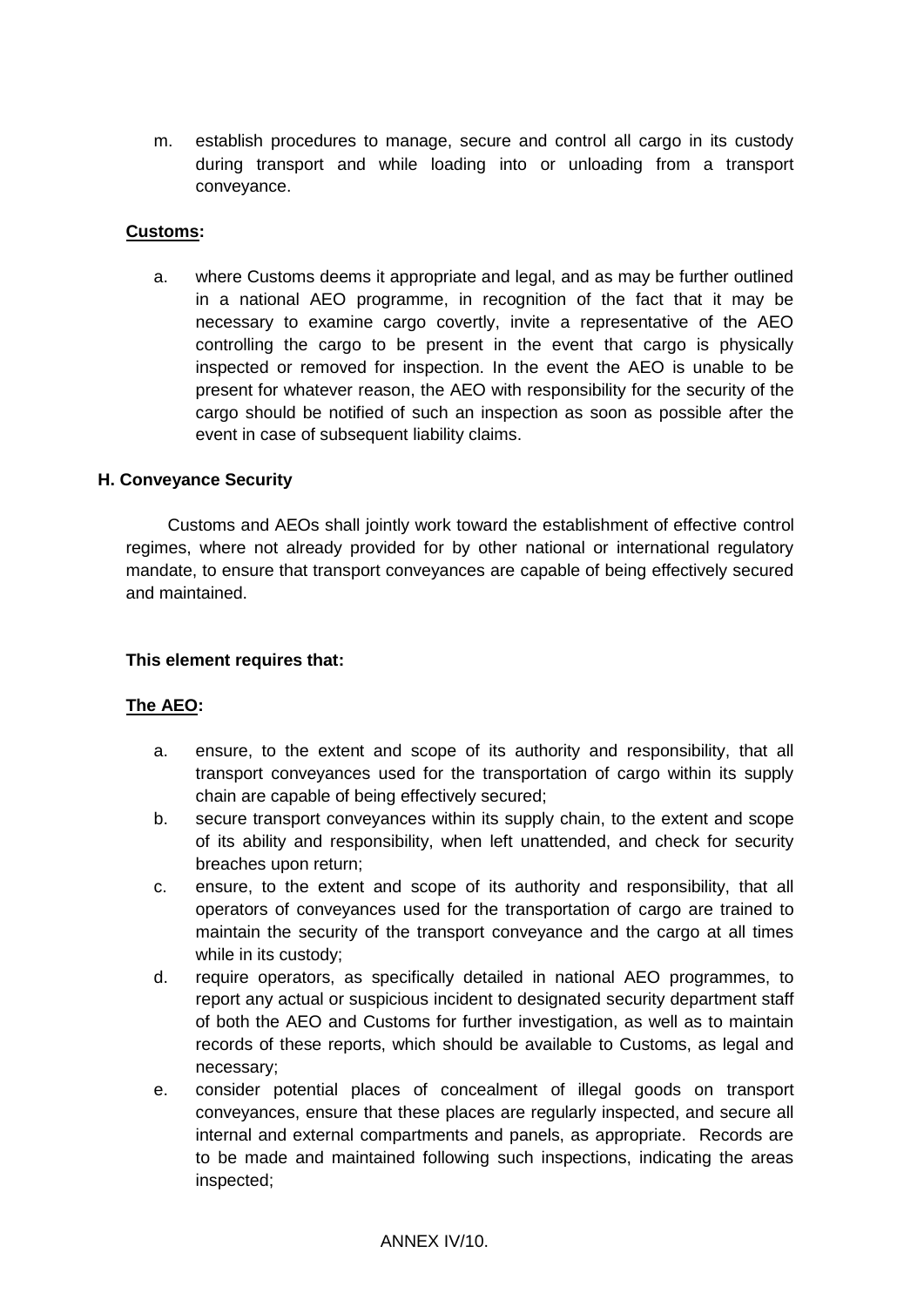f. notify Customs, or other relevant body, of any unusual, suspicious or actual breach of transport conveyance security.

# **Customs:**

- a. advise operators of transport conveyances of potential places of concealment of illegal goods in transport conveyances, where appropriate and legal, as based on their Customs perspective and expertise;
- b. investigate notification of any unusual, suspicious or actual breach of transport conveyance security.

## **I. Premises Security**

Customs, after taking into account the views of AEOs and their necessary compliance with mandatory international standards, shall establish the requirements for the implementation of meaningful Customs-specific security enhancement protocols that secure buildings, as well as ensure the monitoring and controlling of exterior and interior perimeters.

## **This element requires that:**

- a. in accordance with its business model and risk analysis, implement security measures and procedures to secure buildings, as well as monitor and control exterior and interior perimeters and prohibit unauthorized access to facilities, transport conveyances, loading docks and cargo areas that may reasonably affect the security of its areas of responsibility in the supply chain. If access control is not possible, increased precautions in other security aspects may be needed. Premises security should include the following, as appropriate and based on risk:
	- Buildings must be constructed of materials that resist unlawful entry.
	- The integrity of structures must be maintained by periodic inspection and repair.
	- All external and internal windows, gates and fences must be secured with locking devices or alternative access monitoring or control measures.
	- Management or security personnel must control the issuance of all locks and keys.
	- Adequate lighting must be provided inside and outside the facility including the following areas: entrances and exits, cargo handling and storage areas, fence lines and parking areas.
	- Gates through which vehicles and/or personnel enter or exit must be manned, monitored or otherwise controlled. The AEO should assure that vehicles requiring access to restricted facilities are parked in approved and controlled areas, and that their license plate numbers are furnished to Customs upon request.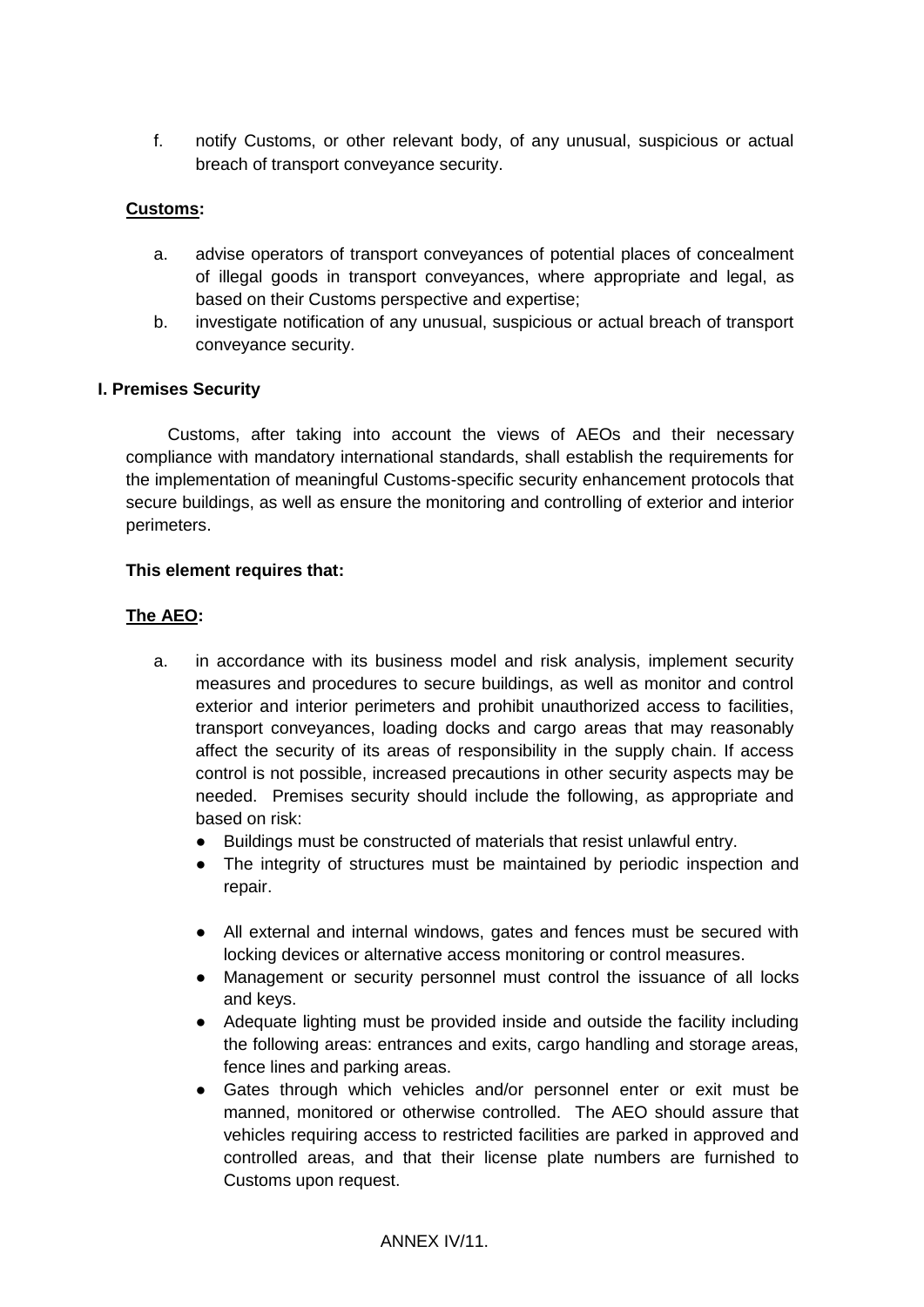- Only properly identified and authorized persons, vehicles and goods are permitted to access the facilities.
- Appropriate peripheral and perimeter barriers.
- Access to document or cargo storage areas is restricted and there are procedures to challenge unauthorized or unidentified persons.
- There should be appropriate security systems, such as, theft alarm and/or access control systems.
- Restricted areas should be clearly identified.
- b. as required or upon request, provide Customs with access to security monitoring systems that are utilized for premises security.

# **Customs:**

- a. aside from any legal right to access certain locations and related information, seek partnership arrangements with AEOs that provide for access to security monitoring systems and not be denied access to information necessary for a Customs administration to carry out enforcement activities;
- b. permit AEOs to implement alternative means of compliance to satisfy specific security requirements not practical or compatible with a particular AEO's business model to the extent the alternative means provide the same or equivalent security benefits.

## **J. Personnel Security**

Customs and AEOs shall, based on their authorities and competencies, screen the background of prospective employees to the extent legally possible. In addition, they shall prohibit unauthorized access to facilities, transport conveyances, loading docks and cargo areas that may reasonably affect the security of those areas in the supply chain under their responsibility.

# **This element requires that:**

- a. take all reasonable precautions when recruiting new staff to verify that they are not previously convicted of security-related, Customs or other criminal offences, to the extent permitted by national legislation;
- b. conduct periodic or for cause background checks on employees working in security sensitive positions;
- c. have employee identification procedures, and require that all employees carry proper company issued identification that uniquely identifies the individual employee and organization;
- d. have procedures in place to identify, record and deal with unauthorized or unidentified persons, such as photo identification and sign-in registers for visitors and vendors at all points of entry;
- e. have procedures in place to expeditiously remove identification, premises and information systems access for employees whose employment has been terminated.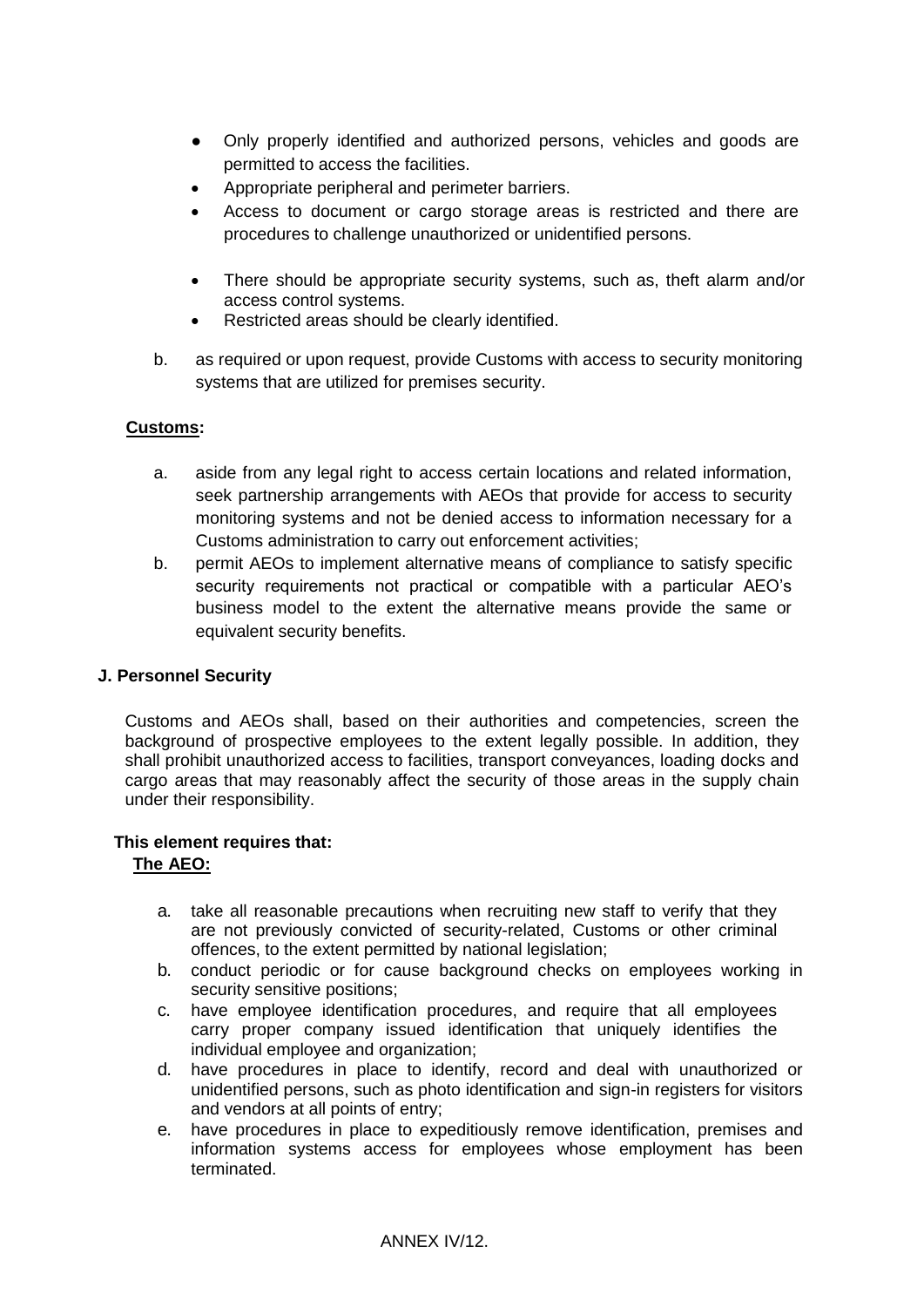# **Customs:**

- a. have identification procedures, and require that all officers carry proper identification that uniquely identifies the individual officer and the organization he/she represents;
- b. as necessary, ensure that persons operating access controls are able to independently verify the identification produced by a Customs officer;
- c. have procedures in place to expeditiously remove identification, premises and information systems access for employees/officers whose employment has been terminated;
- d. subject to national legislation, seek agreements with AEOs that provide for access to information about specified personnel, including sub-contractors, working at AEO facilities for prolonged periods.

## **K. Trading Partner Security**

Customs shall establish AEO requirements and mechanisms whereby the security of the global supply chain can be bolstered through the commitment of trading partners to voluntarily increase their security measures.

#### **This element requires that:**

## **The AEO:**

- a. if necessary, when entering into negotiated contractual arrangements with a trading partner, encourage the other contracting party to assess and enhance its supply chain security and, to the extent practical for its business model, include such language in those contractual arrangements. In addition, the AEO is to retain documentation in support of this aspect to demonstrate its efforts to ensure that its trading partners are meeting these requirements and make this information available to Customs upon request;
- b. review relevant commercial information relating to the other contracting party before entering into contractual relations.

#### **L. Crisis Management and Incident Recovery**

In order to minimize the impact of a disaster or terrorist incident, crisis management and recovery procedures should include advance planning and establishment of processes to operate in such extraordinary circumstances.

#### **This element requires that:**

## **The AEO and Customs:**

a. develop and document, in conjunction with the appropriate authorities, where advisable or necessary, contingency plans for emergency security situations and for disaster or terrorist incident recovery;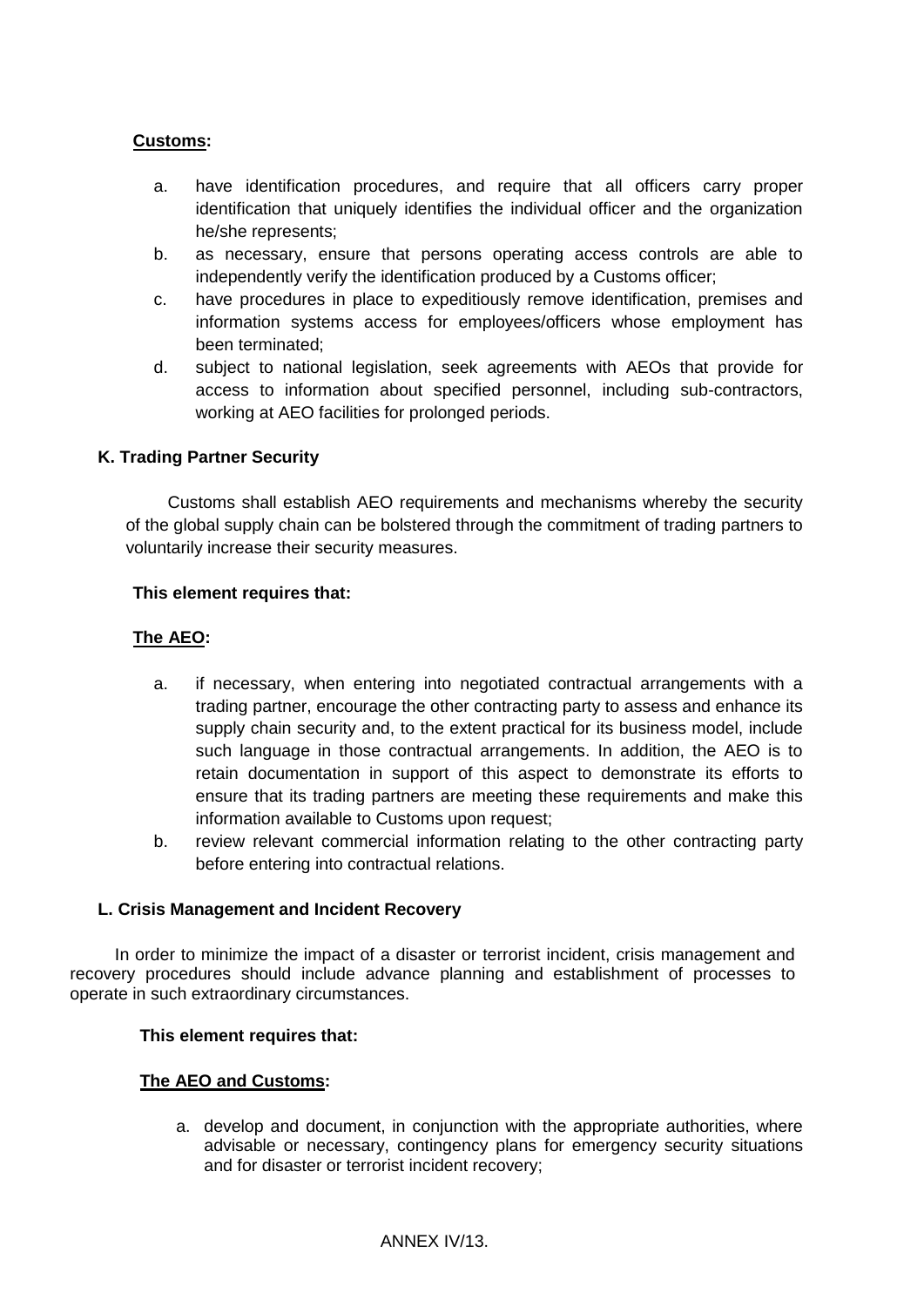b. include periodic training of employees and testing of emergency contingency plans.

## **M. Measurement, Analyses and Improvement**

The AEO and Customs should plan and implement monitoring, measurement, analysis and improvement processes in order to:

- assess consistency with these guidelines;
- ensure integrity and adequacy of the security management system;
- identify potential areas for improving the security management system in order to enhance supply chain security.

## **This element requires that:**

## **The AEO:**

- a. regularly undertake, as specifically outlined in the national AEO programme, assessments of the security risks in its operations and take appropriate measures to mitigate those risks;
- b. establish and conduct regular self-assessments of its security management system;
- c. fully document the self-assessment procedure and the responsible parties;
- d. include in the review assessment results, feedback from the designated parties and recommendations for possible enhancements to be incorporated in a plan for the forthcoming period to ensure continued adequacy of the security management system.

## **Benefits to the Authorized Economic Operator**

The SAFE Framework is premised upon four core elements, the last of these relating to benefits that Customs will provide to businesses meeting minimum supply chain security standards and best practices (see para 2 of Section I and para 3 of Section II). Further, the SAFE Framework offers certain specific examples for consideration (see para 3 of Section III). Ultimately, effective implementation of the SAFE Framework will best be realized by striking a balance between trade security and trade facilitation. Tangible benefits for AEOs are a measure of such balance.

Due to possible limitations imposed by national legislation, any benefits within Customs control must necessarily be defined and offered by individual Members. Pillar 2, Standard 3 of the SAFE Framework provides that such benefits be tangible and documented. These benefits should be enhancements above and beyond the normal procedures utilized when working with non-AEOs and not result in a loss of access to normal procedures already in place.

The ultimate goal of the SAFE Framework is implementation of a core set of WCO international standards. These international standards may be supplemented by national requirements. An attempt should be made to keep benefits apace with requirements as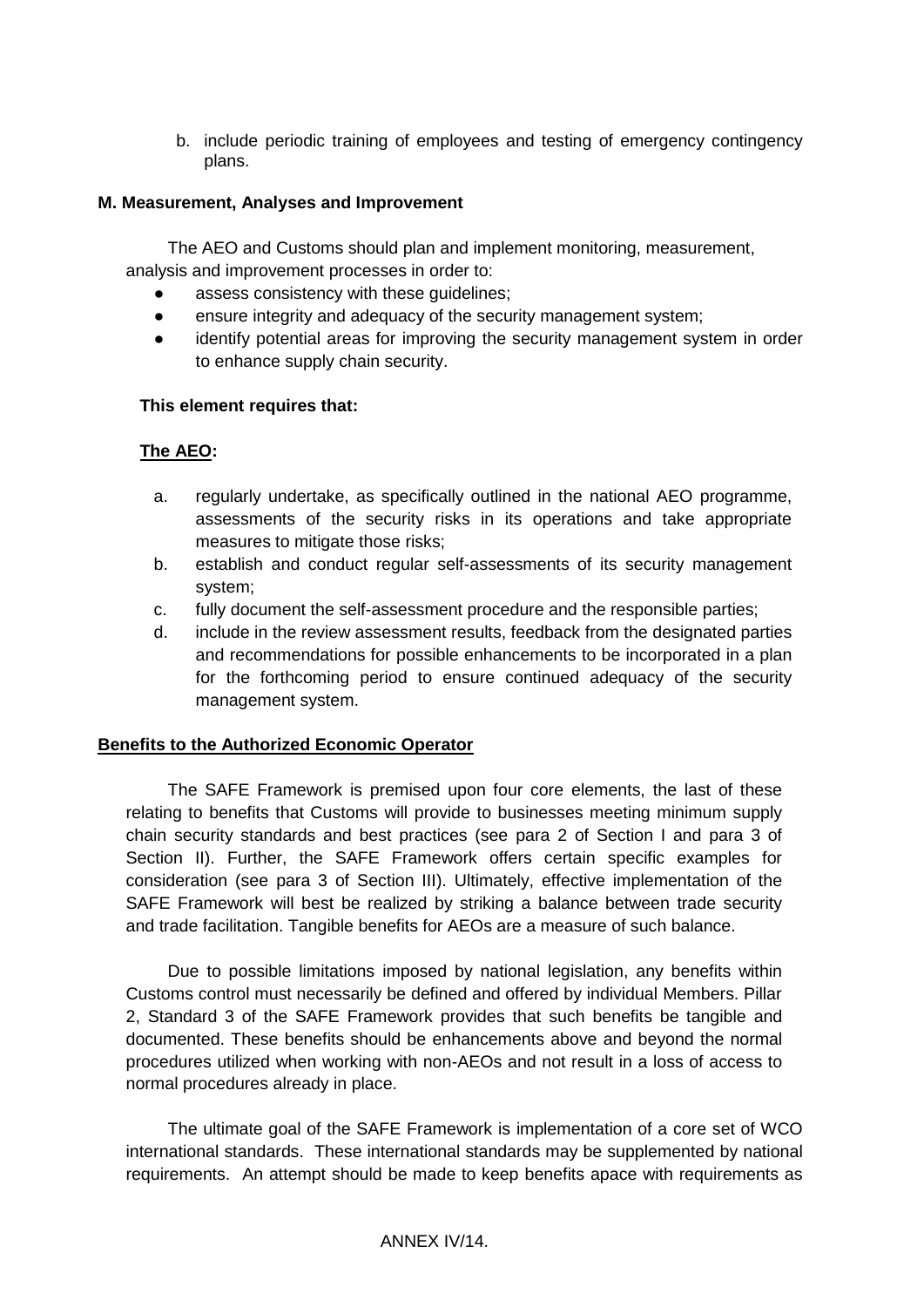SAFE participants implement these programmes. It is important that benefits be allowed to evolve during implementation. Capacity building being offered to Members should address their ability to deliver benefits, such as facilitation mechanisms for lower risk cargo, and the enhancement of global supply chain security.

The success of an AEO programme is based on several elements including facilitation benefits being provided to AEOs who meet the specified criteria and have been granted their status based on the WCO SAFE Framework of Standards and associated tools. The benefits should be tangible, meaningful, transparent and measurable although of course some of the benefits resulting from AEO status are indirect. Each Customs administration should cooperate (by various means) with business partners to determine the joint benefits to be gained from collective participation in the secure supply chain, based on national priorities, the operating environment and policy considerations. General agreement on the minimum benefits that business partners can reap from the AEO status is also crucial.

It is important to establish a core set of internationally accepted trade facilitation benefits that could be provided to AEOs under all relevant national programmes. Such benefits should be rewarding to the extent that they not only justify the additional costs sustained by economic operators in meeting prescribed AEO requirements but also bring those operators real improvements and facilitation gains, above and beyond the normal procedures enjoyed by non-Authorized Economic Operators. To that end a non-exhaustive list of benefits has been developed, which can provide reference guidance to Customs administrations in developing their own list of benefits in close consultation with relevant stakeholders. The benefits have been organized into two broad categories: General benefits and Operator-Specific Benefits.

## **I. General Benefits**

## **A. Measures to expedite cargo release, reduce transit time and lower storage costs:**

- a) Access to dedicated fast lanes at land borders;
- b) Expedited processing and release of shipments;
- c) Account-based processing rather than transaction-by-transaction clearance of accounts;
- d) Low documentary and data requirements for cargo release, including, for example, allowing the Customs declaration to be lodged by means of an entry in the records of an authorized person, to be subsequently backed up by a supplementary Customs declaration;
- e) A single customs declaration for all imports or exports in a given period;
- f) Pre-qualification for simplified procedures;
- g) Priority for the revision of cargo/goods declaration;
- h) Choice of location for control/clearance of goods at the premises of the authorized economic operator or another place authorized by customs;
- i) Faster clearance at transit points and fewer checks en route;
- j) Minimum number of cargo security inspections;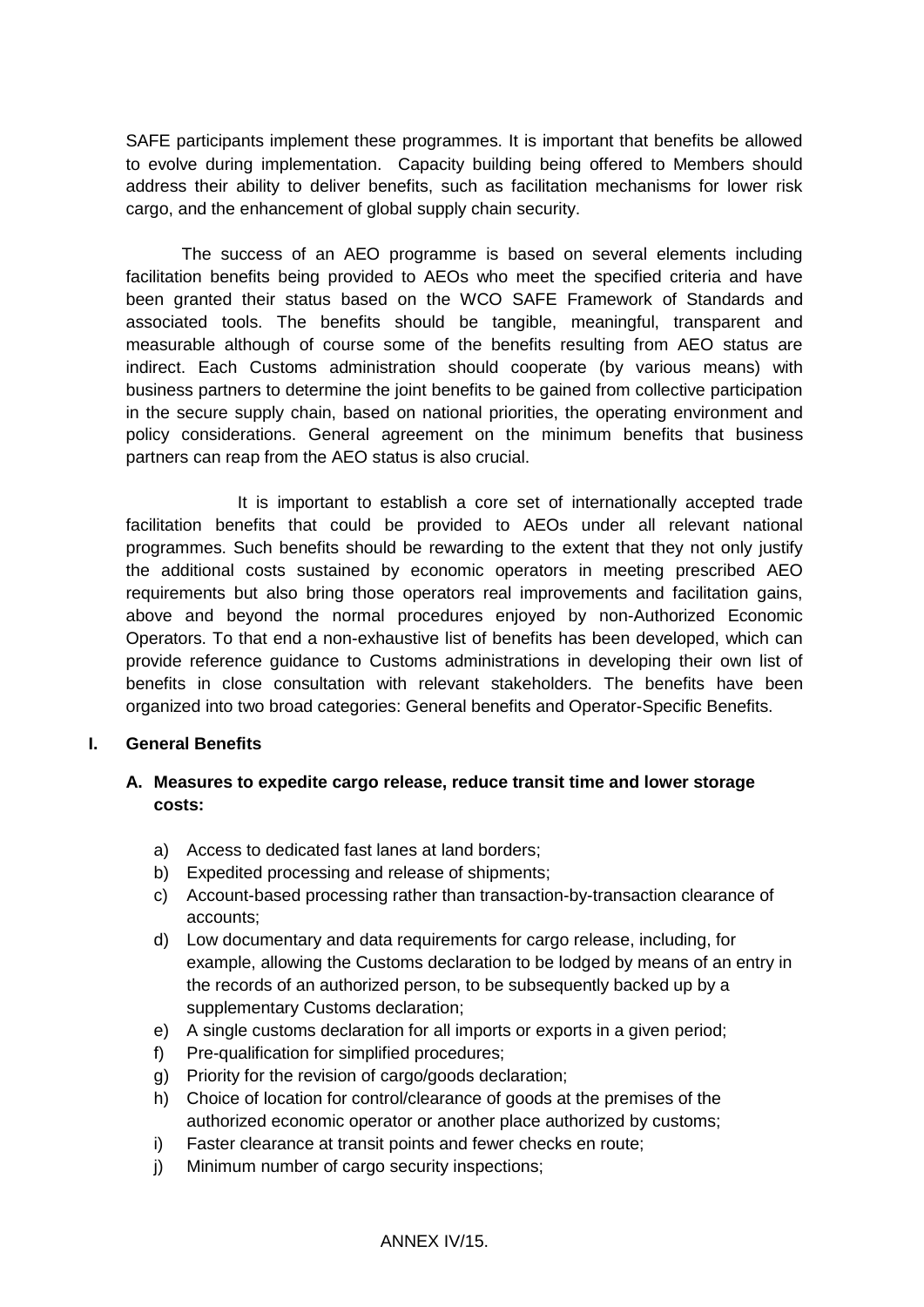- k) Low rate of physical inspections and examinations;
- l) Prior notification and treatment in case of selection for physical controls;
- m) Priority use of non-intrusive inspection techniques when examination is required;
- n) Reduction of applicable fees or charges for AEOs;
- o) Favorable treatment concerning Customs assessment of liquidation damages;
- p) Use of AEO's commercial records to self-assess their duty and tax liability and, where appropriate, to ensure compliance with other Customs requirements;
- q) Deferred payment of duties, taxes, fees, and charges or periodic payment of duties/taxes;
- r) Tax privileges to be granted by speedier processing of tax refunds, drawback, and other permissions/authorizations;
- s) Use of comprehensive guarantees or reduced guarantees;
- t) Assigning dedicated account managers to help companies coordinate and resolve Customs issues and related matters or access to a dedicated helpdesk, Client Coordinator, contact point, Supply Chain Security Specialist (SCSS), etc.;
- u) Extended Customs services beyond normal working hours;
- v) Priority response to request for rulings from national Customs authorities;
- w) Potential reduction in or exemption from warehousing and licensing fees and charges.

## **B. Measures to facilitate post-release processes:**

- a) Simplified post-entry or post-clearance programmes;
- b) Eligibility for self-audit or reduced audit programmes;
- c) Expedited processes to resolve post-entry or post-clearance inquiries;
- d) Ability to make corrective disclosures or take corrective actions prior to the initiation of Customs non-criminal administrative penalty procedures (excluding fraud).

# **C. Special measures relating to periods of trade disruption or elevated threat level:**

- a) Priority Customs' processing during period of elevated threat conditions;
- b) Priority treatment in post-incident resumption and trade recovery;
- c) Priority in exporting to affected countries after an incident;
- d) Ability to use fall-back procedures in case of Customs IT system failure.

## **D. Participation in new trade facilitation programmes/initiatives:**

- a) Involvement in the development of new policies and programmes;
- b) Priority involvement in new trade facilitation initiatives/pilots.

## **E. Benefits provided by other government agencies**

a) Recognition under other government agencies' security programmes, such as Regulated Agent (RA) and Known Consigner (KC) within civil aviation, if an AEO applies for the status of Regulated Agent or Known Consignor, the respective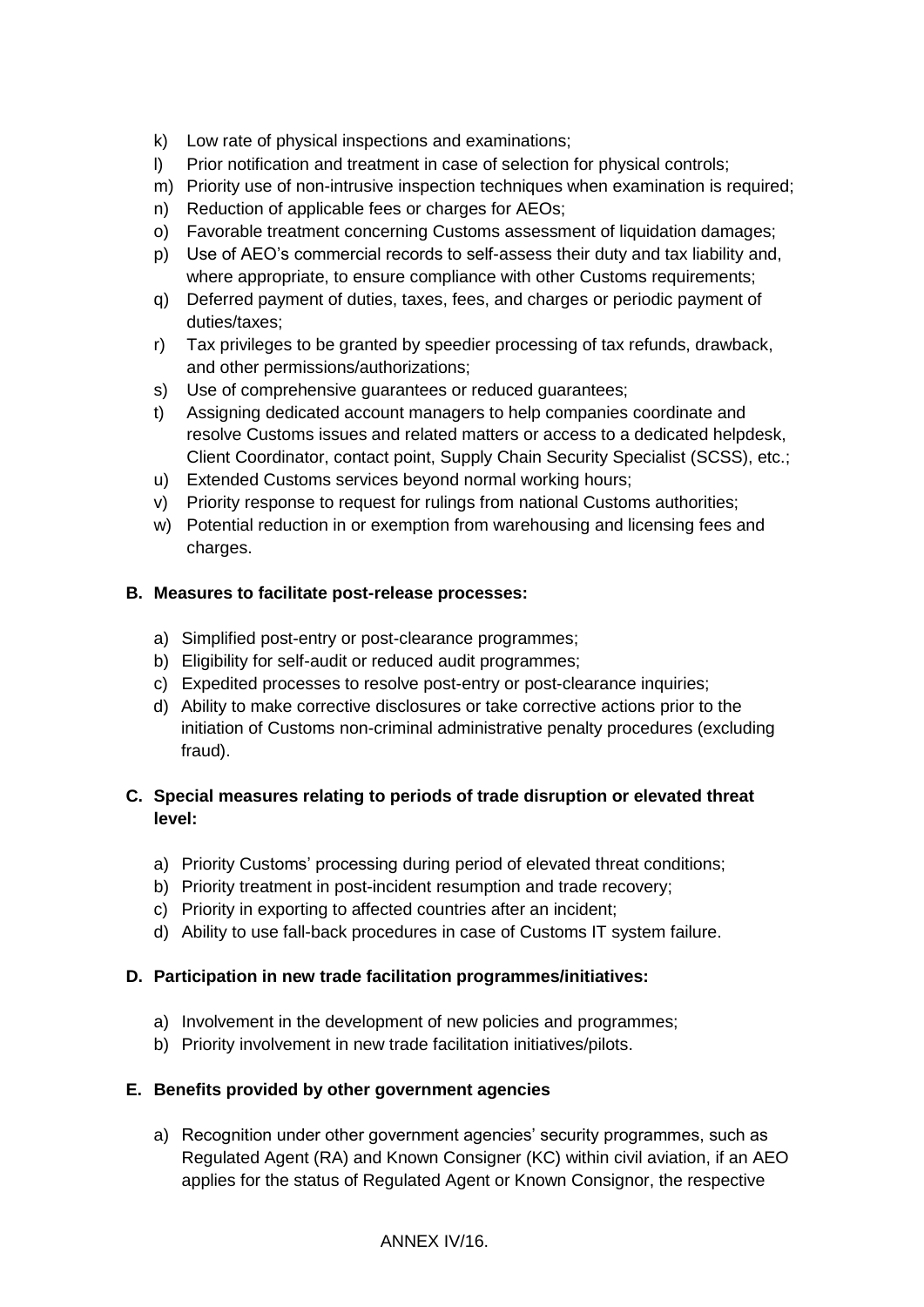security requirements are deemed to be met to the extent that the criteria for issuing the AEO status are identical to or correspond with those for RA or KC status. The same principle applies the other way around;

- b) Expeditious visa processing for qualifying employees of AEOs;
- c) Decreased number of physical inspections for export operations by other border agencies e.g. Narcotics and Police agencies;
- d) Priority treatment and reduction in fees and charges by other government agencies in processing licenses, certificates, permits, and other authorizations (LCPO);
- e) Recognition by other agencies in their simplification and reform programmes.

## **F. Benefits under mutual recognition arrangements/agreements(MRAs)**

- a) International accreditation of supply chain;
- b) Recognition by other Customs administrations via MRAs as a low-risk trader in the Customs automated risking system, which may lead to fewer examinations;
- c) Improved economic efficiency through reduced time and costs associated with cross-border Customs controls due to priority treatment;
- d) Reduced costs and time delays through priority inspections when cargo is selected, facilitating just-in-time deliveries;
- e) Improved predictability and precision in moving goods from one's own territory to the territory of the trading partner whilst improving business competitiveness;
- f) Reduced cargo theft and pilferage by improving the security of the bilateral/regional/plurilateral supply chain;
- g) Targeted examinations so as to allow non-selected cargo belonging to the same trader to proceed without delay to the destination, to the extent possible;
- h) Reciprocal or comparable security and compliance benefits whenever equivalent programmes exist;
- i) Advice and assistance for unforeseen issues with overseas border agencies that have signed MRAs.

# **G. Providing access to information of value to AEO participants**

- a) Data such as names and contact information of other AEO participants, with the consent of AEOs;
- b) List of all the countries having adopted the SAFE framework and implementing AEO programmes;
- c) List of all recognized security standards and best practices;
- d) Access to awareness sessions that provide information on supply chain security practices and processes;
- e) Free and easy access to all e-Government/Customs services.

## **H. Indirect benefits**

a) Enhanced trusted partnerships with Customs and other government agencies;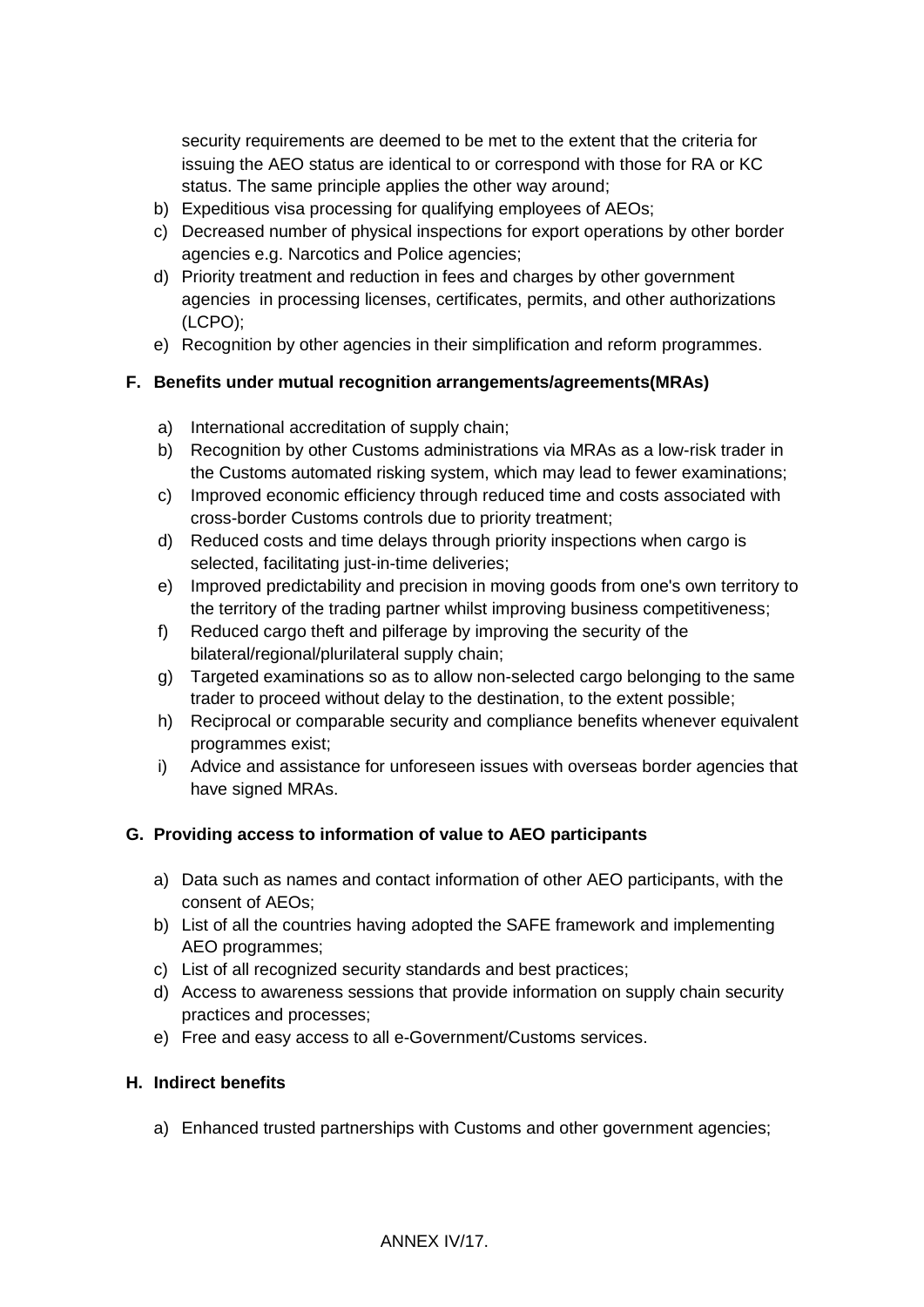- b) Improved credibility and transparency within the Customs administration, the trading community, and international organizations, in line with international standards and conventions;
- c) More efficient use of resources by avoiding duplications and improvement of respective government programmes through information exchange;
- d) Participation in periodic capacity building and technical training activities organized by Customs for AEOs;
- e) Easy access to funding or assistance through training assistance schemes and development programmes offered by Customs and other government agencies;
- f) Recognition as a secure, safe, predictable and consistent business partner in the supply chain
	- i. Reduction in threats in the supply chains where AEOs are involved;
	- ii. Use of AEO logo for enhanced reputation and global visibility;
	- iii. Increased competitiveness, leading to further business opportunities;
	- iv. Easy access to the major facilities at the port of entry in the country of destination;
- g) Improved relations with Customs and other government authorities
	- i. The partnership established during the authorization process and continuous cooperation will help better understand each other and find jointly tailored solutions beneficial for both sides;
	- ii. First/priority consultation in the development of regulatory policies and programmes;
- h) Helping analyze in detail all related international supply chain processes which are generally assessed during the preparation of an AEO application
	- i. Identification of inefficiencies and gaps in management of the company and the supply chain;
	- ii. Implementation of best practice (e.g., better communication and cooperation between divisions, improved internal controls, transparency, and business process efficiency);
	- iii. Improved levels of compliance and fewer disputes;
	- iv. Improved supply chain visibility and predictability.
- i) Enhanced security and safety standards yield positive effects:
	- i. Improved visibility and tracking;
	- ii. Improved personnel security;
	- iii. Improved development of standards;
	- iv. Improved supplier selection and investment;
	- v. Improved transportation and conveyance security;
	- vi. Improved building of organizational infrastructure awareness and capabilities;
	- vii. Proactive investments in new technologies.
- j) Other indirect benefits that may result from the globally positive effects :
	- i. Improved integrity of shipments (reduction in theft, loss, pilferage);
	- ii. Higher customer satisfaction and loyalty (reduction in customer attrition and increase in the number of new customers);
	- iii. Improved inventory management (reduction in excess inventory and improved on-time delivery);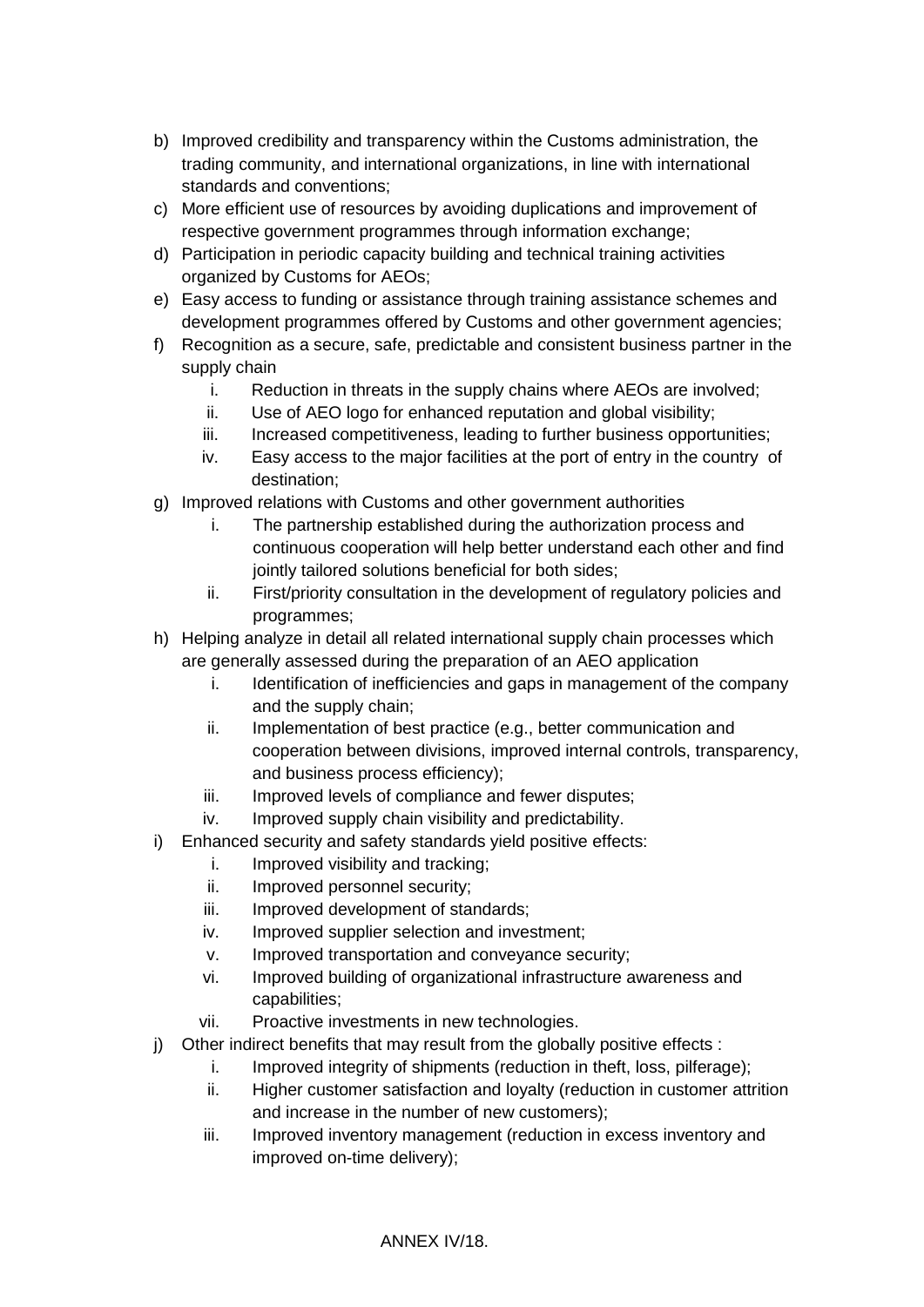- iv. Improved employee commitment and better employee hiring and exit processing policies and practice;
- v. Improved planning;
- vi. Reduced insurance costs.

### **II. Operator- Specific Benefits:**

In addition to the general benefits above, there are specific benefits for each category of economic operators as listed below:

### **A. Exporters**

- a) Financial guarantee waivers, reductions or rebates;
- b) Faster disbursal of drawback amount;
- c) Faster processing of refunds and adjudications;
- d) Automatic exemption from Withholding Tax;
- e) Pre-qualification for simplified procedures, including possibilities for a singlestep process (simultaneous release and clearance) or a two-step process (release followed by clearance) for release/clearance purposes, according to the importer's preference;
- f) Acceptance of self-certified copies of Free Trade Agreement (FTA) / Preferential Trade Agreement (PTA) origin-related or other certificates required for clearance;
- g) Paperless declarations with no supporting documents;
- h) Free to lodge export declaration with any Customs office;
- i) Export permit can be obtained without carrying the cargo into Customs area;
- j) Direct Port Entry for factory stuffed containers meant for export;
- k) Special focus on facilitated clearance for small and medium-sized enterprises (SMEs).

### **B. Importers**

- a) Notification of intention to release prior to goods' arrival i.e. pre-arrival clearance;
- b) Pre-qualification for simplified procedures, including possibilities for a single-step process (simultaneous release and clearance) or a two-step process (release followed by clearance) for release/clearance purposes, according to the importer's preference;
- c) Paperless declarations with no supporting documents;
- d) Fewer post-release inquiries;
- e) Automatic exemption from Withholding Tax;
- f) Faster processing of refunds and adjudications;
- g) Special focus on facilitated clearance for small and medium-sized enterprises (SMEs);
- h) Acceptance of self-certified copies of FTA / PTA origin-related or any other certificates required for clearance;
- i) Exemption from Customs escort unless those shipments are of a particular nature which Customs identifies as being of higher risk.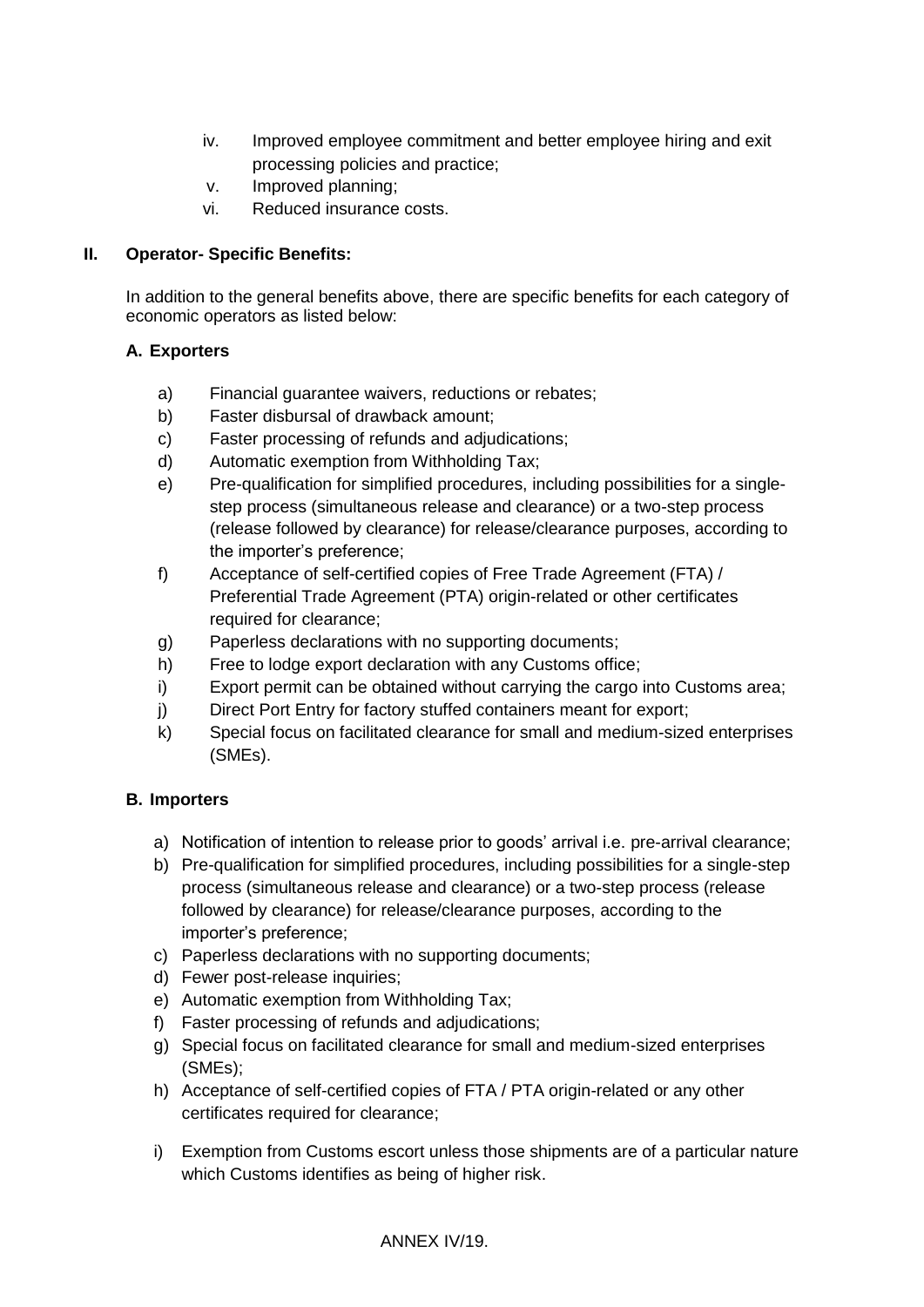# **C. Warehouse Operators**

- a) Faster approval of new warehouses within a specified number of days after submission of complete documents or only by notification;
- b) Waiver of past record verification usual for granting a warehouse license;
- c) Waiver of solvency certificate requirement;
- d) Waiver/reduction of financial security and other related requirements for warehousing license;
- e) Extended validity of warehousing license (corresponding to the AEO validity period);
- f) Automatic renewal of license.

# **D. Customs Brokers**

- a) Priority treatment in cargo clearance chain any consignment declared by an AEO Customs Agent shall be processed prior to non-AEO declarations;
- b) Extended validity (as validity of AEO status) of brokers' licenses;
- c) Automatic renewal of license;
- d) Waiver from fee for renewal of broker's license;
- e) Qualification for Customs clearance at national level;
- f) Free to lodge export declaration with any Customs office.

# **E. Logistics Operators**

- a) Waiver/reduction of financial guarantee in case of trans-shipment/transit or movement/transport of goods;
- b) Facility for a comprehensive running bond for various obligations;
- c) Facilitated transit without permission from Customs;
- d) Waiver of Customs escorts for movement of goods to another Customs station or Customs bonded warehouse.

### **F. Carriers/Transporters**

- a) Guaranteed renewal of transit goods license and any other licenses issued by Customs and other agencies;
- b) Enabling movement from one place to another under general bond and waiver/reduction of financial guarantee;
- c) Dedicated road lanes at border points;
- d) Priority availability of space for custody, verification, and unloading of goods.

### **G. Port/Terminal Operators**

- a) Waiver/reduction of financial guarantee for operator license;
- b) Extended validity of operator license and automatic renewal.

### **H. Manufacturers**

a) Waiver of requirements related to storing goods in the Customs area for export cargo of AEO manufacturers;

### ANNEX IV/20.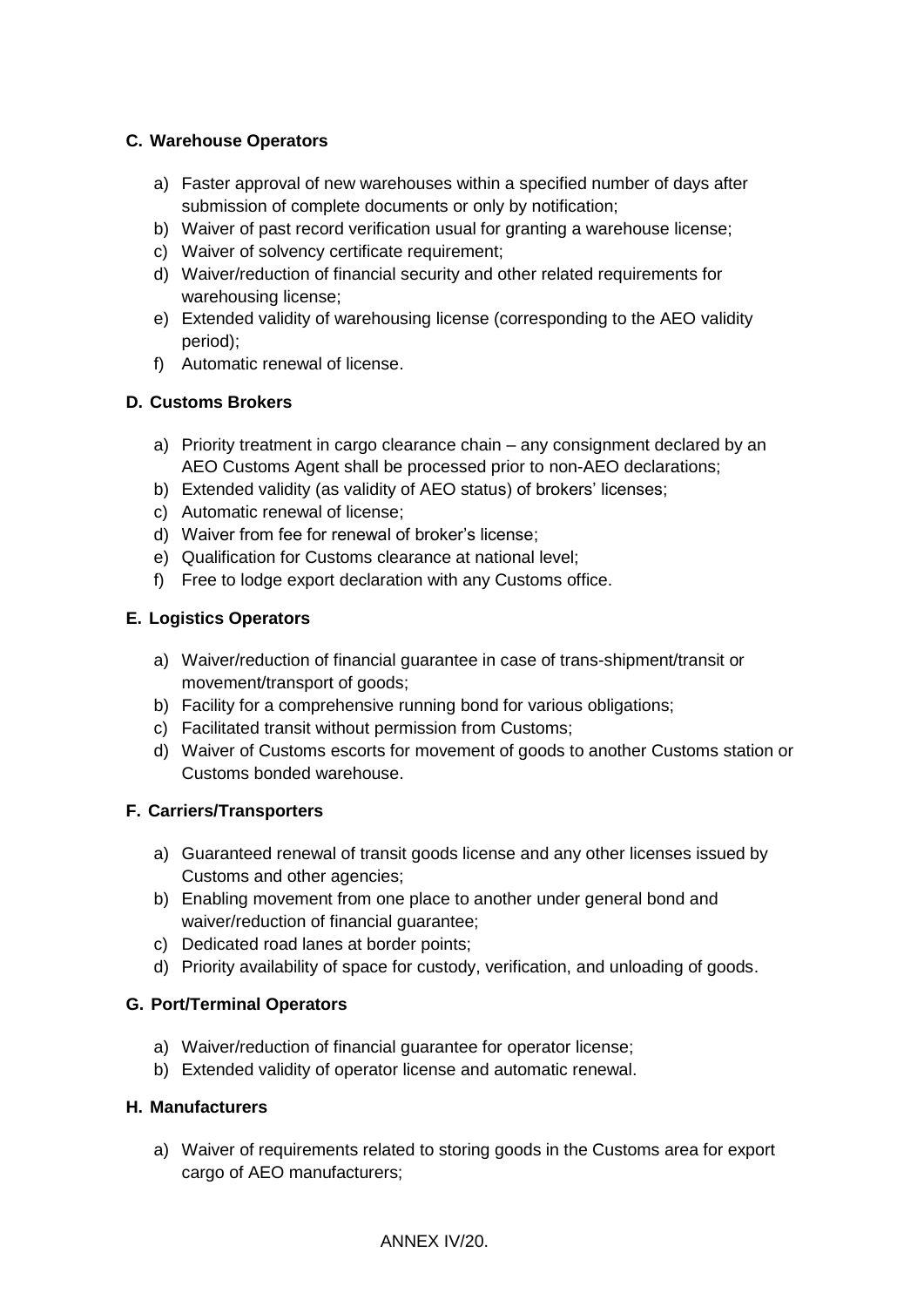b) Direct Port Delivery to ensure just-in-time inventory management by AEO manufacturers.

### **Validation and Authorization Procedures**

The SAFE Framework contains the mandate for design of validation and authorization procedures. The SAFE Framework, Pillar 2, Standard 3 (Customs-to-Business Partnerships), provides as follows.

The Customs administration, together with representatives from the trade community, will design validation processes or quality accreditation [authorization] procedures that offer incentives to businesses through their status as AEOs.

Since the obligation for design of these procedures lies with the individual WCO Members agreeing to implement the SAFE Framework, the goal of these validation and authorization provisions is to provide guidance and possible direction to WCO Members.

Customs administrations should design and implement authorization and validation procedures that conform to the standards described in the SAFE Framework, taking into account the good practices established in existing national Customs/Business supply chain security management programmes. The authorization process should take into account the different levels of compliance that an AEO might achieve. The core standards are set forth in this Annex. The implementation process should include incentive-based benefits and should take into account the differences in risk rating with regard to the various activities and roles undertaken within the international trade supply chain.

This "Validation and Authorization Procedures" portion divided into major topic areas with discussion text and specific requirements. An outline of a possible process to manage an AEO application is described in this Annex.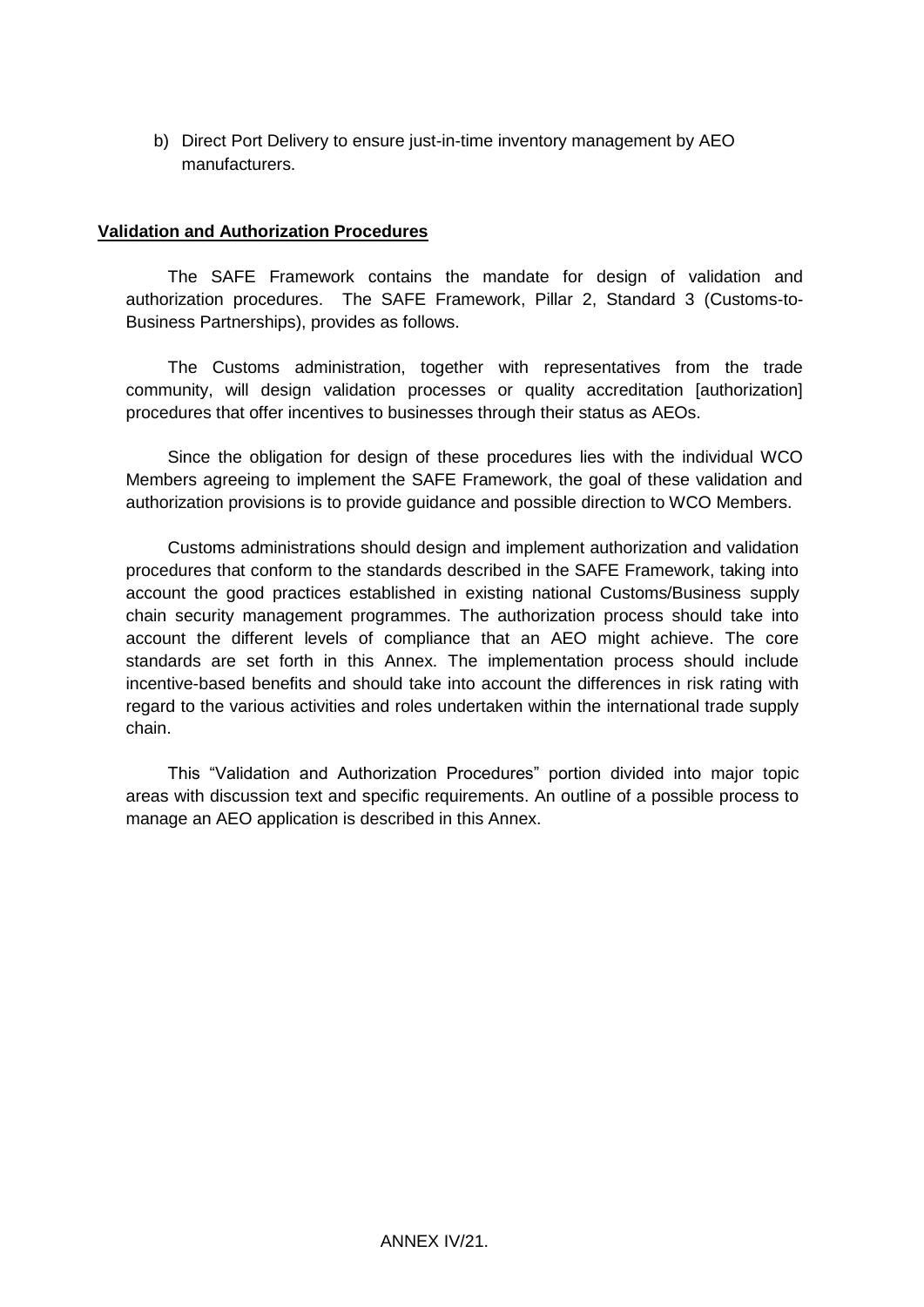#### **Application and Authorization**

The AEO will commit itself to an application and authorization process with its national Customs administration to implement supply chain security standards as set out in the SAFE Framework. These standards must be incorporated into the AEO's business practices and procedures. It will establish a self-assessment process to manage and monitor performance. In order to execute effective self-assessment, the AEO shall appoint an individual within its management structure to be responsible for all supply chain security measures with regard to a specific national AEO programme. This nominated person shall also be responsible for communication with the Customs administration regarding the AEO approval system and maintenance of the standards. Authorization will be granted by the national Customs administration after validation of the fulfillment of AEO conditions and requirements.

The systems and procedures which govern the establishment and maintenance of AEO status are, by reference, incorporated into this document in their entirety.

The conditions and requirements established in this Annex must be fulfilled within prescribed time limits determined by the authorizing Customs administration. The time periods may vary according to the particular role being played by the applicant and other specifications that will be determined by the complexity and nature of the trade being undertaken.

The AEO authorization will be valid until suspended, revoked or withdrawn for a material failure to abide by the terms and conditions of the authorization. National AEO programmes need to include a means of appeal against decisions by Customs administrations regarding AEO authorization including denial, suspension, revocation or withdrawal.

All standards and programmes implementing the SAFE Framework shall be voluntary, and Customs administrations shall not require that non-AEOs participate.

Customs administrations shall respond to an AEO application within a reasonable period of time to be established in the national AEO programme. The AEO programme may also include provisions regarding single AEO applications from groups of related companies.

#### **Validation Procedure**

The security procedures and Customs-identified best practices contained in the SAFE Framework require a validation process to be undertaken by Customs. While Customs shall retain ultimate authority for accrediting an AEO and for suspending or revoking such authorization, it may decide to designate third party validators to perform the assessment of an AEO applicant's compliance with the SAFE Framework security standards and best practices and/or for validating such compliance. Third party validators should possess appropriate experience in certification systems, knowledge of the supply chain security standards, sufficient and appropriate knowledge of operations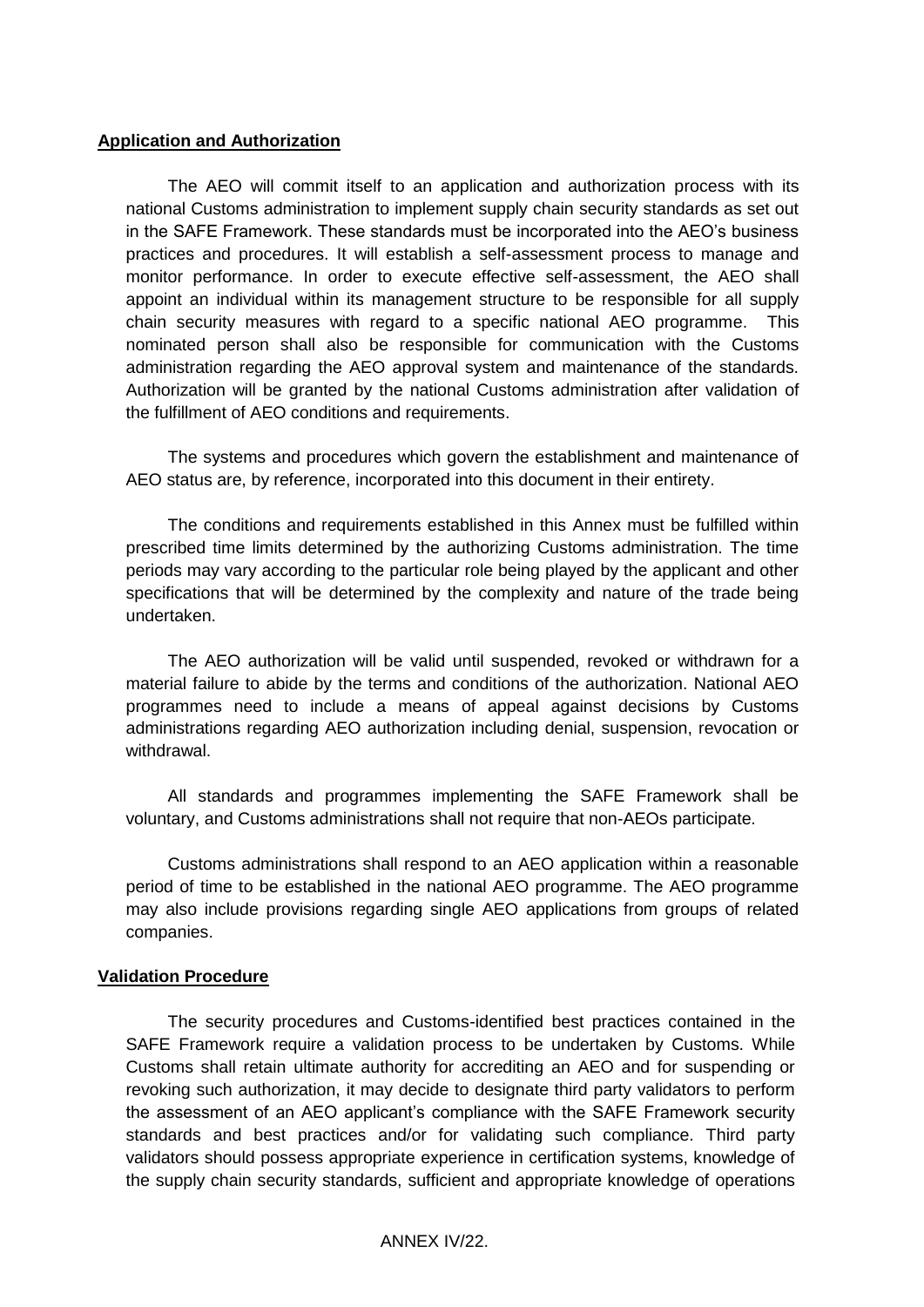of the various economic and business sectors and have appropriate resources for conducting timely validations. Use of third party validators should not inhibit mutual recognition by Customs administrations of AEO authorizations under individual national AEO programmes. The AEO should still have the option to request validation by the Customs administration directly.

Customs administrations should not burden the international trade community with different sets of requirements to secure and facilitate commerce.

The Customs administration or the designated third party validator will ensure that personnel designated to carry out the validation procedure are trained and qualified.

Any information obtained in the course of the validation procedure and within the scope of the AEO Authorization is confidential between the Customs administration and/or the designated third party validator and the individual AEO and may be used solely for the purpose for which it was provided.

A system of feedback and gradual improvement should be built into the authorization and validation arrangements made by the Customs administrations and AEO.

This monitoring process may consist of audits based on risk or cause and, where appropriate, random spot checks by Customs or the designated third party validator, if applicable. The AEO will also maintain, and have available for inspection, necessary documentation as set out in the national AEO programme's AEO authorization requirements on the security procedures being undertaken or utilized by the AEO.

#### **Review and Maintenance**

Regular communication and joint reviews between Customs and AEO will be carried out in order to maintain the level of compliance and, where feasible, to identify possible measures to enhance the level of security. Such reviews will assist AEOs in making amendments to their security programme as soon as possible and will provide the Customs administration with a mechanism for maintaining the operating standard of an AEO.

As part of the authorization process and in order to assure regular communication and facilitate the validation process, the AEO may, in conformance with the criteria set out in the national AEO programme, be requested by the Customs administration to complete periodic reports capturing the information that the AEO should provide according to the security standards set out in this Annex.

In order to establish and maintain an effective AEO authorization programme, Customs administrations may find it useful to hold regular seminars to discuss the development of their national AEO programme, to identify and address common problems, and to share good practices.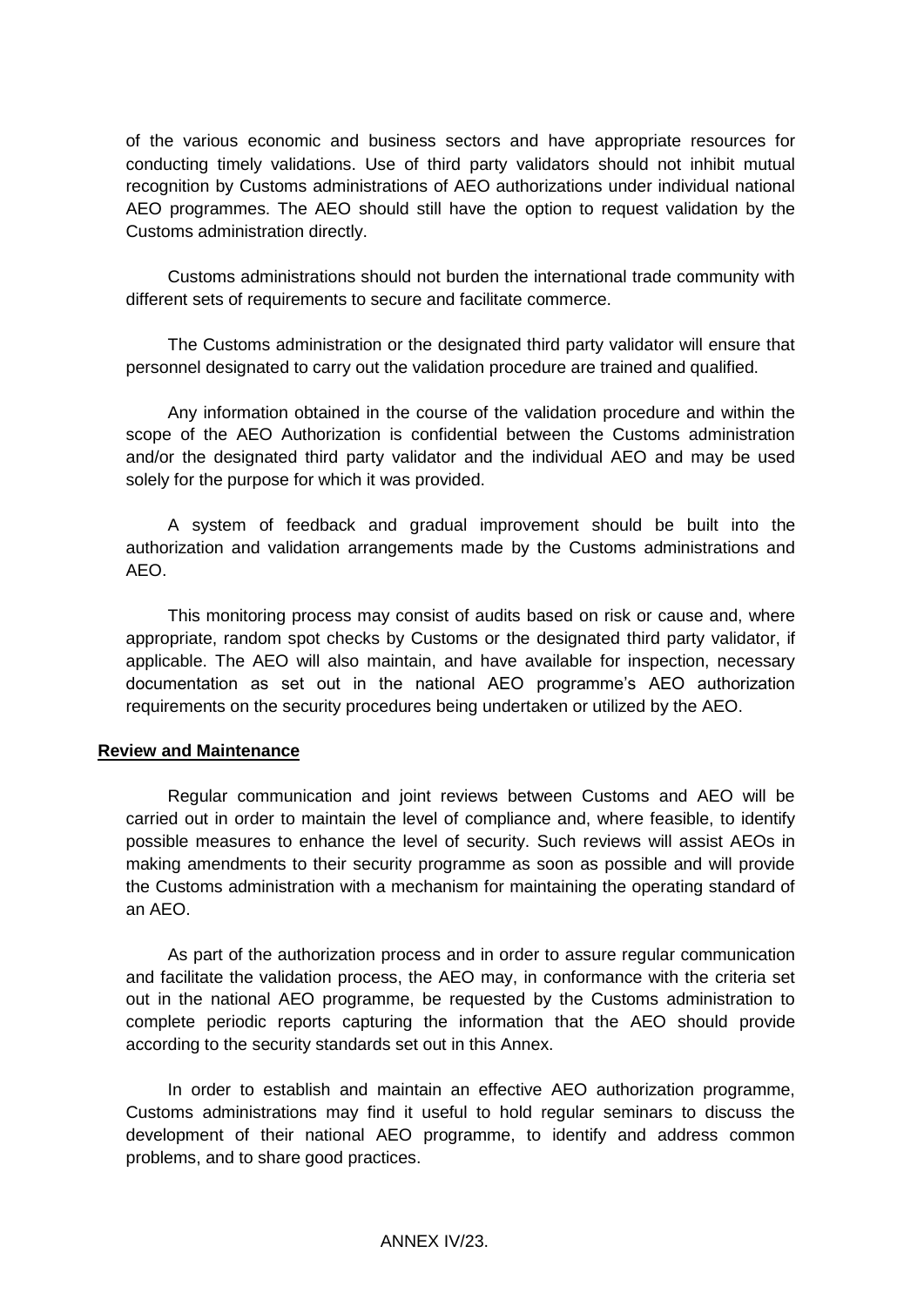### **Future Developments**

The standardized approach to AEO authorization provides a solid platform for development of international systems of mutual recognition of AEO status at bilateral, sub-regional, regional and, in the future, global levels.

Such systems will involve a WCO Member Customs administration recognizing the AEO authorization system in another WCO Member with an operational AEO programme as being equivalent to its own. This will afford the AEO the same benefits and therefore improve predictability and efficiency of operation in all countries applying the AEO standards.

### **Process outline for business involved in the handling of cargo within the international trade supply chain**

- 1. The Applicant and Customs should acknowledge that this is a voluntary programme and agree to implement core requirements pertaining to the role of an AEO as described in the SAFE Framework.
- 2. The Applicant shall implement, in conformance with its business model and risk analysis, the systems, procedures, conditions and requirements established in this Annex.
- 3. The Applicant and Customs shall work cooperatively toward realizing the commitment of the Applicant for the submission and use of advance electronic information for risk assessment purposes.
- 4. Customs administrations will consider the following indicative list of quality criteria when reviewing applications from businesses wishing to become accredited as AEOs:
	- Compliance record with Customs and other relevant enforcement authorities
	- $\bullet$  Adherence to relevant laws and regulations<sup>2</sup>
	- Evidence of having been established in accordance with national laws
	- Information indicating permanency of business premises
	- Evidence of existing quality assurance systems
	- Absence of criminal convictions of a relevant nature amongst senior personnel
	- Evidence of adequate company controls on staff, premises, equipment and other assets.
- 5. The Customs administration must validate that the applicant satisfies all SAFE Framework requirements relating to AEO status before authorization will be granted. The Customs administration may designate a third party validator to perform the assessment of compliance with the security standards and best practices. However, decisions regarding authorization and validation will in such instances remain the purview of the Customs administration. The Customs administration and the designated third party validator, if applicable, shall complete validation within a reasonable period of time.
- 6. Any information obtained in the course of the validation procedure and within the

 <sup>2</sup> <http://www.wcoomd.org/en/topics/facilitation/instrument-and-tools/tools/voluntary-compliance-framework.aspx>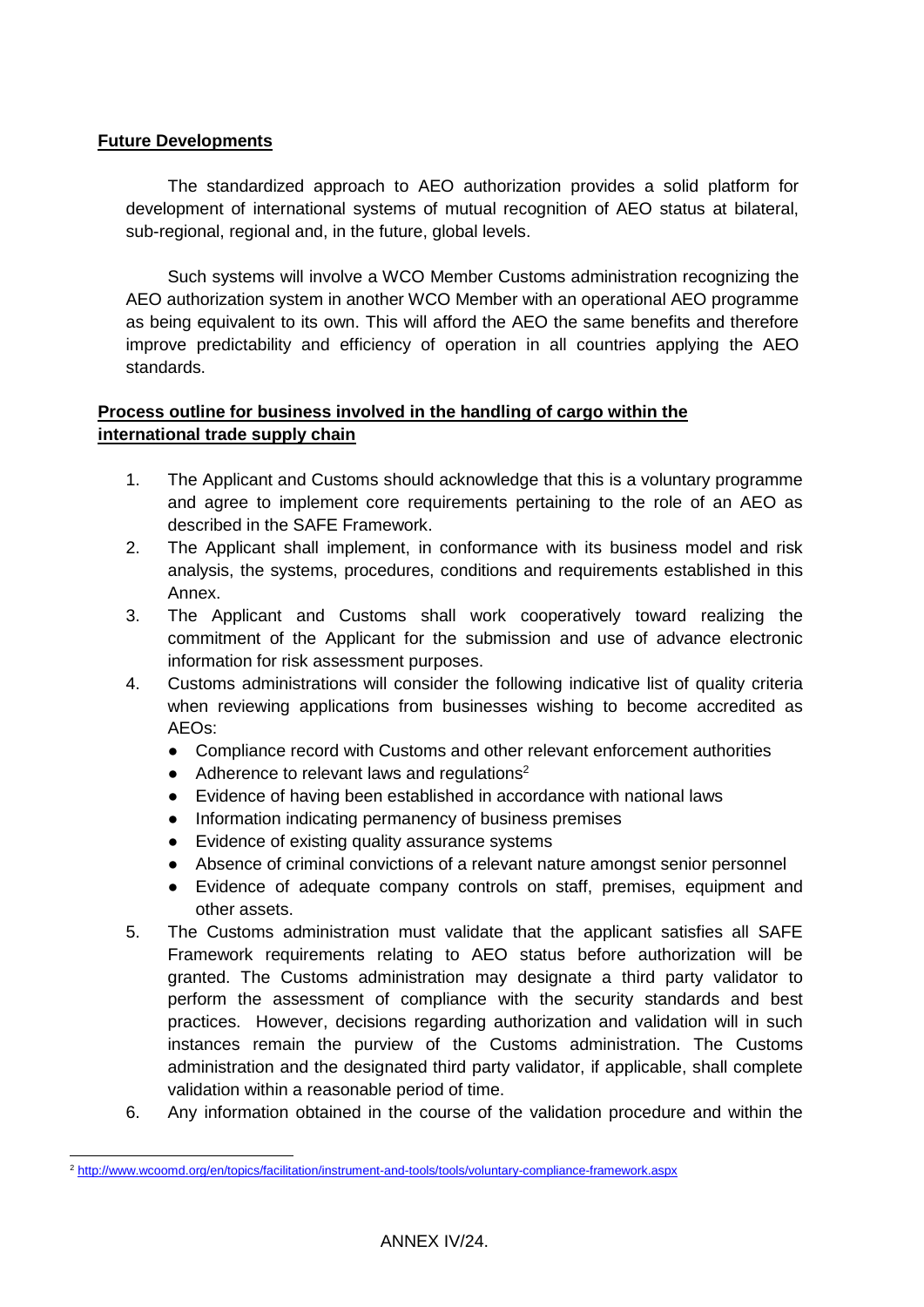scope of the Authorization is confidential between the Customs administration and the individual AEO and may be used solely for the purpose for which it was provided.

- 7. Upon the validation of the AEO's successful implementation of required measures, the Applicant shall be duly authorized as an AEO by the national Customs administration.
- 8. The validation process will be performed by designated officials of an authorizing Customs administration or by representatives of a designated third party validator and shall be based on internationally recognized principles of audit and inspection.
- 9. The Applicant should maintain the records specified in the applicable national Customs laws and regulations concerning commercial transactions relating to goods being traded in the international trade supply chain and agrees to make these available to the Customs administration for the purpose of validation and periodic audit.
- 10. The integrity of systems and procedures being applied under the Authorization should be verified by periodic reviews conducted by the Customs administration or on its behalf, regular communication between designated officials and, where appropriate, random spot checks and visits.
- 11. The AEO authorization will be valid unless it is revoked, withdrawn or suspended for a material failure to abide by the terms and conditions of the Authorization.

Examples of when authorization may be revoked, withdrawn or suspended:

- If the applicant or AEO does not abide by the terms and conditions of the authorization;
- If the company and/or its officers fail to observe criminal or civil laws governing the conduct of such companies, and/or the nature of pending or unresolved legal proceedings involving those parties would preclude direct involvement with Customs administrations;
- If the company fails to make available to the Customs administration the appropriate documentation and/or information access concerning personnel, company premises, equipment and assets as provided in this Annex.
- 12. The authorization validation and monitoring processes can be adjusted at the discretion of the national Customs administration, especially if changes occur in either the risk rating of the trade in which the Applicant is engaged, or the performance of the Applicant. However, any such adjustment should only be done after having solicited input from the AEO and affording it the opportunity to review and comment on the reasons presented by the Customs administration.

x

x x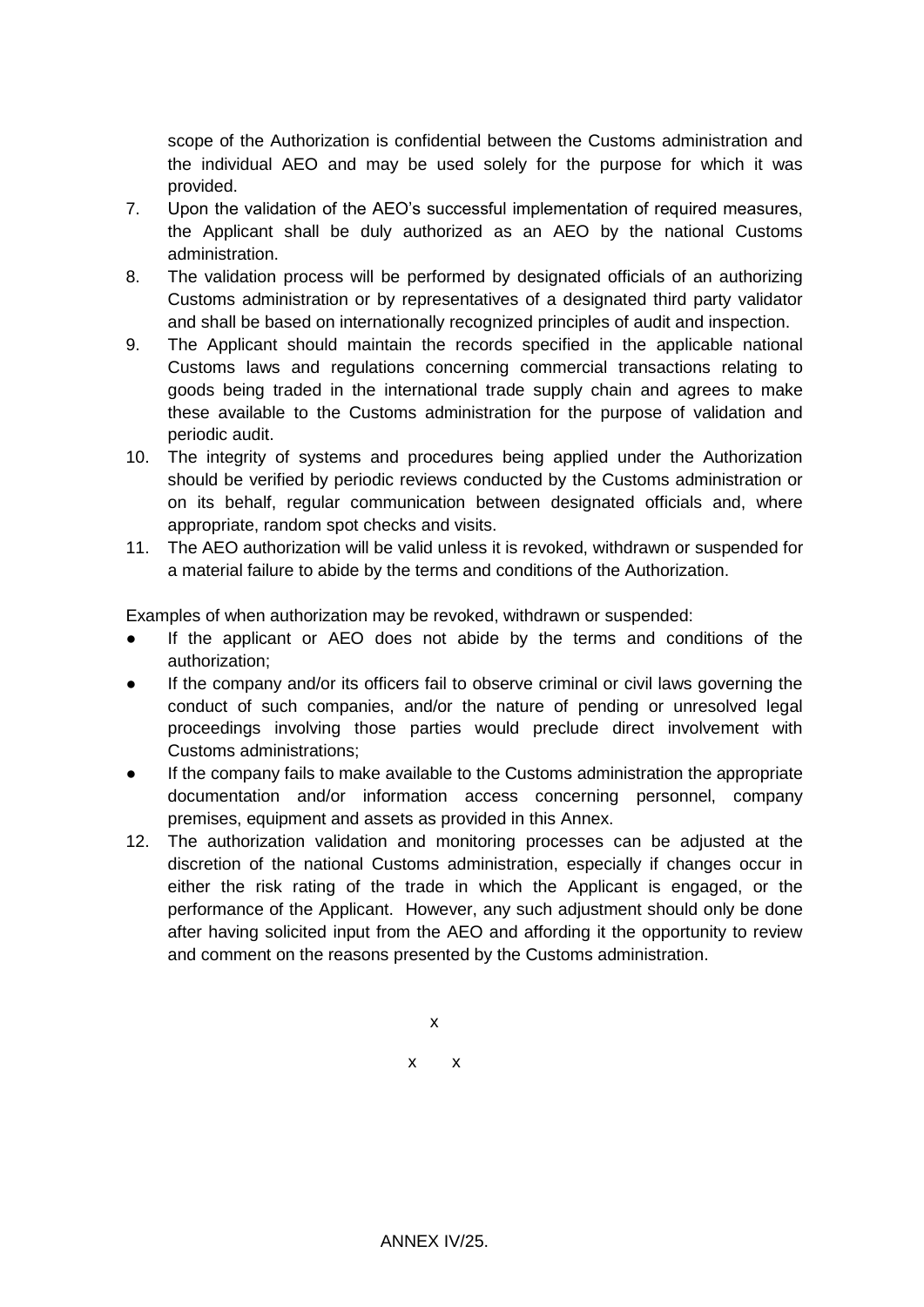#### **ANNEX V**

# **RESOLUTION OF THE CUSTOMS CO-OPERATION COUNCIL ON THE FRAMEWORK OF STANDARDS TO SECURE AND FACILITATE GLOBAL TRADE**

#### **(JUNE 2005)**

### **THE CUSTOMS CO-OPERATION COUNCIL<sup>1</sup> ,**

**Recognizing** that the implementation of the principles contained in the WCO Framework of Standards will be an important step in enhancing security of the international trade supply chain and lead to a greater facilitation of legitimate trade;

**Noting** the increased concern with respect to acts of international terrorism and organized crime and the importance and vulnerability of global trade;

**Considering** that Customs administrations contribute to the economic and social development of nations through the collection of revenue, and that implementing the Framework of Standards will also be equally important in this regard;

**Taking into account** the Resolutions of the Customs Co-operation Council on Security and Facilitation of the International Trade Supply Chain (June 2002) and Global Security and Facilitation Measures concerning the International Trade Supply Chain (June 2004), and IMO Conference Resolution No. 9 on the enhancement of security in co-operation with the WCO;

**Believing** in the need for Customs administrations to implement standards regarding integrated Customs procedures and in the need for co-operation between Customs administrations and business;

**Noting** that Members and Customs or Economic Unions may need to consider modifications to their legal or other provisions to support the implementation of the WCO Framework of Standards.

-

<sup>1</sup> Customs Co-operation Council is the official name of the World Customs Organization (WCO).